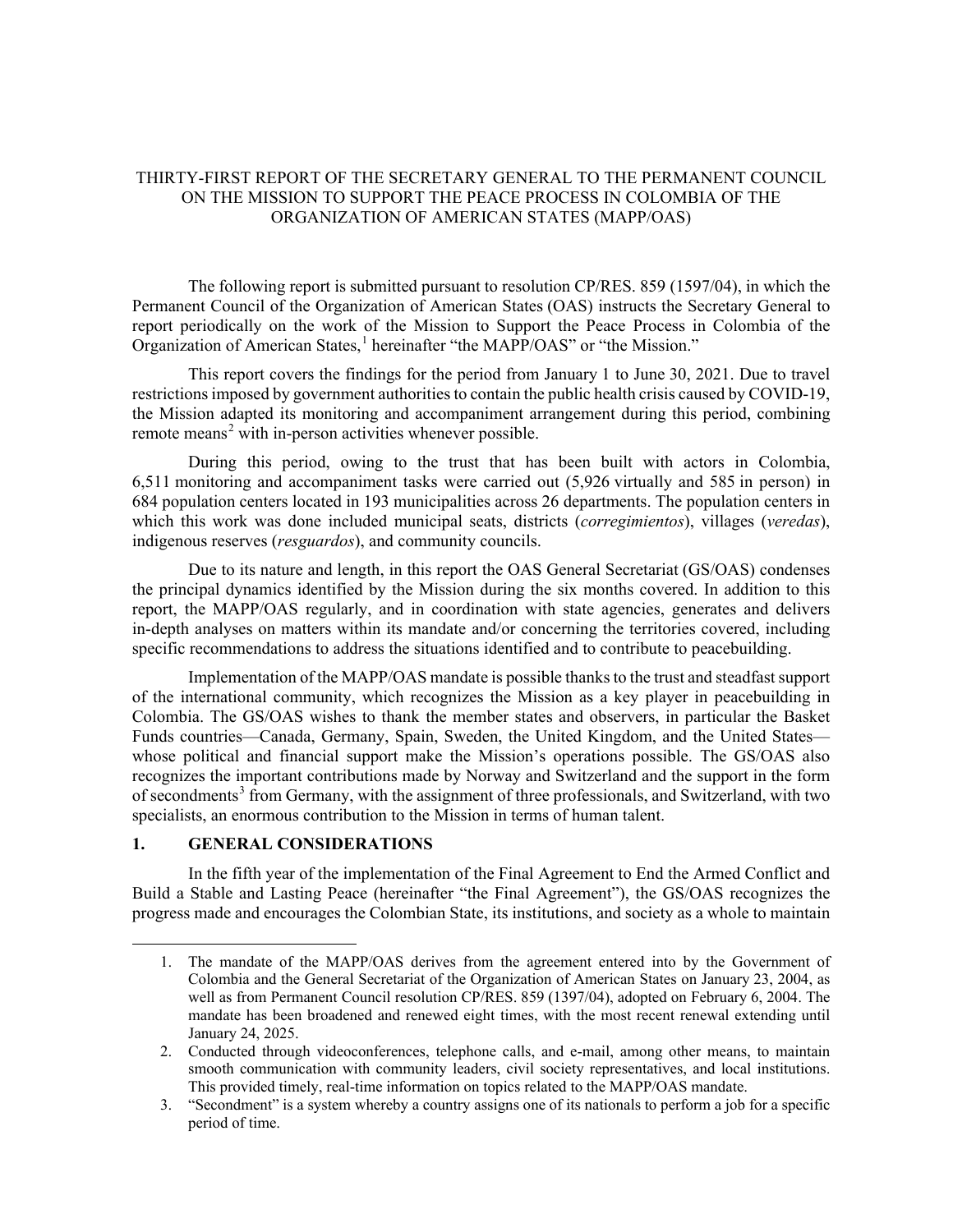a strong political will and solid coordination that, coupled with partnerships and ongoing support from the international community, will put Colombia on the path toward strengthening its social rule of law and achieving comprehensive peace.

The persistence of the COVID-19 pandemic has led to major social and economic impacts for communities and groups experiencing vulnerability, further deepening structural inequalities and widening gaps in access to rights. This situation has resulted in a more complex governance scenario, especially in territories with illegal armed groups, affecting the social fabric and the level of trust between citizens and authorities.

On April 28, various segments of the population took to the streets to make economic and structural social demands. Through the Mission, the GS/OAS noted the peaceful mobilization of hundreds of thousands of Colombians (youth, indigenous and Afro-descendent peoples, peasants, unionized workers, and human rights and women's organizations, among others), many united under the National Strike Committee, with numerous others grouped under organizations with no ties to this committee and more still not affiliated with any organization.

In addition to peaceful demonstrations, there have been serious acts of violence, such as assaults on police officers and civilians, excessive use of force by National Police members against civilian demonstrators, vandalism, main road blockades, and alleged illegal armed group infiltrations. These events left many peopled dead, injured, displaced, and detained, led to the destruction of public and private property, hindered the supply of vital medical supplies, food, and fuel, and restricted access to health, work, education, and justice, to name but a few of the main negative impacts. At the same time, the unrest occurred in different geographic locations and diverse sectors, emerged in a multitude of agendas, and manifested itself through various types of actions and levels of violence. This diversity added a high degree of complexity to the overall situation, making it difficult to understand and address.

The GS/OAS encourages the Colombian State to continue actions that guarantee peaceful social protest and calls for the condemnation of all types of violence, the setup of channels of dialogue to address the causes and effects of conflict, the creation of spaces for cooperation and compliance with agreements, and the strengthening and promotion of assertive mechanisms for political and social participation and deliberation. It also calls for the continued investigation and punishment of all those responsible for acts of violence during the National Strike and for reparation to all victims. Addressing the rights, needs, and interests of society and coordinating efforts between all social actors are conditions necessary for democratic governance.

For the reporting period, the Mission increased its presence in the territories and observed, with concern, threats to the participation of Communal Action Organizations (OACs), ethnic territorial authorities, and social processes, increased illicit crops in some areas, as well as the forced recruitment and other forms of conscription of children and adolescents into illegal armed groups. It also noted disputes over control of illegal economies and the strengthening of these groups in territories.

Given this context, the GS/OAS recognizes the efforts that the Colombian State is making through numerous, diverse policies subject to monitoring and follow-up by the MAPP/OAS. These include: Peace with Legality, the public policy for victim assistance and comprehensive reparation; Future Route, the policy to tackle the drug problem; the public policy to guarantee and respect human rights defense work; and concrete strategies, such as the Rural Development Programs (PDETs), the National Comprehensive Program for the Substitution of Illicit Crops (PNIS), the Integral Plans for Substitution and Alternative Development (PISDAs), the Strategic Zones for Comprehensive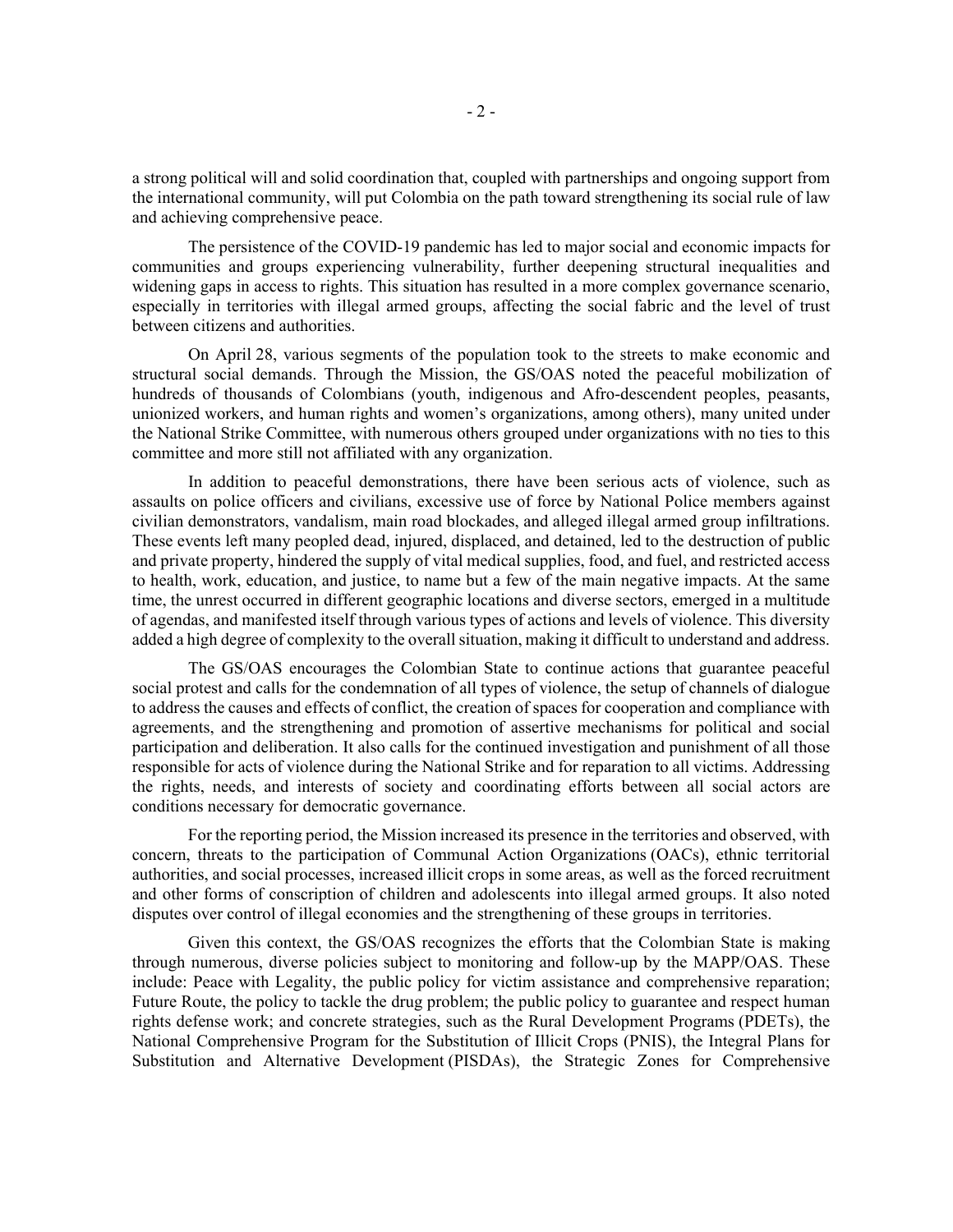Intervention (ZEIIs), the social and economic reintegration of former combatants,<sup>[4](#page-2-0)</sup> the prevention of the recruitment and use of and sexual violence against children and adolescents through the "Join for Me" strategy, the Comprehensive Action against Antipersonnel Mines (AICMA), access to and the formalization of land, the Ten-Year Justice Plan, and the National Criminal Policy Plan, which includes actions to militarily and financially weaken illegal armed groups, reduce people's conditions of vulnerability, and disrupt illicit economies.

The GS/OAS welcomes the extension of the mandate of the Commission for Truth, Coexistence, and Non-Repetition (CEV) for nine more months until August 27, 2022. This is an opportunity to overcome the impacts that the pandemic has had on CEV efforts and to make headway in consolidating the Final Report, with an emphasis on furthering the findings and recommendations geared to non-repetition as well as preparing and delivering the Legacy<sup>[5](#page-2-1)</sup> to Colombian society. It also encourages strengthening the joint work with the Disappeared Persons Search Unit (UBPD) and the Special Jurisdiction for Peace (JEP) to make progress in fully guaranteeing victims' rights and in appropriating the CEV's Legacy.

The GS/OAS recognizes the reactivation of the Special Transitory Electoral Districts for Peace, part of the Final Agreement, as an act of peace that seek to give a voice to victims of armed conflict in the Congress of the Republic, which undoubtedly translates into enhanced political participation in Colombia. The GS/OAS cautions that, in order to guarantee the potential of this democratic exercise, an unprecedented effort will need to be made in preparing and promoting participation, by all actors, and institutional will in order to support electoral and security guarantees in the territories involved.

With regard to migration, particularly assistance to and the protection and integration of the Venezuelan population, one of the actions taken by Colombia was the issuance of the Temporary Protected Status for Venezuelan Migrants, demonstrating its real commitment to migrants and its attention to this unprecedented crisis. The GS/OAS considers this to be an exemplary decision reflective of the brotherhood and solidarity of the people of the Americas.

While undeniable progress has been made in peacebuilding, tremendous challenges persist, such as the dispersal and reshuffling of illegal armed groups, especially in areas used as mobility corridors for drug trafficking, contraband, and income from the illegal extraction of mining deposits. Disconcerting observations have been made of violent actions against public servants, such as attacks on an aircraft carrying the President of the Republic, the placement of an explosive device within the National Army's 30th Brigade, located in the border city of Cúcuta, and the detention and killing of four individuals making up a commission of the Land Restitution Unit in the department of Meta.

The dynamics of violence persist, with differentiated and intersectional impacts on the individual and collective rights of vulnerable populations. The presence and actions of illegal armed groups seriously affect women, children and adolescents, social leaders, indigenous communities, Afro-descendants, land claimants, victims of armed conflict, human rights advocates, promoters of the

<span id="page-2-0"></span><sup>4.</sup> Advances are noted in health care and education and in interinstitutional coordination to improve the offering to former combatants, which translate into positive satisfaction indices. Despite this, progress must be made in policy based on lessons learned from previous processes to achieve greater participant (former combatant) attachment to programs.

<span id="page-2-1"></span><sup>5.</sup> The Legacy is a strategy consisting of three components: the network of partners from organizations of civil society entities, institutions, sectors, and international organizations; the Final Report, which is the narrative document relating the conflict and the persistence factors in terms of non-repetition and coexistence; and transmedia storytelling, which are digital initiatives that will support and maximize knowledge and appropriation of the Final Report.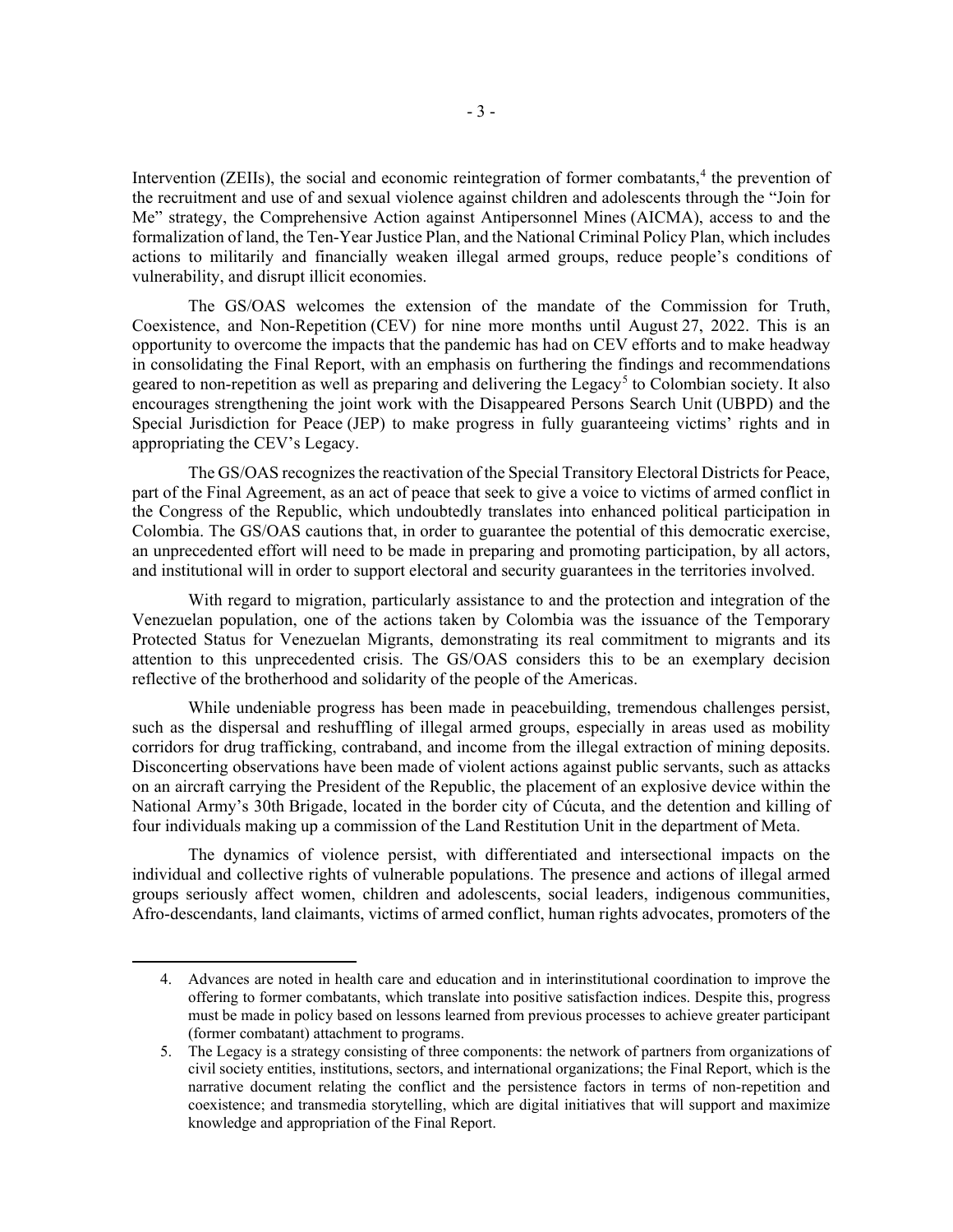implementation of peace policies on such issues as the substitution of illicit crops, persons from FARC-EP in the process of reincorporation, and state agents.

The main negative impacts affecting organizational processes, civic participation, territorial governance, access to rights, and the establishment of trust between citizens and institutions are forced displacement, threats, killings, disappearances, forced recruitment, confinement, and restricted mobility due to antipersonnel mines (APMs), improvised explosive devices (IEDs), and unexploded ordnance (UXO).

The election of OACs was postponed twice in 2020 because of the public health emergency. Although the authorities and actors involved in coordinating and preparing the electoral process have kept up their efforts, the GS/OAS notes serious risks for the role of community action at the territorial level, such as an increase in threats against community dignitaries, a general feeling of resignation, frustration, and fatigue with the performance of the role, leading to resignations from management positions, and a reduction in OAC activities, impacting the legitimacy and trust earned by the organization in its communities.

The final year of the Colombian Congress and Government offers an opportunity to solidify the peacebuilding efforts, the achievements made, the accomplishments in overcoming obstacles, and the improvements in security and development conditions to definitively guide the approach to social conflict through dialogue and the implementation of commitments and to offset the negative effects of the pandemic.

The GS/OAS is particularly grateful to the members of the Special Body on Women, the Presidential Council for Stabilization and Consolidation, and the Commons Party and National Government component of the Commission for Monitoring, Impetus, and Verification of Implementation (CSIVI) for entrusting the MAPP/OAS with the supervision of the 32 departmental assemblies and 4 national assemblies to elect new members of the Special Body on Women. The recognition of this advisory body as a mechanism for participation is a great achievement in the framework of transitional justice across the world, and its renewal has revived the debate on the progress and challenges of the gender and peace agenda.

Through the MAPP/OAS, the GS/OAS continues to support rapprochement and dialogue initiatives between the National Government and the National Liberation Army (ELN). In this context, it encourages the parties to continue to strive for peace and to embody peace efforts that prioritize the safety and wellbeing of the civilian population. It also calls on society as a whole and the international community to continue to support comprehensive peacebuilding.

Furthermore, the GS/OAS extends its appreciation to President Iván Duque Márquez for renewing his confidence in the work and capacity of the OAS in Colombia and for providing support for the proper performance of the Mission's functions. The GS/OAS is grateful to the National Government for its decision to extend the MAPP/OAS mandate for three years starting in 2022 and to the international community for the generosity and support.

The MAPP/OAS will continue to work and consolidate as a multilateral expression of support for the peace efforts in Colombia, dignifying and recognizing the efforts of victims, former combatants, institutions, ethnic and peasant communities, women's organizations, and leaders who, despite suffering as a result of the ongoing conflict, act from their territories toward peacebuilding and the all-round development of their communities.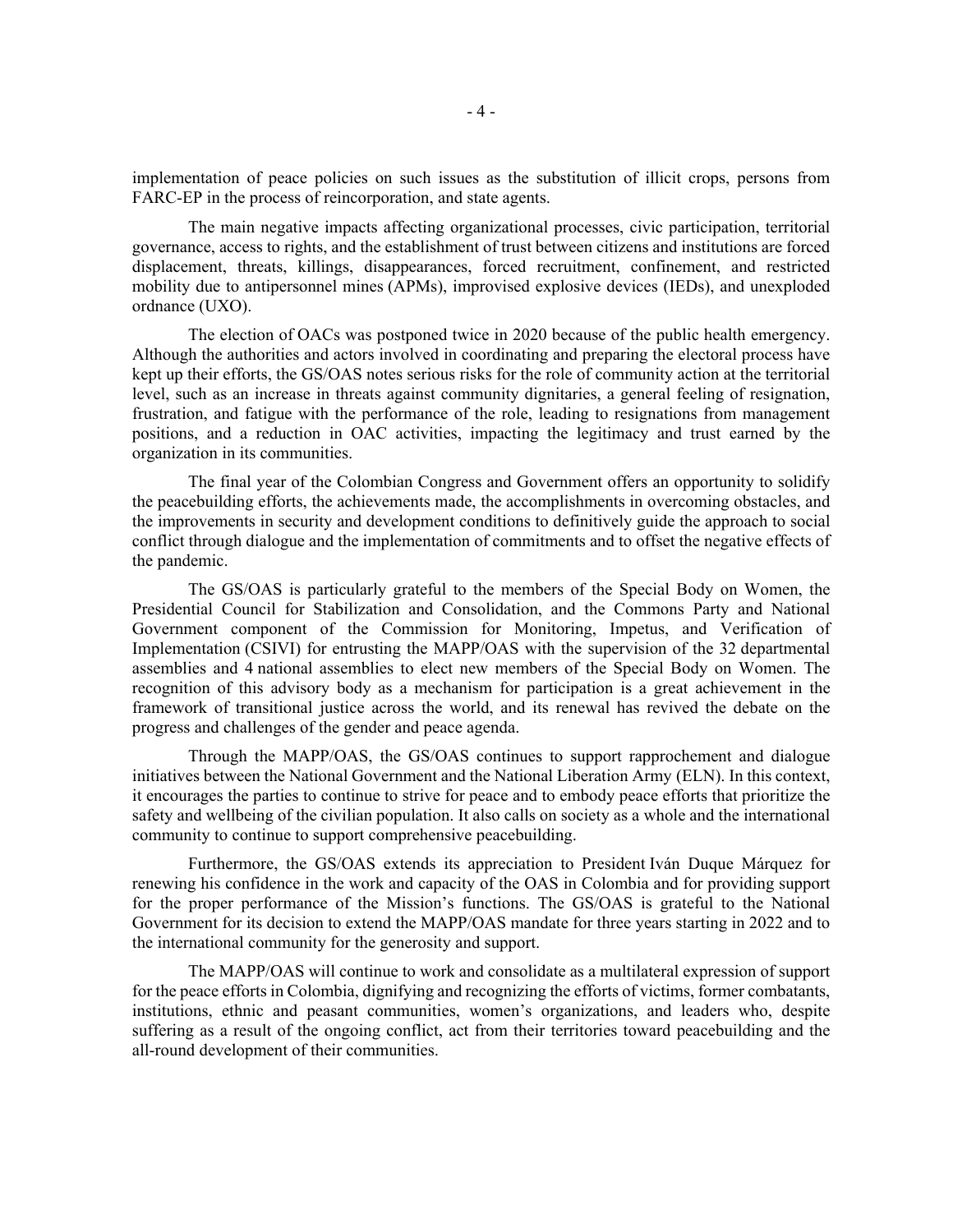### **2. SECURITY CONDITIONS**

## **2.1 Presence and activities of illegal armed groups[6](#page-4-0)**

The reshuffling of illegal armed groups and the shifting of relationships between them persist in the territories and are expressed differently in every area. The geographic and economic importance of the places in which illegal armed groups are present is crucial to these dynamics in terms of the benefits it represents for survival and the economic exploitation of contexts of illegality, such as zones with large swaths of coca crops and gold mining, transit corridors for illicit activities, and border areas. Border areas see greater interference from illegal armed groups interested in expanding their sources of funding, presenting changes in the dynamics of gasoline and essential goods contraband, marijuana routes, greater control over transit in unauthorized crossings,<sup>[7](#page-4-1)</sup> and human trafficking.

The ELN has stepped up illegal social control actions and acts of violence in the Catatumbo region and the department of Nariño against not only the civilian population through threats and killings, but also even public service enterprises and international cooperation agencies through the detention of their staff and vehicle thefts.<sup>[8](#page-4-2)</sup> Government forces have also been subject to harassment and attacks with firearms and explosive devices in Antioquia, Arauca, and Norte de Santander. In some cases, these acts against government forces occurred in urban areas of municipal capitals, making it difficult for authorities to respond due to the risk involved for the civilian population in those areas.

Some patterns can be observed in the relationship between the ELN and other illegal armed groups. In Catatumbo, the armed confrontation with the EPL/Los Pueblos has subsided, although these two groups clashed in June in the municipality of La Playa de Belén and were behind homicides perpetrated in Ocaña (Norte de Santander), allegedly in connection with that dispute. Conversely, in other areas such as Cauca, Chocó, and the Cúcuta Metropolitan Area (Norte de Santander), the ELN continues to have confrontations with dissident or residual FARC-EP groups and with the AGC/Clan del Golfo, with humanitarian consequences for the civilian population and public servants due to the displacement, confinement, threats, and killings to which they are exposed.

As mentioned in the Thirtieth Semiannual Report, it is still difficult to identify the existence of a unified command that brings dissident or residual FARC-EP groups together. In some cases, they seem to come together under umbrella structures, such as Comando Coordinador de Occidente, which comprises factions from the departments of Cauca, Nariño, and Valle del Cauca, Bloque Jorge Briceño Suárez in Guaviare and Meta, and Bloque Magdalena Medio in Antioquia, Bolívar, and Norte de Santander.

<span id="page-4-0"></span>These structures do not appear to diminish the autonomy of each faction comprising them, which is why they could thus far be considered spaces for coordination, rather than for political or

<sup>6.</sup> This report will refer to illegal armed groups with the following names, which combine government decisions and the way they are recognized in the territories: National Liberation Army (ELN), dissident or residual FARC-EP groups, People's Liberation Army or Los Pelusos (EPL/Pelusos), Autodefensas Gaitanistas de Colombia or Clan del Golfo (AGC/Clan del Golfo), Bloque Virgilio Peralta Arenas, or Los Caparros.

<span id="page-4-1"></span><sup>7.</sup> In informal crossings or "*trochas*," there are various rules governing behavior and control by illegal armed groups aimed at not only the transient population, but also baggage handlers, motorcycle taxi drivers, smugglers, and informants. When one of these rules is broken, punishment includes torture and cruel treatment, to the point of homicide. All illegal armed groups are involved in these practices.

<span id="page-4-2"></span><sup>8.</sup> This is the case with Save the Children, which on March 12, 2021, published a press release on its website stating that it had been a victim of security incidents in the municipality of Teorama (Norte de Santander). Available at: [https://savethechildren.org.co/save-the-children-colombia-suspende](https://savethechildren.org.co/save-the-children-colombia-suspende-operacion-en-teorama-y-convencion-norte-de-santander-debido-a-incidentes-de-seguridad/)[operacion-en-teorama-y-convencion-norte-de-santander-debido-a-incidentes-de-seguridad/.](https://savethechildren.org.co/save-the-children-colombia-suspende-operacion-en-teorama-y-convencion-norte-de-santander-debido-a-incidentes-de-seguridad/)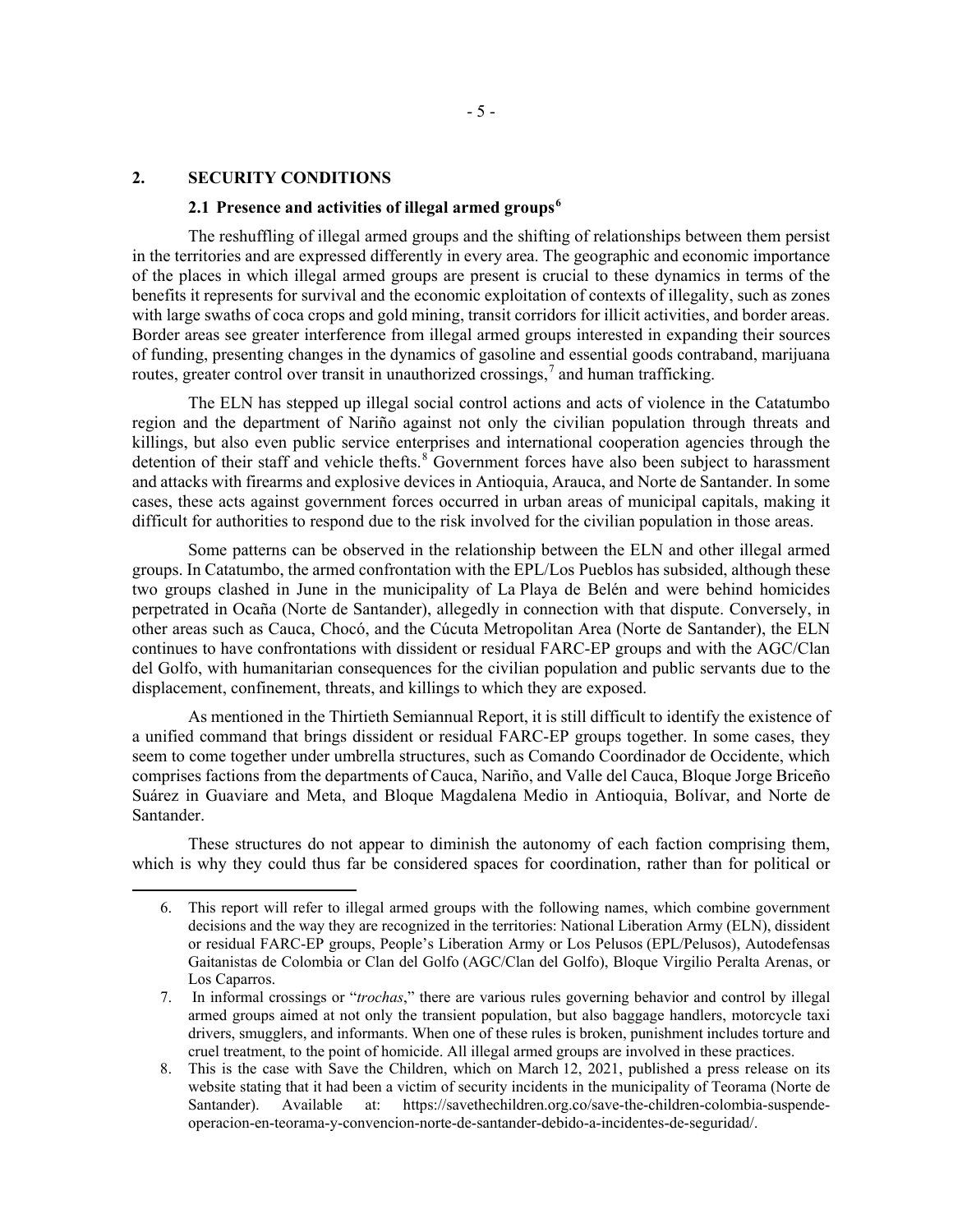military leadership. Some still tend to identify themselves based on the numbering system used in the FARC-EP, such as Frente 33, Frente 36, and Frente 28 in the departments of Norte de Santander and Antioquia and in the Llanos Orientales region, respectively. Others use different names, such as Frente Óliver Sinisterra (FOS) in Tumaco or Comandos de la Frontera in Putumayo.

The relationship of dissident or residual FARC-EP groups with other illegal armed groups follows different patterns. In Cauca, confrontations continue with the ELN in the Micay river canyon and on the Pacific coast. In southern Bolívar<sup>[9](#page-5-0)</sup> and Catatumbo,<sup>[10](#page-5-1)</sup> tensions are heightened. In northern Antioquia, there is a dispute with the AGC/Clan del Golfo that continues to cause forced displacement in the municipality of Ituango.

The same is true for the various dissident or residual FARC-EP groups. In Putumayo, confrontations continue between Frente 1° Carolina Ramírez and the Comandos de la Frontera – Ejército Bolivariano.<sup>[11](#page-5-2)</sup> In Nariño, the FOS and the Bloque Occidental Alfonso Cano continue to strike agreements with the AGC/Clan del Golfo to keep Frente 30 from advancing south from the Sanquianga subregion, violating the integrity of the population.

The AGC/Clan del Golfo have consolidated their presence in the Cúcuta Metropolitan Area (Norte de Santander), sustaining a confrontation with the ELN, which is leading to threats, targeted killings, and forced displacement. In late February, the group put forward a "gun plan"<sup>[12](#page-5-3)</sup> against members of the National Police, focused on some municipalities and rural areas of Antioquia, Bolívar, Chocó, and Córdoba, in retaliation for the murder of a man known as "Marihuano," the second-in-command of the group behind the man known as "Otoniel."<sup>[13](#page-5-4)</sup>

The Colombian State has developed strategies to weaken the military and financial structures of illegal armed groups. In particular, members of the EPL/Los Pelusos<sup>[14](#page-5-5)</sup> chain of command were arrested during this period, contributing to the group's decline despite its attempts to keep operating in Norte de Santander through targeted killings and kidnappings for ransom. The National Government also announced in June the dismantling of the Bloque Virgilio Peralta Arenas or Los Caparros,[15](#page-5-6) which until April had had an intense confrontation with the AGC/Clan del Golfo in the Bajo Cauca subregion

<span id="page-5-0"></span><sup>9.</sup> In early July 2021, clashes erupted between the ELN and "Frente 37" on the boundaries between the municipalities of Montecristo and Santa Rosa del Sur, Bolívar.

<span id="page-5-1"></span><sup>10.</sup> In mid-July 2021, the ELN clashed with "Frente 33" in the rural area of the municipality of Convención (Norte de Santander).

<span id="page-5-2"></span><sup>11.</sup> This group is viewed as dissident or residual of "Frente 48." In 2020, it took on the name "Comandos de la Frontera," and a video circulating in March 2021 announced that it had joined "Segunda Marquetalia," which is why it is currently known us "Comandos de la Frontera – Ejército Bolivariano."

<span id="page-5-3"></span><sup>12.</sup> It consists of firearm attacks on uniformed officers in small groups perpetrated by individuals acting alone.

<span id="page-5-4"></span><sup>13.</sup> As reported by the Ministry of National Defense to the MAPP/OAS, the number of killings of National Police members in Antioquia increased from zero in the first half of 2020 to seven in the first half of 2021. In the departments of Chocó and Córdoba, the number rose from zero in 2020 to two in 2021 during the first half of the year. Injuries in Antioquia were up from 15 cases in the first half of 2020 to 37 cases during the same period in 2021, whereas in the department of Chocó, the number of injured rose from zero in the first half of 2020 to three in 2021.

<span id="page-5-5"></span><sup>14.</sup> Three men known as "Milton," "Sato," and "Macho"—pegged as replacements for "Cóndor" and "Japonés" who had been arrested in 2020—were reportedly arrested in January, March, and June 2021, respectively.

<span id="page-5-6"></span><sup>15.</sup> Following the death of a man known as "Caín" during a National Army operation in November 2020, "El Evangélico" turned himself in to authorities in April 2021, whereas in May of that year, "Flechas" was killed during a joint National Police–National Army operation.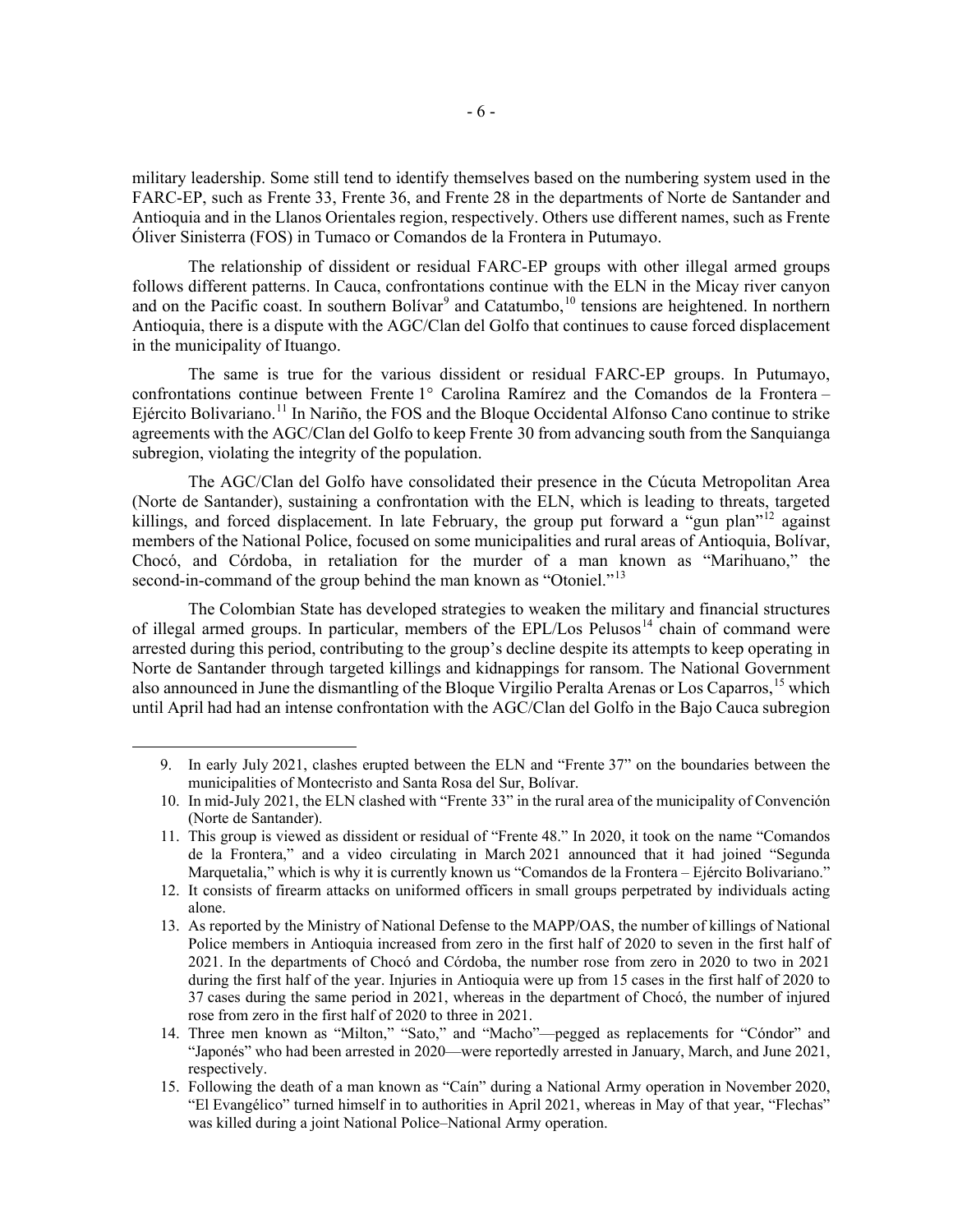of Antioquia. However, although the weakening of these groups has been clear in some cases, the establishment of temporary agreements and the existence of various sources of funding have enabled them to rearrange themselves and continue to cause negative impacts on the population.

## **2.2 Negative impacts on the civilian population[16](#page-6-0)**

The civilian population continues to be a victim of acts of violence perpetrated by illegal armed groups as a result of either clashes between them, which lead to forced displacement or confinement, or actions linked to the interest of these groups to retain territorial, economic, and social control.

Children and adolescents, indigenous peoples, Afro-descendent communities, and women and their organizations continue to be particularly impacted. Coercive dynamics persist against them, particularly forced recruitment and use of and sexual violence against children and adolescents, governance and own justice violations, and persecution against forms of mobilization and organization by women. This limits their individual and collective rights.

Official figures on violent deaths of and threats against women shed light on the problem in municipalities such as Tibú, Villa del Rosario, and Cúcuta (Norte de Santander); Cáceres, Valdivia, and Yondó (Antioquia); Caldono, Guapi, Morales, and Toribio (Cauca); and Puerto Caicedo, San Miguel, and Valle del Guamuez (Putumayo). According to  $\text{SEDCO}^{17}$  $\text{SEDCO}^{17}$  $\text{SEDCO}^{17}$  data for these municipalities, during the first half of the year, there was more than a 100-percent increase in violent deaths of and threats against women compared to the total recorded in  $2020$ .<sup>[18](#page-6-2)</sup>

With regard to risk scenarios for indigenous and Afro-descendent peoples, the most critical departments were Antioquia, Cauca, Chocó, Nariño, Norte de Santander, and Valle del Cauca. In most cases, the influence of one or more illegal armed groups in their collective territories leads to threats, forced displacement, imposition of social control measures,<sup>[19](#page-6-3)</sup> and confinements. In particular, food security among the ethnic population is undermined due to limited access to hunting, fishing, harvesting of wild fruits, and agricultural activities.

In particular, there are persistent violations against life, integrity, and property, which are not visible or reported in all cases due to the duress exerted on the population by illegal armed groups and the distrust of institutions in some territories. This affects the performance of some roles and offices, especially in territories with an armed confrontation between illegal armed groups and with a context of illegality.

Members of the teaching and management staff of education centers in rural and urban areas have been the target of threats, extortion,  $20$  theft, and coercion in order to drive them out of their positions or to prevent the actions committed by illegal armed groups against communities, for

<span id="page-6-0"></span><sup>16.</sup> Negative impacts (*afectaciones*) are understood to be the violent or irregular actions, incidents, or conduct perpetrated in the context and on occasion of the Colombian armed conflict and the dynamics of criminal activity.

<span id="page-6-1"></span><sup>17.</sup> National Police Statistical, Delinquency, Offenses, and Operations Information System – SIEDCO.

<span id="page-6-2"></span><sup>18.</sup> Statistical data obtained by the MAPP/OAS from the SIEDCO database. Retrieved on August 10, 2021, from [https://www.policia.gov.co/grupo-informacion-criminalidad/estadistica-delictiva.](https://www.policia.gov.co/grupo-informacion-criminalidad/estadistica-delictiva)

<span id="page-6-3"></span><sup>19.</sup> In the Mayasquer (Cumbal) indigenous reserve (*resguardo indígena*), social control by the ELN has intensified through the implementation of mobility schedules, residence paper checks to enter the territory, and monitoring of cell and Internet use. There has also been an increase in social control of communities of the Barí indigenous peoples as well as a confrontation between GAOR 33 and the ELN in their collective territory.

<span id="page-6-4"></span><sup>20.</sup> The extortion of teachers who receive a monthly payroll payment is recurrent in areas where the majority of income sources are informal.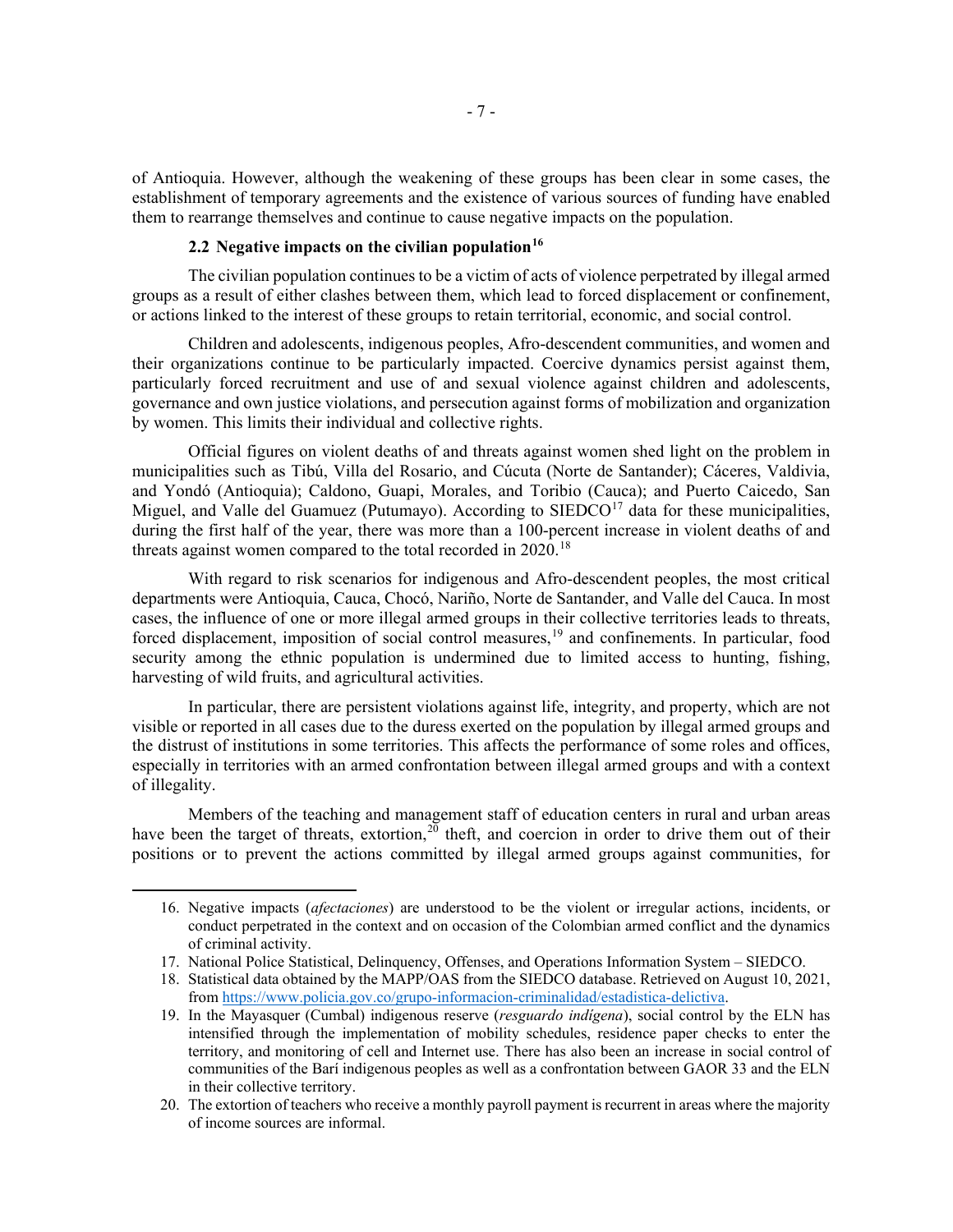example, from being visible. For instance, in the municipality of Ituango, Antioquia, violations against educators are social control measures taken by dissident or residual FARC-EP groups to prohibit them from entering the territory because they are outsiders. In the same vein, the staff of the Technological University of Chocó has been targeted by threats circulated through pamphlets and attacks by criminal armed groups. These pamphlets were signed by the "Los Mexicanos" group, presumed to have an alliance with the ELN.

People who operate public service vehicles and boats are required to pay extortion money, are coerced into complying with mobility restrictions, and are forced to transport members of illegal armed groups or weapons and supplies for illicit economies. In the event of noncompliance with these measures, vehicles are stolen, burned, or used as tools to attack public infrastructure, as was the case in Antioquia,<sup>[21](#page-7-0)</sup> Arauca, Cauca, Norte de Santander, and Valle del Cauca, primarily.

In rural areas, medical and health care staff are forced to provide care outside health centers to members of illegal armed groups who become injured in armed clashes<sup>[22](#page-7-1)</sup> or who fall ill. They have also fallen victim to theft during medical missions, as was the case in the first quarter of the year in the municipalities of Alto Baudó ( $\text{Chocó}$ )<sup>[23](#page-7-2)</sup> and Teorama (Norte de Santander).<sup>[24](#page-7-3)</sup>

It should be noted that as part of the Rapid Response Prevention and Alert System, $^{25}$  $^{25}$  $^{25}$  the Early Warning System (SAT) of the Office of the Ombudsperson monitored and warned of risks to the civilian population through the issuance of 13 early warnings. As a result, the Interinstitutional Commission for Rapid Response to Early Warnings (CIPRAT) created spaces for coordination with top-level local and national institutions through the development of territorial follow-up sessions to implement recommendations aimed at mitigating threats to community safety.<sup>[26](#page-7-5)</sup>

<span id="page-7-0"></span>In the same vein, the Ministry of the Interior headed Territorial Rapid Response Bodies concentrated primarily in municipalities hardest hit by violence.<sup>[27](#page-7-6)</sup> This is a meaningful effort to move

- <span id="page-7-4"></span>25. Decree 2124 of December 18, 2017, of the Ministry of the Interior.
- <span id="page-7-5"></span>26. During the period from January to June 2021, CIPRAT held territorial follow-up workshops for the 12 early warnings issued. These sessions were held in person and were chaired by the Minister of the Interior or the Deputy Ministers of the portfolio, with the participation of the National Defense sector, the Ministry of the Interior, the National Protection Unit (UNP), governor's or mayor's offices, and other entities.
- <span id="page-7-6"></span>27. During the period from January to June 2021, the Ministry of the Interior provided technical assistance to 93 priority municipalities under the PDET to create the Territorial Rapid Response Body. In all, 13 inperson and 2 virtual sessions were held to this end. "Estrategia de asistencia técnica para la constitución de la instancia de respuesta rápida en municipios PDET priorizados, en el marco de las Alertas Tempranas" (CIPRAT, 2021), pp. 1–2.

<sup>21.</sup> Between the municipalities of Tarazá and Valdivia, the ELN has been the main group responsible for setting fire to vehicles passing through the Troncal del Caribe (National Route 90). It is common for members of this illegal armed group to force passengers out of their vehicles and then set those vehicles on fire, leaving behind flags alluding to their organization.

<span id="page-7-1"></span><sup>22.</sup> This occurs not only in the region of Catatumbo (Norte de Santander), but also in many other parts of the country. Similarly, these groups coerce ethnic communities into providing assistance to, for example, members injured in fighting. This leads to retaliation by rivals, who accuse them of being alleged associates.

<span id="page-7-2"></span><sup>23.</sup> In January, a medical mission was sent to the community of Miácora, Alto Baudó, and was boarded on the river route presumably by members of the AGC/Clan del Golfo, who robbed the medical staff and prevented them from continuing their journey.

<span id="page-7-3"></span><sup>24.</sup> In the El Aserrío sector, a medical mission truck was robbed as well, presumably by the ELN, which mounted similar attacks on vehicles of international cooperation agencies and state institutions as part of its territorial control strategies in this sector and along the Teorama–Ocaña route.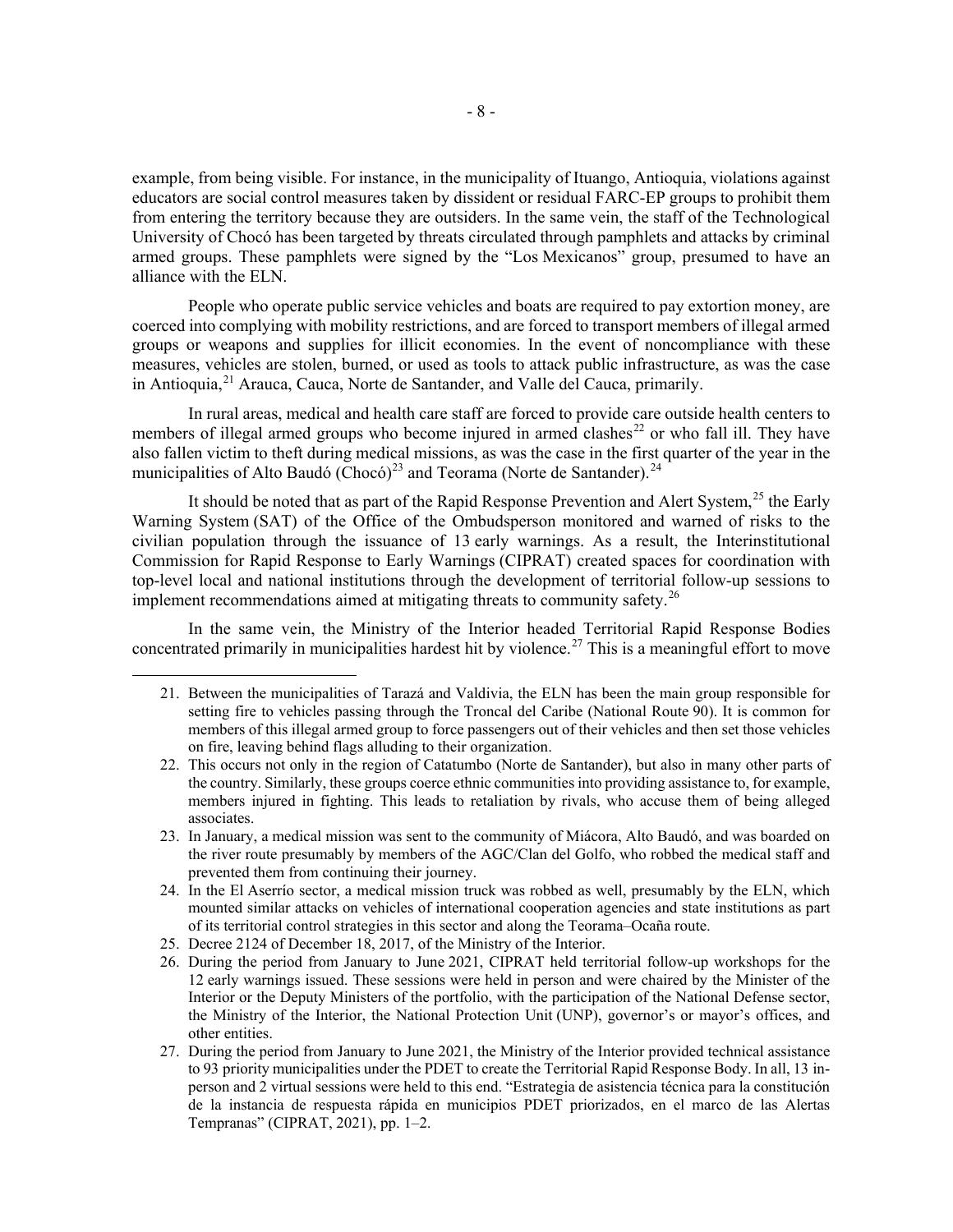forward with the coordinated adoption of preventive and immediate response measures against risk factors and threats identified by institutions.

### **2.2.1** *De facto* **justice exercised by illegal armed groups**

In Norte de Santander, the Bajo Cauca region of Antioquia, and the Pacific region of Nariño, illegal armed groups take, for the most part, *de facto* justice actions. In municipalities such as Convención, Hacarí, La Playa, Tibú, Sardinata, Villa del Rosario, Puerto Santander, San Calixto, Ocaña, and Teorama in the department of Norte de Santander, residual or dissident FARC-EP groups, especially the ELN, have tightened their grip on the population with the imposition of increasingly restrictive rules on conduct and coexistence, such as the prohibition of mobility between and within municipalities, night curfews, and conflict resolution within communities.<sup>[28](#page-8-0)</sup> This has led to an increase in killings as the maximum punishment for rule breakers.

In the Bajo Cauca region of Antioquia, illegal social control rules were imposed at the beginning of the year as part of the confrontation between the AGC/Clan del Golfo and Los Caparros, leading to confinement, curfews, targeted killings (some with signs of torture), and increased extortion. These actions were taken primarily against ranchers, farmers, merchants, and miners. In the Pacific region of Nariño, the dynamics of crime and the diversity of the illegal armed groups present there triggered confinements, mobility restrictions, and extortion, particularly in the municipalities of Roberto Payán, Santa Bárbara, Olaya Herrera, and Magüí Payán.

Lastly, during the days of National Strike demonstrations in Meta and Putumayo, some dissident or residual FARC-EP armed groups attempted to infiltrate and delegitimize the social protests, putting pressure on communities and members of Community Action Councils (JACs) to participate in such events and threatening those who did not comply with mandatory payments. Many communities therefore decided to join forces and pay the money so that they would not have to participate in the social demonstrations under armed pressure.

## **2.2.2 Conscription, forced recruitment, and use of and sexual violence against children and adolescents**

With regard to the protection of children, the 22 entities comprising the Intersectoral Commission to Prevent the Recruitment and Use of and Sexual Violence against Children and Adolescents by Illegal Armed Groups and Organized Crime Groups (CIPRUNNA)<sup>[29](#page-8-1)</sup> made progress in implementing the "Join for Me" strategy through virtual and in-person activities held in the territory in the form of training, technical assistance, donations for social integration programs, and psychosocial support for families, among others.<sup>[30](#page-8-2)</sup> Advances were also made in aligning prevention pathways for the migrant and refugee population and the creation of 91 immediate action teams at the municipal

<span id="page-8-0"></span><sup>28.</sup> Illegal armed groups tell communities to come to them with any problems or conflicts that need to be resolved.

<span id="page-8-1"></span><sup>29.</sup> In particular, the Presidential Council for Human Rights and International Affairs, the Colombian Family Welfare Institute (ICBF), the Ministry of National Education, and the Agency for Reintegration and Normalization as well as their implementing partners.

<span id="page-8-2"></span><sup>30.</sup> As reported by the ICBF to the MAPP/OAS, this strategy served 11,265 children and adolescents in the priority territories of 15 departments and strengthened protective environments for 2,242 families, 1,243 community actors, 629 education agents, and 515 territorial officials.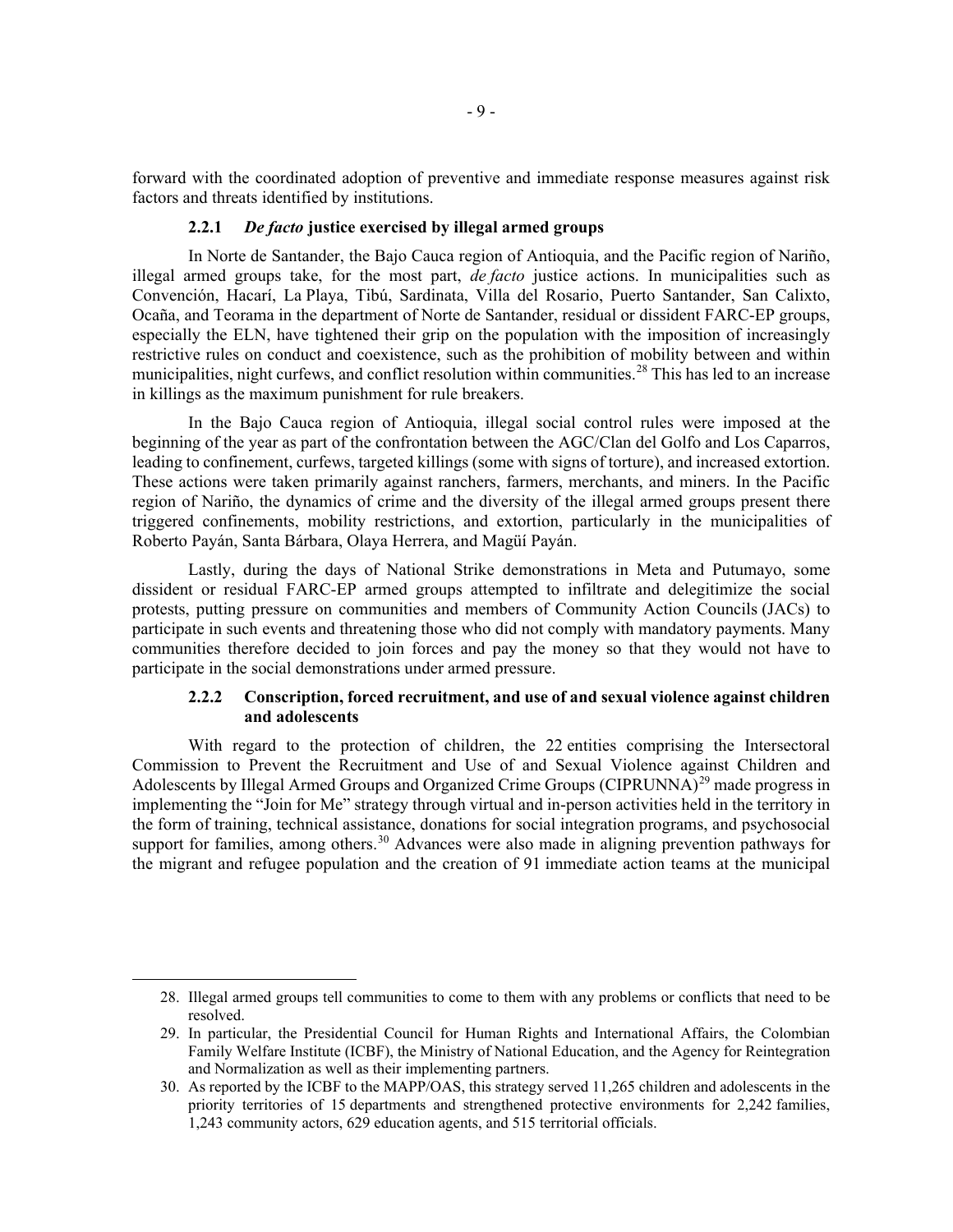level, directly affecting 4,393,861 children, adolescents, and young people and 2,767 public servants in 19 departments across the country. $31$ 

In February, the Office of the Ombudsperson launched a strategy called "2021, Year against the Forced Recruitment of Children and Adolescents," the purpose of which is to provide assistance to minors and their families and to activate the jurisdictional apparatus in order to investigate, prosecute, and punish forced recruitment.

Despite the aforementioned progress, risk scenarios for children, adolescents, and young people are incessant. School dropouts continue, especially in dispersed rural areas where educational institutions lack Internet and electricity services, technological means, access roads, and school supplies, among other shortcomings. In some areas, schools have yet to reopen due to the lack of biosafety measures on the premises, which puts adolescents and young people at greater risk.

One recruitment strategy used by illegal armed groups is to build relationships of trust with minors and their protective environment<sup>[32](#page-9-1)</sup> through sports activities, where they provide items and food not easy to obtain in remote regions. In this relationship-building, the community is also persuaded that the children's and adolescents' involvement with illegal armed groups does not imply an exclusive dedication to illegal activities, but rather is an option for them to work, in parallel, in agricultural operations with the possibility of staying in their homes. Some of these proposals offer payments of up to Col\$2,000,000, which in some cases are not made or serve as loans, generating a commitment and a threat in the event of noncompliance with the activities they are subsequently ordered to perform.

Residual or dissident FARC-EP armed groups take different approaches. In Putumayo, for example, they encourage communities to convince families to allow their children to join the groups by using either political discourse or offering them financial remuneration. In Norte de Santander, they go through homes and make promises of delivering weapons and bestowing military rank.

In the Pacific region of Nariño, ethnic populations have been harder hit;<sup>[33](#page-9-2)</sup> in Santa Bárbara, the community issued a warning regarding the risk of recruitment of apparently 15 children and adolescents from Afro-descendent communities in the dispersed rural area. However, the institutions in charge could not implement protection measures involving the transfer or mobilization of minors because of the presence of armed actors in the territory.

In the Catatumbo region, the ELN enlists children and adolescents through surveillance work without giving them weapons, whereas in the department of Cesar, children and adolescents are used in micro-trafficking activities. In the urban area of the District of Buenaventura in the department of Valle del Cauca, the ELN has forged an alliance with the La Empresa illegal armed group to forcibly recruit children and adolescents and involve them in surveillance, the transportation of narcotics, and extortion collection, among other activities, all with the aim of controlling drug and weapons trafficking.

<span id="page-9-0"></span>To strengthen their military capacity with the aim of tackling the territorial dispute with residual or dissident FARC-EP groups, the AGC/Clan del Golfo threaten family members to allow

<sup>31.</sup> Intersectoral Commission to Prevent the Recruitment and Use of and Sexual Violence against Children and Adolescents by Illegal Armed Groups and Organized Crime Groups – CIPRUNNA – OFI21- 00116338 / IDM 13050000 (2021).

<span id="page-9-1"></span><sup>32.</sup> A protective environment develops in a space free from any form of violence, abuse, or exploitation, where family and community members ensure that the rights and interests of children and adolescents are respected.

<span id="page-9-2"></span><sup>33.</sup> The Awá Inda Guacaray indigenous reserve and the Recuerdo de Nuestros Ancestros del Río Mejicano and Rescate Las Varas community councils of the municipalities of Tumaco and Barbacoas.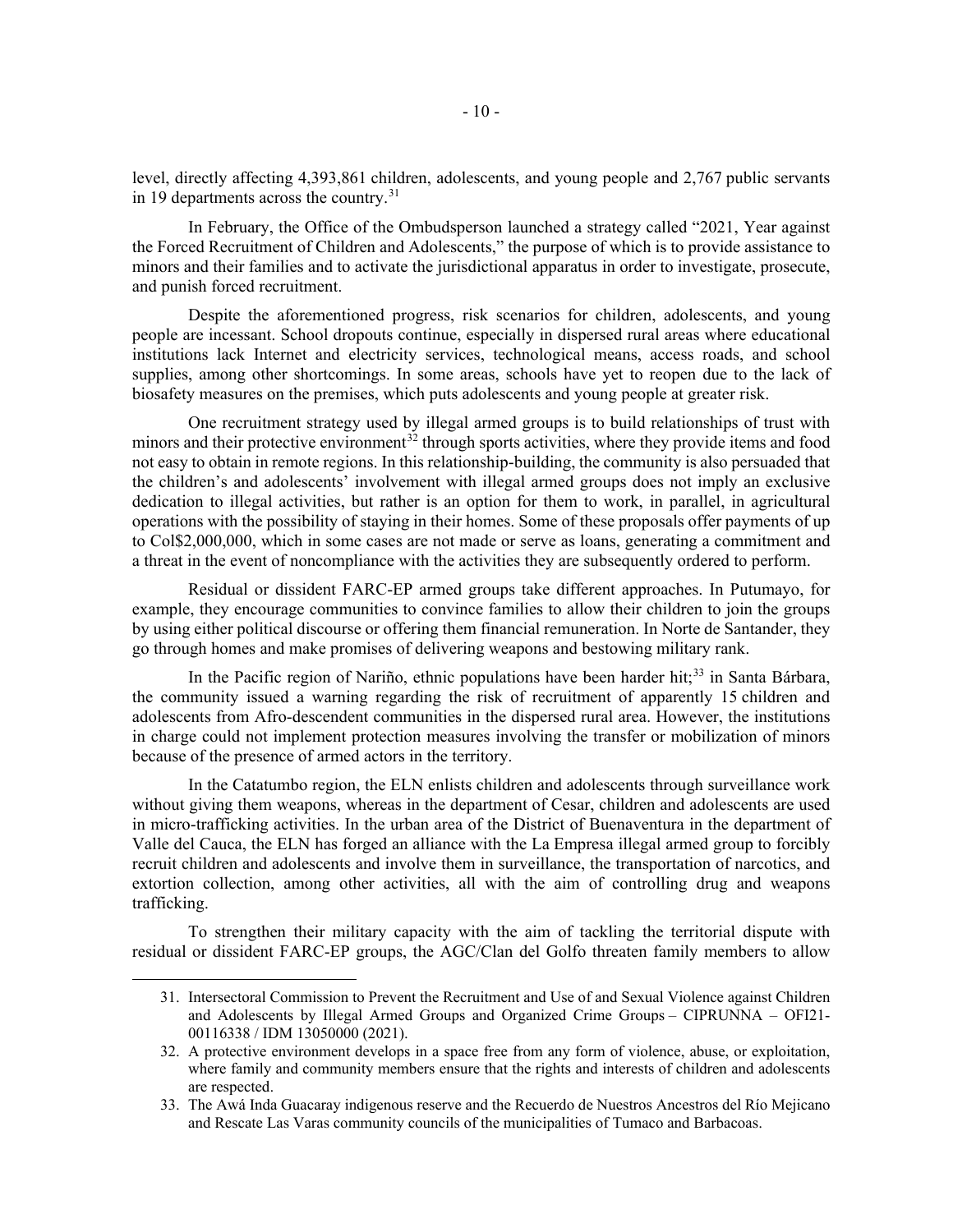adolescents to join them on the pretense that they are old enough to fight. This dynamic was identified in the municipality of Apartadó and the Bajo Cauca region of Antioquia. In Chocó, indigenous authorities in the municipality of Juradó have been intimidated for opposing the forced recruitment of adolescents aged 15 to 17 from the Emberá peoples. In the municipality of Unguía, institutions took actions to prevent the imminent risk of forced recruitment and to guarantee a protective environment due to the existence of a list of adolescents threatened for not abiding by behavioral norms.

Los Caparros in the Bajo Cauca region illicitly recruited eight young people who were traveling as stowaways in a truck by offering them Col\$1,000,000 to join the illegal armed group. However, due to complaints from the families and the visibility of this case in the media, seven of them were freed.

It is a challenge to continue to strengthen strategies to transform collective imaginations in some communities that normalize the recruitment dynamic as a voluntary option for children and adolescents to join illegal armed groups, without seeing it as a violation of their rights. It is also challenging to deal with this phenomenon from a differential and intersectional perspective, addressing the specific impacts on children, adolescents, women, indigenous communities, and Afro-descendants.

In particular, as stated in the Twenty-Sixth Semiannual Report, serious violations of the human rights of children and adolescents persist in the department of Chocó. Communities denounce the systemic harassment of and violence against the body and life of children and adolescents by illegal armed groups. In the municipality of Alto Baudó, the Mission noted cases of sexual violence perpetrated by the ELN against young and adolescent girls from the indigenous and Afro-descendent communities in this area. These acts occur after the illegal armed group forces families to hand over their daughters. The communities do not formally report these cases out of fear of reprisals by this group. In Norte de Santander, meanwhile, indigenous authorities in the town of Motilón-Barí issued warnings regarding an increase in the forced recruitment of children and adolescents by the ELN in its territory.

In rural areas, children and adolescents have been killed during armed interactions between illegal armed groups and government forces and during bombings of illegal encampments. In urban areas, where adolescents and children as young as 10 are used in micro-trafficking and extortion, minors have been victims of homicide in disputes between criminal gangs.

In this context, effective measures to fully protect children and adolescents from armed conflict and the dynamics of crime must urgently be strengthened, making their best interests a priority. The GS/OAS reiterates that children and adolescents must stay out of all dynamics of conflict and violence that notably violate their rights to life, integrity, freedom, and security. Their protection must also be urgently strengthened, in full compliance with the regulations of the Colombian State and its constitutional precepts of the prevalence of the rights of children and adolescents as well as the standards of international human rights law and international humanitarian law.

Children and adolescents who break away from illegal armed groups do so mainly through community protection systems, such as JACs, teachers, or indigenous guards, without institutional assistance.[34](#page-10-0) This leads to threats to the life and integrity and to the forced displacement of those attempting to stop children and adolescents from becoming involved in illegal activities. National Army operations have also succeeded in breaking children and adolescents away from these groups, and efforts are underway to restore their rights in various departments across the country.

<span id="page-10-0"></span><sup>34</sup> Because these cases are not brought to the attention of any state entities.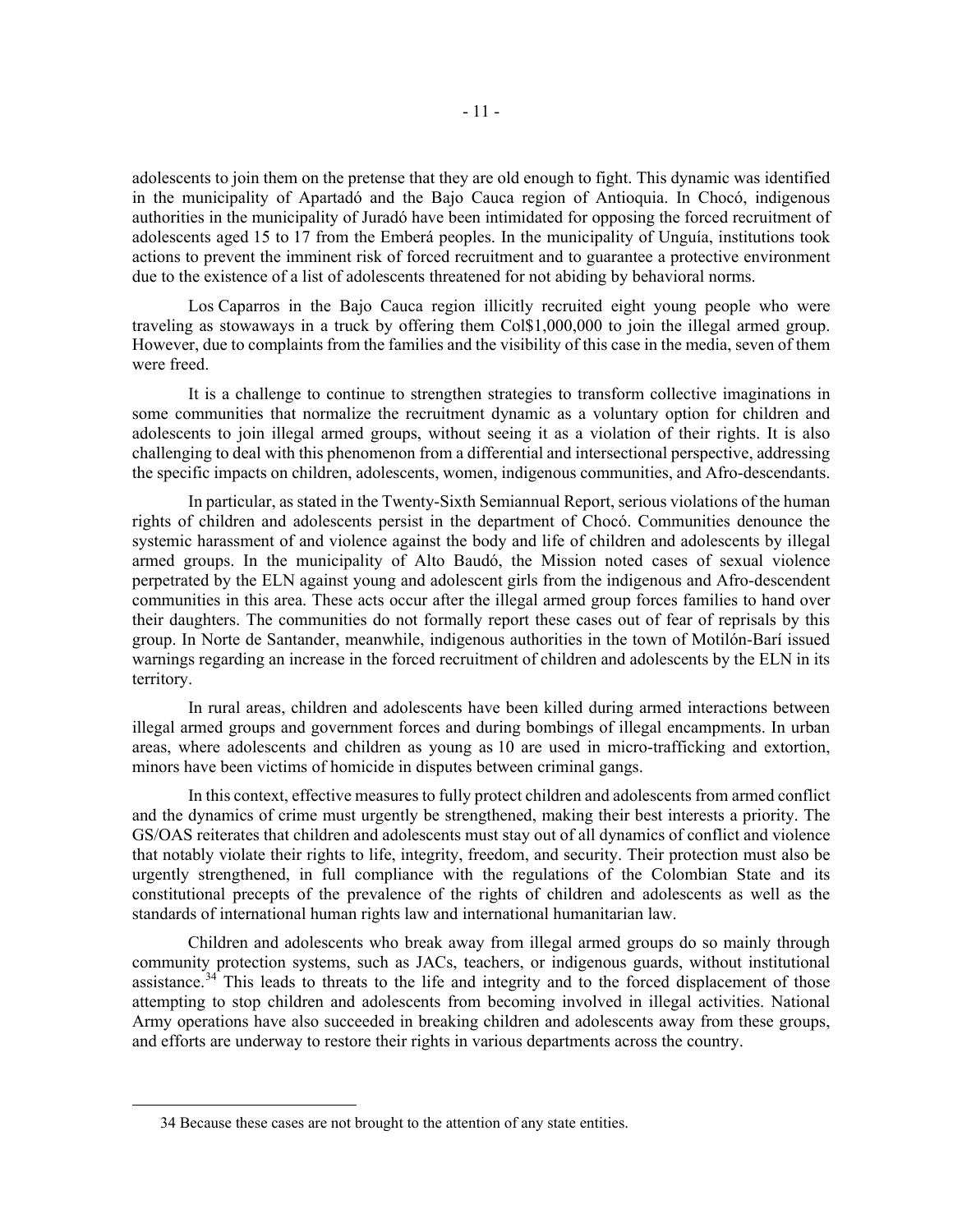## **2.2.3. Accidents caused by or presence of antipersonnel mines, unexploded ordnance, and improvised explosive devices**

According to the Office of the High Commissioner for Peace (OACP), 172 municipalities were declared free from suspected APMs on June 25, 2021, out of the 180 that had been set as a target for 2021. The National Government also fostered dialogue to build the capacities of the National Network of Landmine Survivors Associations, develop prevention programs with mine risk education activities,  $35$  and publish open data on the official OACP page detailing the monitoring of the phenomenon, the highest risk areas, intervention actions, clear zones, and AICMA response activities.

Illegal armed groups continue to use APMs and explosive devices as a war strategy or to protect the dynamics of illegality,  $36$  putting communities at risk. In Chocó, Nariño, and the Catatumbo region (Norte de Santander) in particular, the population has seen an increase in APM and UXO contamination in places that have been the epicenter of confrontations between illegal armed groups.<sup>[37](#page-11-2)</sup> APMs have also been placed again in areas that had previously been declared free from them in Putumayo, Guaviare, and Nariño.<sup>[38](#page-11-3)</sup> They have also seen a rise in the use of IEDs in populated centers and high-traffic areas targeting government forces, particularly in Antioquia, Arauca, Norte de Santander, and Guaviare. In the department of Guaviare, dissident or residual FARC-EP groups are using devices that explode at face height to inflict greater damage on members of government forces.

Persistent explosive device contamination and use by illegal armed groups have erased previous demarcations of dangerous areas. Therefore, the information available on the presence of APMs and IEDs is limited to warnings issued by illegal armed groups to communities regarding their location or the occurrence of events. Where this happens, the population decides to forcibly displace or confine itself as a self-protection measure, as was the case in Murindó and Bojayá in Chocó as well as in the Telembí and Sanquianga regions in Nariño.

Most victims of APM, UXO, or IED events are civilians,<sup>[39](#page-11-4)</sup> with children, adolescents, and indigenous communities being the hardest hit.<sup>[40](#page-11-5)</sup> This is due in part to the fact that explosive devices

<span id="page-11-0"></span><sup>35.</sup> In particular, 20,973 prevention activities were carried out in highly affected territories, with appropriation in six native languages.

<span id="page-11-1"></span><sup>36.</sup> As mentioned in the Thirtieth Semiannual Report, according to monitoring efforts, APM/UXO contamination by illegal armed groups in the territories is generally done (i) to delimit the territory they seek to control, (ii) to keep government forces from moving into zones where they exercise greater control, (iii) to create protective cordons for illicit crops in the face of forced eradication, and (iv) in confrontations with other illegal armed groups.

<span id="page-11-2"></span><sup>37.</sup> These dynamics also occur in Bajo Putumayo (Puerto Leguizamo), Valle del Cauca (Jamundí), and Antioquia (Caucasia and Tarazá) and along the Arauca (Arauquita) border. This contamination is usually carried out for the potential protection of encampments or to protect their withdrawal from combat with rival groups.

<span id="page-11-3"></span><sup>38.</sup> There have been warnings of greater APM contamination with the arrival of government forces to implement government strategies, as was the case in Samaniego, Nariño, with the municipality's inclusion in the Future Zones program, and in Guaviare, as a practice to protect illicit crops.

<span id="page-11-4"></span><sup>39.</sup> Generic name used to describe accidents or incidents caused by APMs, IEDs, and UXO.

<span id="page-11-5"></span><sup>40.</sup> Those affected also include women, the peasant population, and Venezuelan migrants. There is concern as to the risk faced by indigenous communities in Bajo Cauca (Antioquia) and in Catatumbo (Norte de Santander), especially the Motilón-Barí indigenous peoples.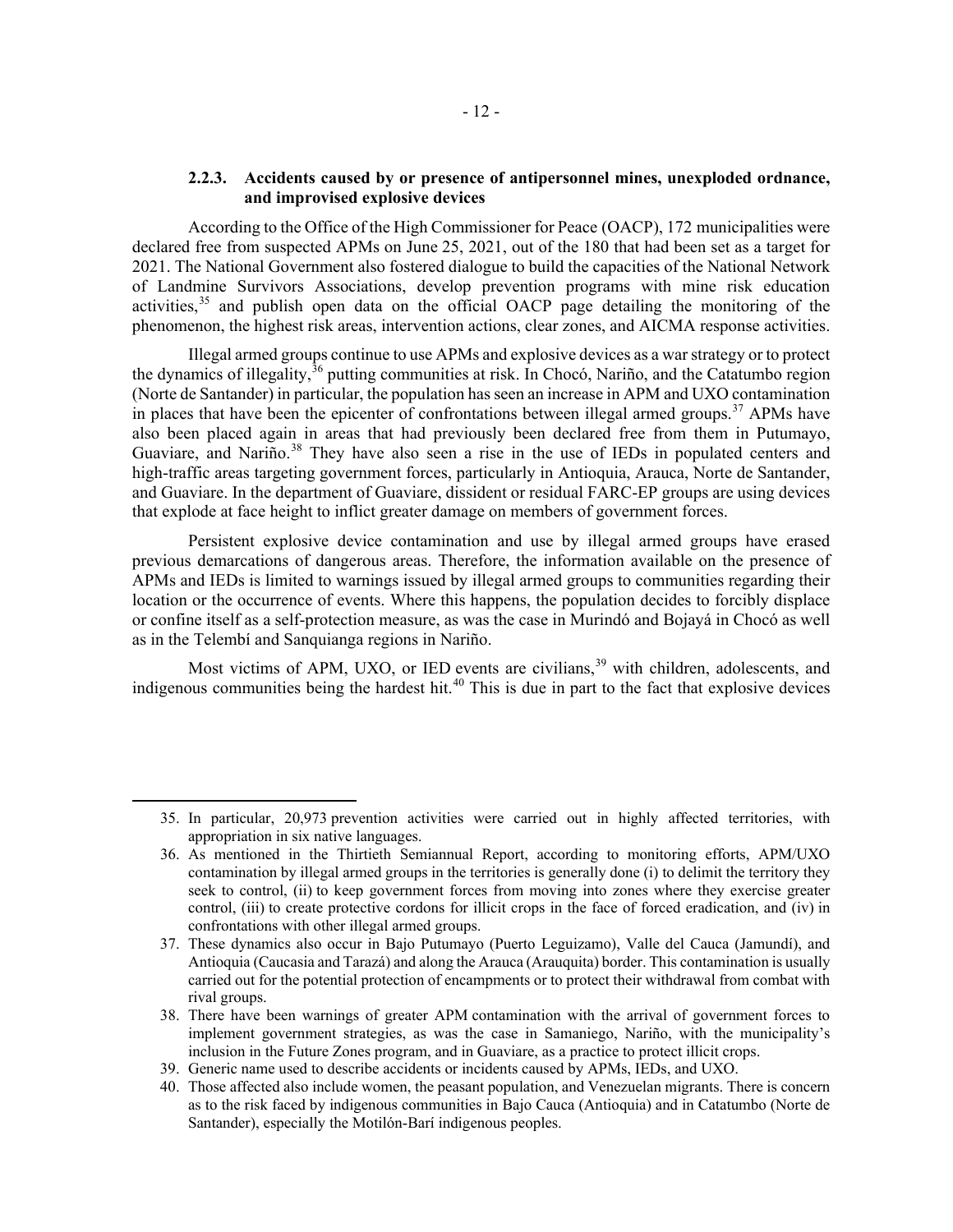are placed indiscriminately on rural roads, in rivers, in food crops,  $41$  in logging areas, and near schools, places through which government forces and illegal armed groups<sup> $42$ </sup> usually pass.

A large proportion of accidents<sup>[43](#page-12-2)</sup> occurred because communities were unaware of the dangers of handling explosive devices and because people traveled to risk areas. Consequently, the rural communities of Antioquia, Guaviare, Meta, Nariño, and Norte de Santander, primarily, continue to seek AICMA's intervention in humanitarian demining operations.

Illegal armed groups are responsible for making threats against and extorting anyone who carries out demining operations, like in Antioquia, Guaviare, and Meta, and for intimidating those who report contaminated areas in Antioquia, Chocó, and Valle del Cauca, which ends up hindering or restricting clean-up activities in the territories<sup>[44](#page-12-3)</sup> and even mine risk education activities.

## **2.2.4 Negative impacts on social leaders and community representatives**

There is no end to the many violations by illegal armed groups against ethnic territorial authorities, human rights defenders, community representatives, and social, community, and peasant leaders in Antioquia, Cauca, Caquetá, Chocó, Meta, Nariño, Norte de Santander, Putumayo, and Valle del Cauca.[45](#page-12-4)

Threats, homicides, coercion, and forced displacement continue to be the most recurrent. Illegal armed groups are mainly interested in having the population impede the development of state actions, comply with the imposed rules of social control, attend meetings these groups call, renounce political activities, refrain from reporting or exposing any type of violations to institutions (especially all the recruitment of children and adolescents and negative impacts on natural resources), and abandon ancestral territories.

The materialization of risk stemming from armed confrontations and threats against social leaders and public servants cause people to abandon the territory as a means of protecting their personal integrity. For example, in January, 11 councilors from Argelia, Cauca, were forced to move to Popayán as a result of threats from illegal armed groups.

<span id="page-12-0"></span>The Mission is also concerned about the noted patterns in gender-based violence (GBV) and the increase in the extraordinary gender risk<sup>[46](#page-12-5)</sup> faced by women in exercising leadership as a

<sup>41.</sup> This is the name given to crops that meet some of the food needs of a given population, including maize, yucca, and plantain.

<span id="page-12-1"></span><sup>42.</sup> As reported by the Ministry of National Defense to the Mission, there was a considerable decrease in civilian injuries from APMs, but a significant increase in civilian injuries from UXO in the first half of 2021 compared to the same period in 2020. The number of reported deaths from explosive devices is on a slight downward trend compared to the first half of 2020.

<span id="page-12-2"></span><sup>43.</sup> An undesirable event caused by an APM, IED, and UXO and resulting in physical and/or psychological harm to one or more persons.

<span id="page-12-3"></span><sup>44.</sup> Due to unfavorable security conditions, civilian operators have stopped continuing or developing humanitarian demining activities in San Andrés de Cuerquia and Cáceres (Antioquia), Miraflores (Guaviare), and La Macarena (Meta).

<span id="page-12-4"></span><sup>45.</sup> The National Police Elite Corps has 14 commissions, 3 of which were created in 2021 to strengthen the criminal and situational analysis for timely police response in Chocó, Arauca, and the southern subregion of Bolívar.

<span id="page-12-5"></span><sup>46.</sup> Pursuant to Decree 098/2013 and its amendments, the presumption of extraordinary gender risk must be applied in cases of threats against women leaders and human rights defenders. This presumption therefore means that, where women turn to the authorities to request protection, the competent authority must assume that the requester does indeed face an extraordinary risk to her life, safety, and personal integrity and that such risk would result in acts of gender-based violence.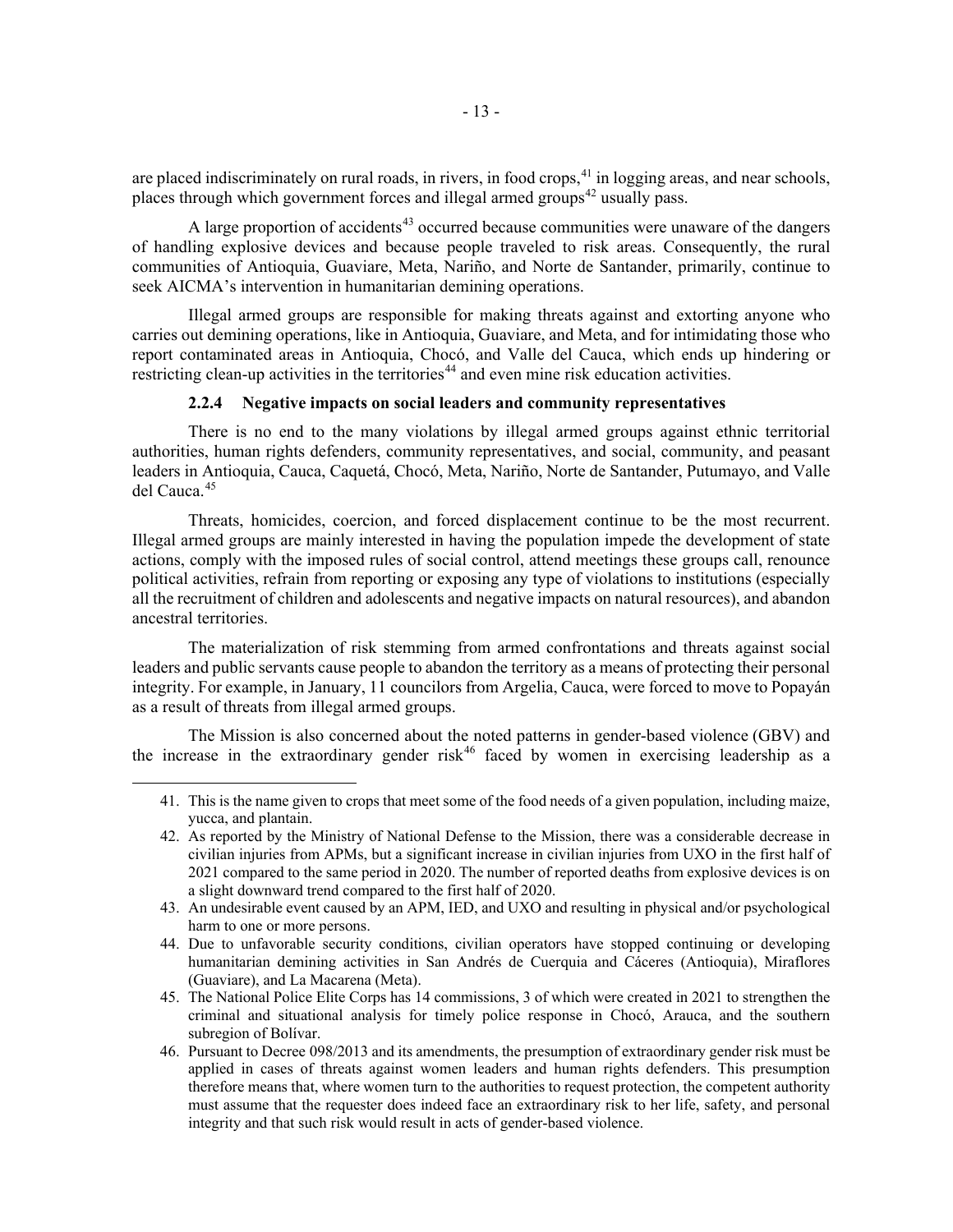consequence of armed conflict and criminal activity in some parts of the country. In places such as the Bajo Cauca region of Antioquia, Magdalena Medio, and Catatumbo, and in the municipalities of Chocó, Cauca, and Putumayo, coercive dynamics have emerged against women and young and adolescent girls,<sup>[47](#page-13-0)</sup> whose individual and collective impacts undermine the exercise of their human rights, including the civil and political rights conferred on them following the signature of the Final Agreement. Femicide, forced disappearance, torture, human trafficking, violence against women in politics, and persecution against forms of mobilization and organization by women persist.

## **2.2.5 Negative impacts on the population in the process of reincorporation and their families**

The Inter-Agency Coordinating Panel for the Safety of Persons in the Process of Reincorporation<sup>[48](#page-13-1)</sup> at the national and territorial levels has positioned itself as a key space for coordination, the socialization of progress, and the estimation of improvement actions in that regard. The National Protection Unit (UNP) also granted 324 protection arrangements,<sup>[49](#page-13-2)</sup> and on June 30, 2021, the Office of the Attorney General (FGN) reported 52.9-percent progress in the investigation of 380 cases known to this entity since the signing of the Final Agreement.<sup>[50](#page-13-3)</sup>

As for prevention measures, there are noteworthy experiences in Antioquia and Cauca, where victim extraction with interinstitutional support was an effective response to cases of imminent risk. In Chocó, strategies such as the "halfway house" (*casa de paso*) approach, which provides shelter and medical care to persons in the process of reincorporation (PPRs) and their families, are highly valued.<sup>[51](#page-13-4)</sup>

The National Government put in place the Security and Protection Strategic Plan, which includes eight strategic lines: (i) prevention, (ii) immaterial prevention actions, (iii) protection, (iv) coordination for investigation and prosecution, (v) comprehensive human security, (vi) differential gender focus, and (vii) security guarantees in electoral participation. This plan is set forth in Decree Law 895 of 2017, which establishes the Integral System for Security in the Exercise of Politics (SISEP), one of the points covered in the Final Agreement.

<span id="page-13-0"></span>During the period from January to June 2021, institutions recorded 33 acts of violence against PPRs and 3 against their families,<sup>[52](#page-13-5)</sup> classified as threats, homicides, and attempted homicides. The

<sup>47.</sup> Coercive situations involving women and young and adolescent girls exist when, in a given territory, coercion and/or criminal restraint is reinforced through family and interpersonal, public and private, relationships that are stereotyped by gender roles and reinforced by subordination, discrimination, and GBV. Criminal power is strengthened by this type of unequal gender relationship, and the women and young and adolescent girls end up subjected to the criminal and macro-criminal actions of that structure.

<span id="page-13-1"></span><sup>48.</sup> During the period from January to June 2021, the group held 16 sessions (2 in person, 10 virtual, and 4 hybrid).

<span id="page-13-2"></span><sup>49.</sup> A total of 264 individuals, 26 for the Former Territorial Spaces for Training and Reincorporation (AETCR), 32 for groups outside the AETCR, and 2 for headquarters. Presidential Council for Stabilization and Consolidation, "Informe de seguridad y protección ex integrantes Farc." January–June 2021. p. 1.

<span id="page-13-3"></span><sup>50.</sup> Of the 380 negative impacts on PPRs and their families from the date of signature of the Final Agreement until June 30, 2021, the FGN has reported 52.9-percent progress in investigations. Police Elite Corps Coordination Center, "Análisis táctico delictual, 7 de julio del 2021," (CEP, 2021) p. 1.

<span id="page-13-4"></span><sup>51.</sup> Risk prevention and rights promotion measures have also focused on PPR family groups. For example, the ICBF has implemented rights promotion and risk prevention measures to care for boys, girls, adolescents, young people, and their families, in addition to moving ahead with administrative processes to restore rights in cases involving threats and violations. In the first half of 2021, over 2,000 minors were assisted by this entity.

<span id="page-13-5"></span><sup>52.</sup> *Ibid.*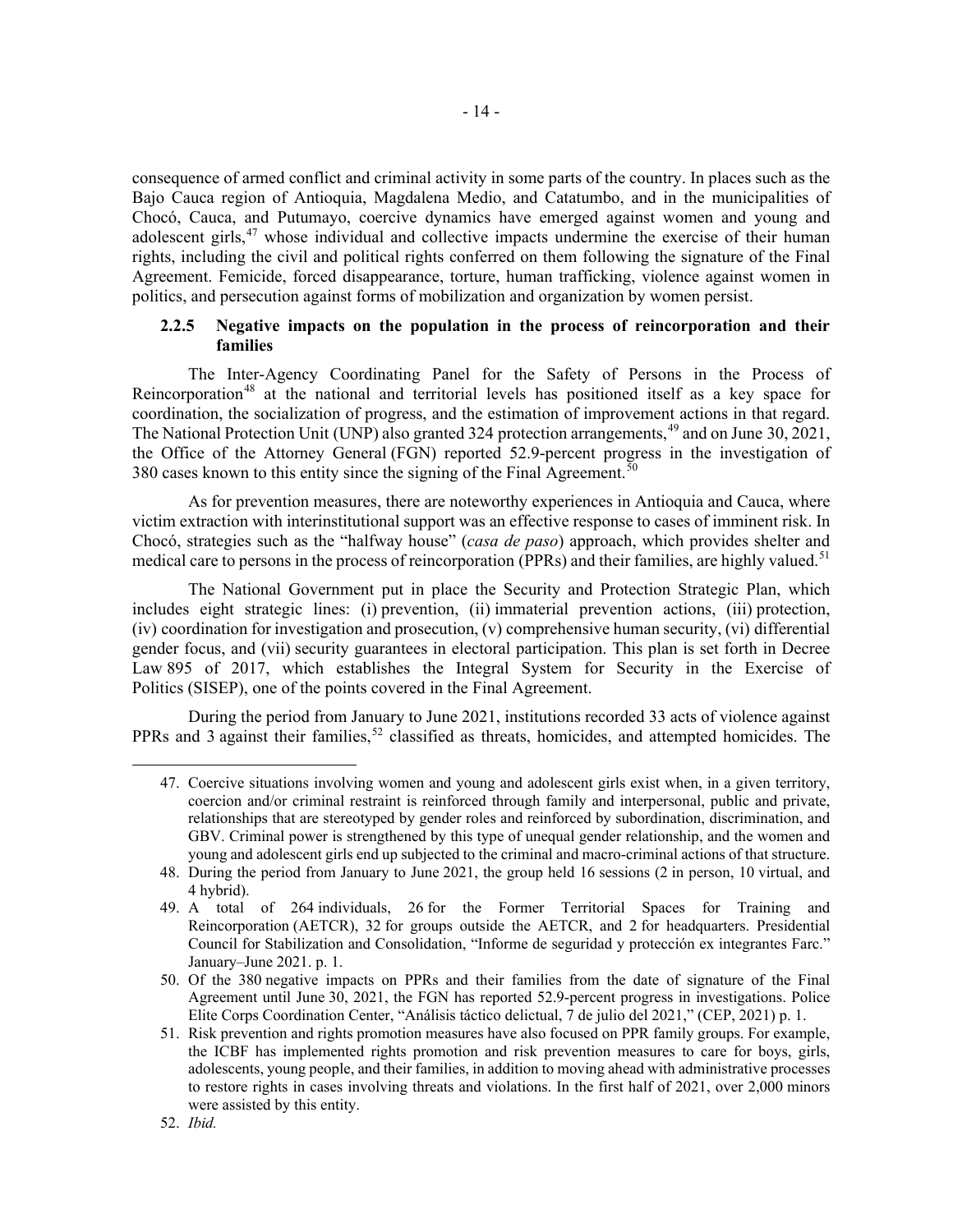departments where these offenses occurred were Antioquia, Cauca, Caquetá, Meta, and Nariño. At the municipal level, they took place primarily in Argelia (Cauca), Cali (Valle del Cauca), Ituango (Antioquia), Puerto Asís (Putumayo), and Tumaco (Nariño).

For women in the process of reincorporation, there is an additional risk scenario. It is common for illegal armed groups to identify them as alleged informants for government forces or a rival illegal armed group as a result of an emotional relationship with one of their members, leading to assaults on their physical integrity or that of their family units.

Violations of the right to life of PPRs were mainly tied to retaliation by illegal armed groups, whereas a few cases occurred within the framework of citizen coexistence. A large proportion of victims were also noted to be men who were former FARC-EP members<sup>[53](#page-14-0)</sup> and, to a lesser extent, men who were part of their family.

The forced displacement of PPRs and their family units was, in some cases, a means of self-protection after receiving threats. In other cases, it is as a consequence of the refusal by PPRs to join illegal armed groups or because they are perceived by such groups as "untrustworthy." Kidnappings of those in the process of reincorporation were less recurrent. When they did occur, they resulted in violations against life and physical integrity as well as homicide and torture.<sup>[54](#page-14-1)</sup>

In addition, factors such as territorial and family roots, access to farms, and work opportunities in rural areas have prompted PPRs to take matters into their own hands by leaving the AETCRs where many began their reincorporation. This departure affected their safety because of the long distances between the areas to which they relocated and the areas in which institutional offerings are located, meaning that they must travel far to attend meetings or access health and education services. These displacements are one of the scenarios of greater vulnerability for the occurrence of violent acts against PPRs.

## **3. DYNAMICS IN BORDER AREAS**

The Colombian State issued the Comprehensive Migration Policy,<sup>[55](#page-14-2)</sup> which establishes guidelines and responsibilities for the development of institutional actions that guarantee the rights of the migrant population in Colombia as well as other actions to strengthen and protect the Colombian community abroad with a view to promoting safe, orderly, and regular migration. The Border Law<sup>[56](#page-14-3)</sup> was also passed. It lays down special provisions for strengthening the development of border departments and communities and for boosting local economies through cross-border trade, logistics corridors, and differentiated customs regimes.

<span id="page-14-0"></span><sup>53.</sup> Some of the former FACR-EP members identified in the reincorporation process were involved in legal activities, while others had been linked to criminal activities run by illegal armed groups or criminal gangs.

<span id="page-14-1"></span><sup>54.</sup> For example, a PPR representative leader in Antioquia was kidnapped on January 23 by armed men while riding a motorcycle on the San Andrés de Cuerquia–Toledo route. On February 13, his body was found in a rural area. The motive behind this event was presumably the leader's refusal to join the "Los Pachelly" criminal gang, which is why the group retaliated against him.

<span id="page-14-2"></span><sup>55.</sup> Law 2136 of August 4, 2021. Available at: [https://dapre.presidencia.gov.co/normativa/normativa/LEY%202136%20DEL%204%20DE%20AGO](https://dapre.presidencia.gov.co/normativa/normativa/LEY%202136%20DEL%204%20DE%20AGOSTO%20DE%202021.pdf) [STO%20DE%202021.pdf](https://dapre.presidencia.gov.co/normativa/normativa/LEY%202136%20DEL%204%20DE%20AGOSTO%20DE%202021.pdf)

<span id="page-14-3"></span><sup>56.</sup> Law 2135 of August 4, 2021. Available at: [https://dapre.presidencia.gov.co/normativa/normativa/LEY%202135%20DEL%204%20DE%20AGO](https://dapre.presidencia.gov.co/normativa/normativa/LEY%202135%20DEL%204%20DE%20AGOSTO%20DE%202021.pdf) [STO%20DE%202021.pdf](https://dapre.presidencia.gov.co/normativa/normativa/LEY%202135%20DEL%204%20DE%20AGOSTO%20DE%202021.pdf)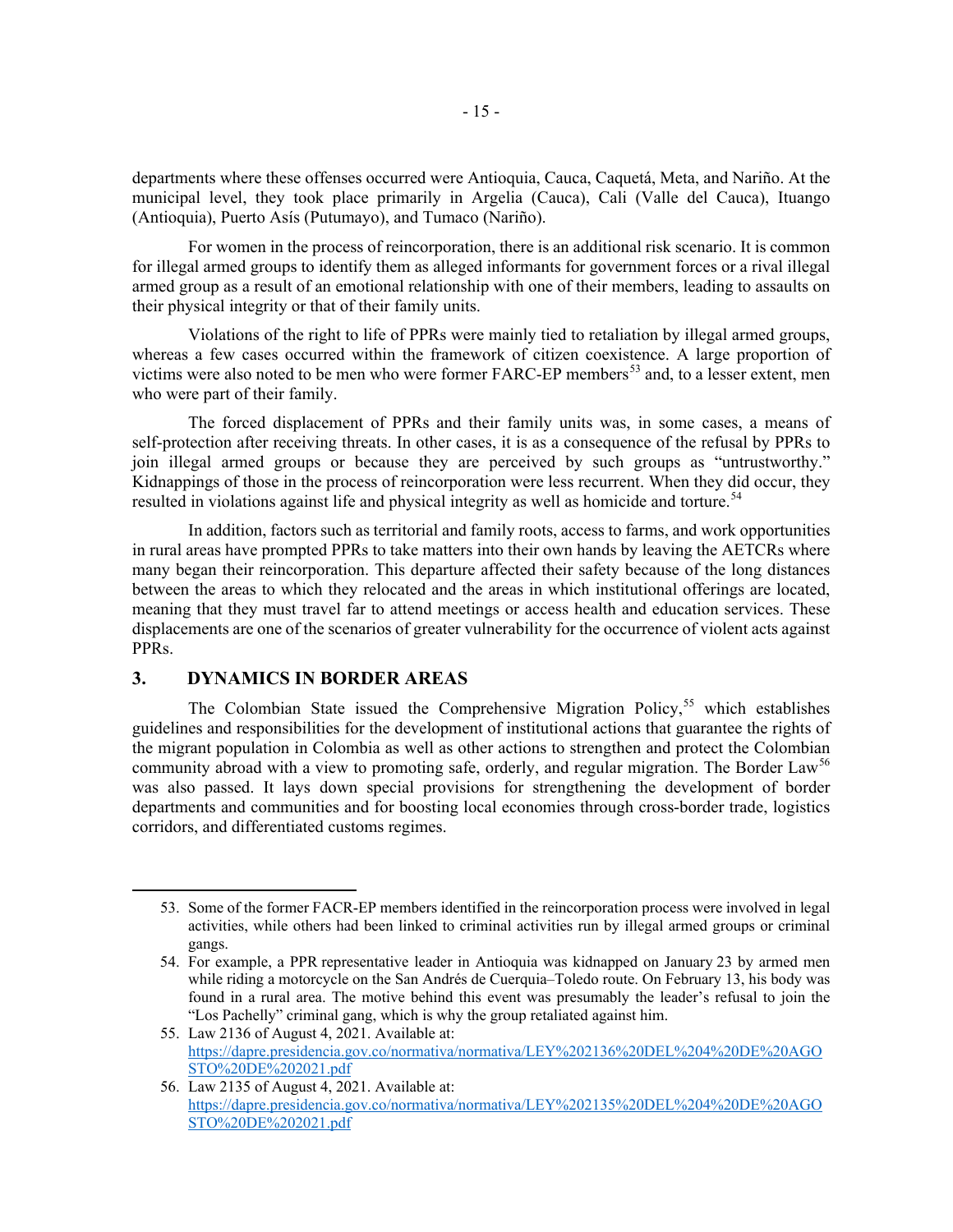Moreover, the National Government implemented actions to welcome and integrate the Venezuelan migrant population with the aim of providing, *inter alia*, access to basic services, labor regularization, health care, and education.<sup>[57](#page-15-0)</sup> In May, Migración Colombia and Gerencia de Fronteras launched the Temporary Protection Statute for Venezuelan Migrants (ETPMV) and registered 968,624 Venezuelans.<sup>58</sup> However, in population centers where it was implemented, difficulties were encountered with registration system access, poor institutional capacity, confusion between entities over roles, and irregularities attributed to some people attempting to access the benefits offered by the Statute.<sup>[59](#page-15-2)</sup>

Institutions also made progress in strengthening the implementation of the ETPMV through coordination between Migración Colombia and the ICBF to give priority to migrant children, adolescents, and young people through the Administrative Procedure for the Restoration of Rights (PARD) linked to the Adolescent Criminal Responsibility System (SRPA). The ICBF also takes actions to expand the coverage of its programs and strategies and to bring its institutional offering closer to the migrant population. $60$ 

The gradual reopening of borders<sup>[61](#page-15-4)</sup> did not stimulate the local economy or trade in Colombian border communities as expected due to the low migratory flow through authorized crossings<sup>[62](#page-15-5)</sup> and the persistence of informal economies,<sup>[63](#page-15-6)</sup> among other reasons. However, there were increased inflows of the Venezuelan population interested in both staying in the departments of Nariño, Valle del Cauca, Putumayo, and Norte de Santander, and crossing Colombia in order to migrate to Peru and Chile.

The massive influx into the municipality of Necoclí (Antioquia) of approximately 10,000 transcontinental migrants—most of Haitian nationality<sup>[64](#page-15-7)</sup> seeking to cross the jungle between Colombia and Panama<sup>[65](#page-15-8)</sup> to make it to North America—demonstrated the magnitude of the migratory phenomenon. This had impacts on border communities, especially due to the collapse of local infrastructure, increased migrant smuggling, the dollarization of the local economy, the loss of tourism,

<span id="page-15-0"></span><sup>57.</sup> Such as the authorization of humanitarian corridors, easier money transfers, assistance through the Solidarity Income program, programs, and the coordination of measures in critical migration points such as Maicao, Villa del Rosario, and Ipiales. Presidency of the Republic, "Brief: Respuesta a fenómeno migratorio. Abril de 2021" (Desk for migration from Venezuela, 2021).<br>58. Consulted at: https://idm.presidencia.gov.co/prensa/mas-de-96800

<span id="page-15-1"></span>at: [https://idm.presidencia.gov.co/prensa/mas-de-968000-personas-registrado-estatuto](https://idm.presidencia.gov.co/prensa/mas-de-968000-personas-registrado-estatuto-temporal-proteccion-migrantes-210610)[temporal-proteccion-migrantes-210610.](https://idm.presidencia.gov.co/prensa/mas-de-968000-personas-registrado-estatuto-temporal-proteccion-migrantes-210610)

<span id="page-15-2"></span><sup>59.</sup> The Mission noted cases involving some migrants in irregular situations who were offering money to leaseholders, JAC members, or public servants in exchange for the issuance of a document to justify their stay in Colombia.

<span id="page-15-3"></span><sup>60.</sup> During this period, the Mission noted the steps taken toward interinstitutional coordination between the ICBF and Migración Colombia in the 25 pre-registration sessions, with the participation of 2,088 beneficiaries, and the development of the joint guidance circular and the information exchange agreement for the virtual pre-registration of institutionalized children, adolescents, and young people with the PARD or in the SRPA.

<span id="page-15-4"></span><sup>61.</sup> Following the issuance of Resolution 0667 of May 19, 2021, and Resolution 0746 of June 1, 2021.

<span id="page-15-5"></span><sup>62.</sup> This dynamic excludes communities that have received transcontinental migration flows from South America because they have revived their economies due to the purchasing power in dollars of this type of migration.

<span id="page-15-6"></span><sup>63.</sup> Contraband, informal trade, and informal labor continue to be the main obstacles to strengthening local border economies.

<span id="page-15-7"></span><sup>64.</sup> According to figures from the Mayor's Office of Necoclí, Antioquia.

<span id="page-15-8"></span><sup>65.</sup> A rugged crossing with a high risk to physical safety, particularly for children, adolescents, and women. In addition, this is where illegal armed groups operate and are responsible for thefts, sexual violence, disappearances, and homicides involving the migrant population.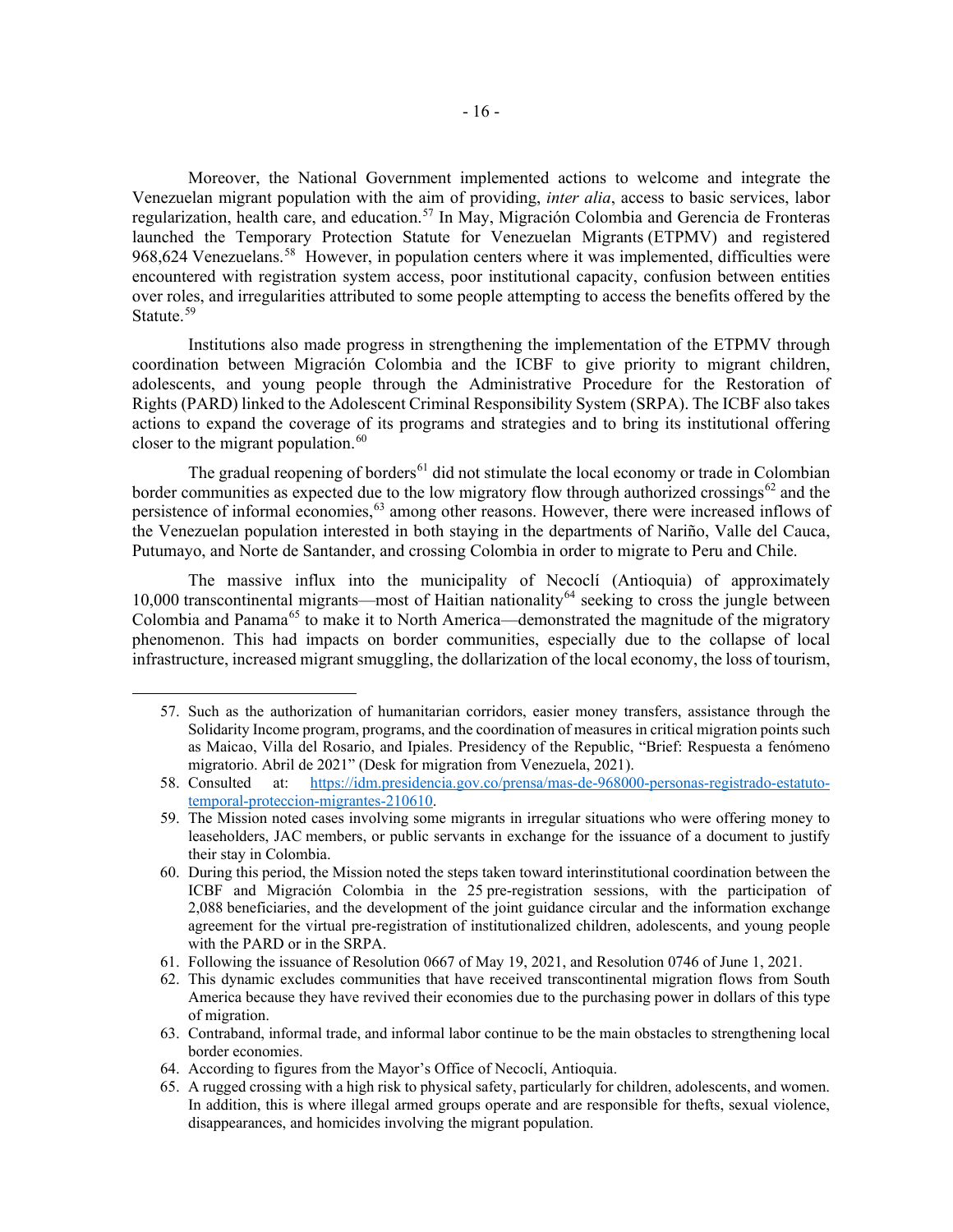and higher crime. The National Government tackled this humanitarian emergency by developing spaces for international cooperation and working groups with the states involved.

On the border with Venezuela, Colombian institutions provided assistance and humanitarian aid to the displaced population from the La Victoria rural area (state of Apure, Venezuela) following its arrival in the department of Arauca, Colombia, as a result of fighting between residual or dissident FARC-EP groups and the Bolivarian National Armed Force of Venezuela.

The foreign population, especially binational indigenous peoples, children and adolescents, young people, and women, continues to fall victim to homicide, femicide, sexual violence, human trafficking,<sup>[66](#page-16-0)</sup> disappearance, forced displacement, extortion, and the conscription and use of children and adolescents,  $67$  the result of control by illegal armed groups along the borders with Venezuela, Ecuador, and Panama, in the departments of Antioquia, Valle del Cauca, Cauca, and Meta, in the Cordillera region of Nariño,<sup>[68](#page-16-2)</sup> and in southern Bolívar. Because of a lack of reporting due to fear of reprisals by illegal armed groups, these events are severely underreported and unknown to institutions.

# **4. JUSTICE IN THE TERRITORIES**

The Ministry of Justice and Law has made progress in training processes and in the design of a toolbox with conceptual, pedagogical, communication, and practical components on family and gender-based violence for local justice operators. Through training, it created strengthening strategies for institutions and social leaders to facilitate access to justice and land for rural women. The Ministry also provided technical support to continue the implementation of local and rural justice systems through the creation of departmental and municipal justice committees.

In June, approval was granted for the reform of the Statutory Law on the Administration of Justice, providing for an increase in the judicial branch budget, $69$  which is expected to improve its performance at the local level. It also provides for digitalization and the use of new technologies in the administration of justice, a challenge due to the limited or non-existent access to electricity and Internet for some urban and rural communities<sup>[70](#page-16-4)</sup> as well as lacking knowledge on the use of digital tools. This increases mistrust and widens gaps in access to judicial institutions among citizens, who prefer to approach justice operators directly to ask questions and file complaints.

<span id="page-16-0"></span>Courts and prosecutors' offices continue to work virtually, which has impacted the workload of administrative justice bodies that carry out work in person, such as police inspectorates and commissioner's offices for families, as they have had to prepare citizen requests and complaints. This

<sup>66.</sup> In the border area with Venezuela, victims of human trafficking are caught and locked away for months in order to be forced into various trades, most of them sexual in nature. In some cases, their families hand them over to traffickers in exchange for money.

<span id="page-16-1"></span><sup>67.</sup> The conscription of foreign children, adolescents, and young people as well as those who are binational indigenous from the Wayuu, Yukpa, and Motilón-Barí peoples into the illicit crop production chain, and the forced recruitment of children and adolescents in Venezuela and their subsequent transfer to Colombia.

<span id="page-16-2"></span><sup>68.</sup> In Leiva, Nariño, residual or dissident FARC-EP groups accused the Venezuelan population of cooperating with the AGC/Clan del Golfo, which resulted in mass displacement.

<span id="page-16-3"></span><sup>69.</sup> Law 270 of 1996 – Statute on the Administration of Justice, reformed on June 16 following the passing of Senate draft law 475 of 2021. It set the revenue budget and capital resources of the national treasury at a fixed 3 percent annually.

<span id="page-16-4"></span><sup>70.</sup> One of the regions that best exemplifies this situation is Alto and Medio Baudó in Chocó, where electrical connections and Internet access are scarce and intermittent, a situation that has made it difficult for the local prosecutor to connect to virtual hearings and has forced him to travel to urban centers such as Quibdó, Chocó, to hold these proceedings.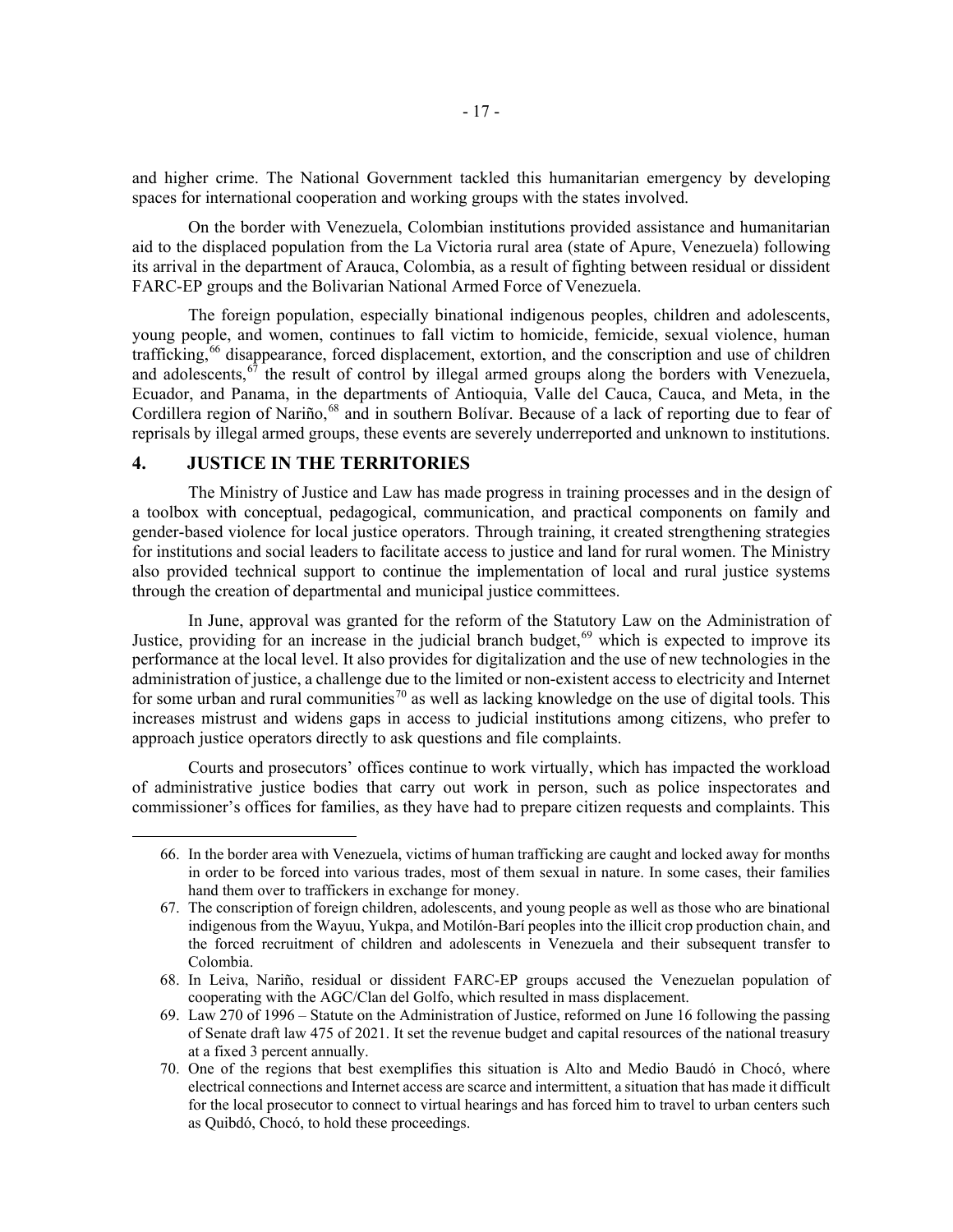dynamic, for example, has been identified in Hacarí, Ocaña, Puerto Santander, San Calixto, and Sardinata (Norte de Santander). When these institutions are unable to handle all the cases, citizens must turn to private consultants since public defenders or legal clinics, which provide this service for free, do not have a presence in all municipalities.

As stated in the Thirtieth Semiannual Report, cases of family, gender-based, and sexual violence, especially against women, continue to rise in Antioquia, Bolívar, Guaviare, and Norte de Santander, primarily. Judicial operators there were found to not know how to deal with these types of cases, leading to the revictimization of the complainants in many instances. Coupled with the normalization of violent practices, the fear of social stigma, and the limited progress in legal proceedings, this situation has led to even fewer reports being filed with the competent authorities.

#### **4.1 Special Indigenous Jurisdiction (JEI)**

The AGC/Clan del Golfo, the ELN, and residual or dissident FARC-EP armed groups continue to take hostile actions against indigenous jurisdictional authorities. The threats made and limitations imposed by these groups against the JEI at the beginning of the confinement have turned into direct attacks.

In general, these events relate to own justice decisions that illegal armed groups view as a challenge to their authority in the territory; actions for territorial control carried out by the indigenous guard in their jurisdiction; self-government decisions, in particular on the use and allocation of resources, the development of life plans, the establishment of environmental rules, the protection of children and adolescents against forced recruitment,<sup>[71](#page-17-0)</sup> and participation in National Government programs, especially associated with the reduction of illicit crops; and reporting and participation in the Special Jurisdiction for Peace (JEP) and in regional organizational processes.

In Chocó, the indigenous jurisdictional authorities, particularly the Association of Indigenous Municipal Councils of Alto Baudó, were victims of attacks. In Bajo Baudó, two indigenous guards from the Río Purricha and Tahami Alto Andágueda reserves were killed, whereas in Carmen del Darién, the Uradá-Jiguamiandó reserve was attacked with explosives, wounding two coordinators and a guard, and another guard who had already been threatened was kidnapped. In Bagadó, meanwhile, a traditional healer and guard from Cevedé was killed.

In Valle del Cauca, an indigenous guard from the community of Nonam Dur disappeared; the La Meseta municipal council (*cabildo*) and two of its guards were threatened; the guard of the Triunfo Cristal Páez reserve was the target of an explosives attack that left its coordinator injured; and five indigenous authorities and representatives of the Regional Indigenous Organization of Valle del Cauca (ORIVAC)<sup>[72](#page-17-1)</sup> have received constant threats. In Nariño, in the Piguambí Palangala reserve, the municipal council's prosecutor was killed, a former woman governor and traditional healer was attacked, and a fire was set to the home of the guard's coordinator.

<span id="page-17-0"></span>In Magdalena, there was a direct attack on the family of an Arhuaco governor, while in Norte de Santander, threats were made against the chief and the human rights coordinator of the Motilón-Barí

<sup>71.</sup> It is worth highlighting the role that indigenous authorities and guards have assumed in order to confront illegal armed groups and rescue forcibly recruited indigenous children and adolescents, as was the case in Juradó (Chocó) and Barbacoas (Nariño), and the own justice efforts with adults who have some sort of ties to armed groups, like in the communities of Chocó, Cauca, and Valle del Cauca, work that has led to threats and intimidation against them.

<span id="page-17-1"></span><sup>72.</sup> At the end of this report, the Mission took note of a pamphlet threatening the Association of Indigenous Municipal Councils of Norte del Cauca (ACIN) and the ORIVAC, including indigenous senator Feliciano Valencia.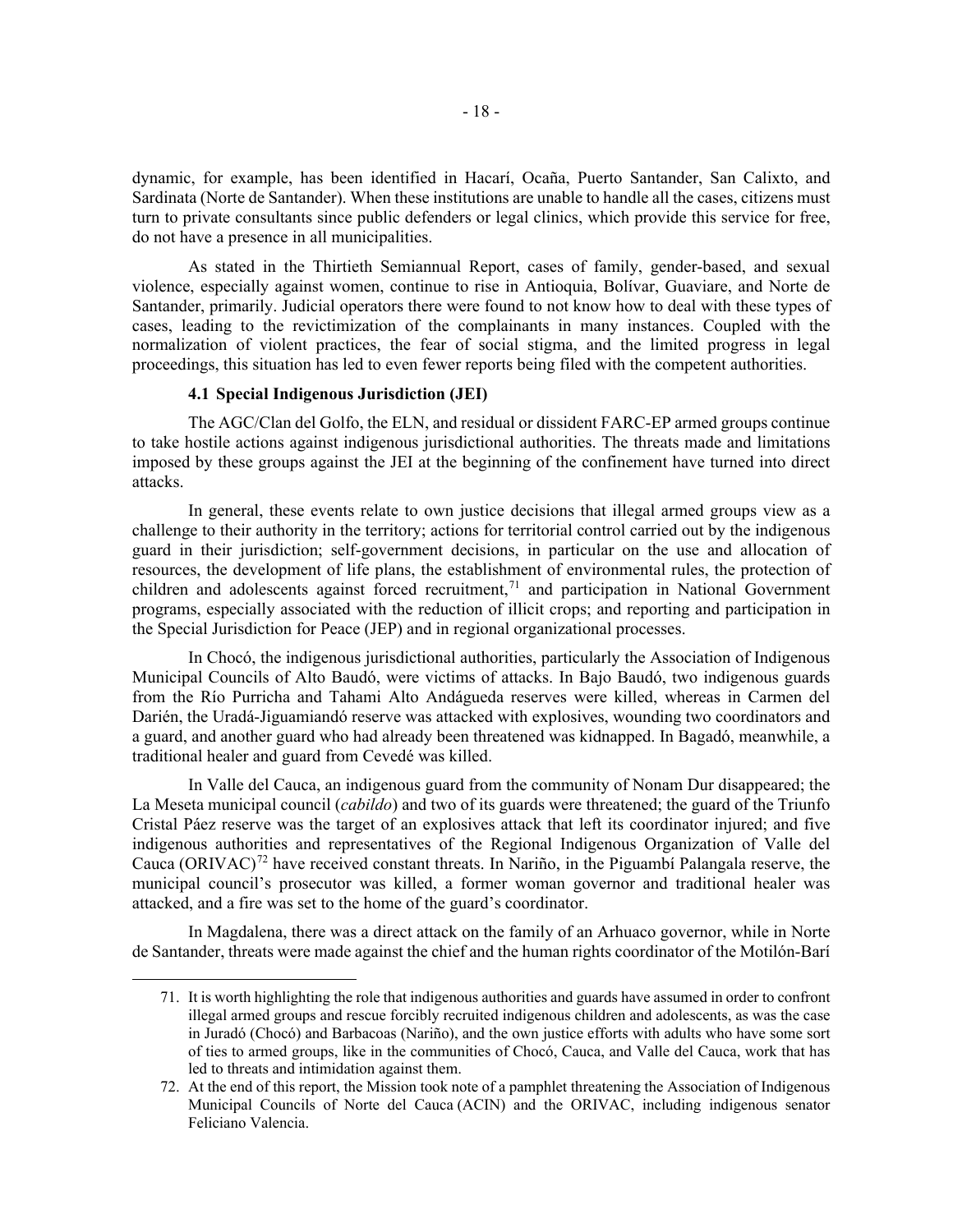peoples. In Córdoba, recurring threats have been reported against the governors of the municipal councils of Zenú Vende Agujas and Santa Fe Las Claras, the captain of the Nueva Victoria municipal council, and the former governor of the Santa Fe Alto San Jorge municipal council. In Caquetá, the secretary of the Muruí Ja+en+ D+ona municipal council was forcibly displaced, whereas in Antioquia, two Zenú chiefs from the La Amargura and Campanario reserves and the ancestral healer from the Campanario reserve were forcibly displaced as well.

These dynamics undermine the autonomy and territorial control of indigenous authorities<sup>[73](#page-18-0)</sup> because there is a tendency to punish government and own justice processes and to progressively weaken the institutions of indigenous peoples so that they are not problematic for illegal armed groups and illicit economies. This has created an atmosphere of fear among indigenous authorities, which have ceded relevant spaces of their activity in order to avoid being affected or to prevent their communities from being affected, thereby limiting their community organization and welfare activities. This harms institutions and the social fabric and could end in the disappearance of traditional forms of organization, development, and own justice among indigenous peoples.

In this context, the Presidential Councils for Human Rights and International Affairs, for National Security, and for Stabilization and Consolidation, as well as the Ministry of the Interior developed actions aimed at strengthening the Awá Indigenous Guard in Nariño,<sup>[74](#page-18-1)</sup> creating a Human Rights Roundtable to coordinate interventions with the eight indigenous peoples of Chocó so as to prevent violations in ethnic territories, supporting guards in the Barí territory of Norte de Santander, and producing scenarios for coordination and monitoring of the ethnic chapter of the Framework Implementation Plan for the Final Agreement. The Ministry of Justice and Law approved 90 projects to strengthen the JEI, and the FGN supported the coordination of processes in the School of Own Law of the Zenú peoples.

## **5. PARTICIPATION, DIALOGUE, AND SOCIAL MOBILIZATION**

The limitations imposed as a result of the public health emergency caused by COVID-19 stopped citizens' democratic exercises and affected the development of participation spaces, mechanisms, and processes. Despite efforts by institutions and civil society to maintain them virtually, they were only revitalized with the gradual lifting of restrictions and the possibility to hold them in person. Citizens' expectations to contribute to state-building with their own proposals were once again impacted by negative public health measures that restricted any type of gatherings. This led, for example, to the further postponement of OAC elections, which had a negative effect on community work.<sup>[75](#page-18-2)</sup> The decrease in participatory space and the worsening of unmet basic needs because of the public health emergency have also generated higher levels of conflict and polarization.<sup>[76](#page-18-3)</sup>

<span id="page-18-0"></span><sup>73.</sup> It is important to note that in Antioquia, Cauca, Chocó, Córdoba, Nariño, and Norte de Santander, these actions against authorities have been accompanied by other attacks by illegal armed groups, in some cases including confinement, the use of APMs, crossfire, displacement, and forced recruitment.

<span id="page-18-1"></span><sup>74.</sup> According to the UNIPA, from March 2020 to August 2021, the Awá people experienced a total of 109 victimizing events: 29 threats, 2 extortions, 8 forced displacements, 6 disappearances, 8 crossfire situations, 44 homicides, 6 incidents of harassment, 4 confinements, and 4 APM/UXO events.

<span id="page-18-2"></span><sup>75.</sup> There has been an increase in resignations from management positions and a decrease in the development of activities. OAC members also report an increase in threats against their physical integrity and a generalized feeling of resignation, frustration, and fatigue.

<span id="page-18-3"></span><sup>76.</sup> In April, in addition to the existing social mobilization scenarios, there was a demonstration against the issuance of Decree 380 of 2021, which seeks to regulate the control of risks to health and the environment as part of the eradication of illicit crops through aerial spraying with glyphosate, and the draft Sustainable Solidarity Law tabled by the National Government in the Congress of the Republic.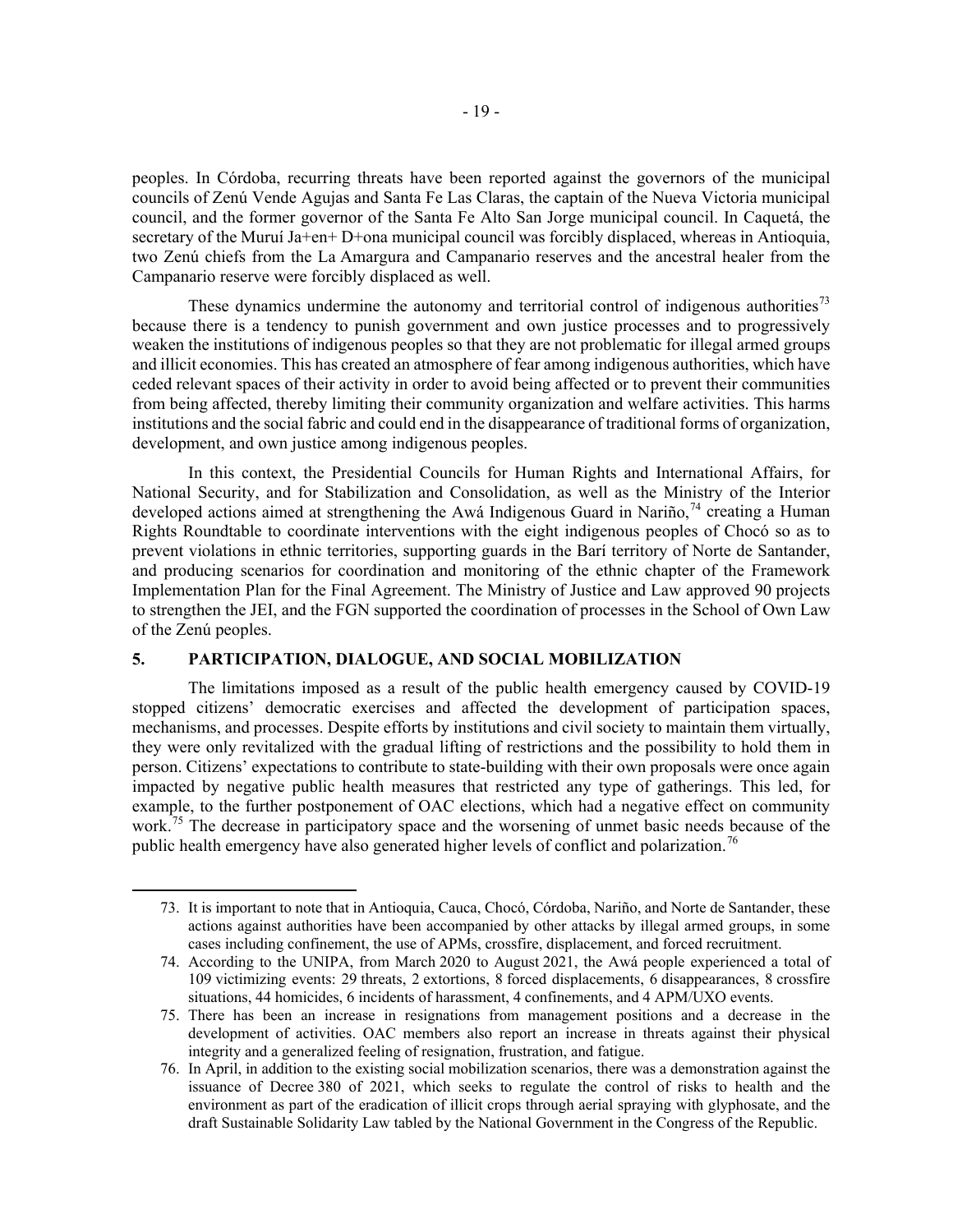In this context of greater desire to participate but a reduced possibility of doing so, citizens' aspirations were quashed by the resumption of social demonstrations, which began on April 28 and lasted until the end of June, despite a new peak in COVID-19 infections. These National Strike protests were spurred by a broad and diverse general public. Not only did traditional trade union sectors represented on the National Strike Committee take to the streets, but a diverse crowd also expressed their need to participate in making decisions that affect them. The diversity of sectoral demands, positions, and interests as well as emerging territorial leadership was notable.

The cities of Cali, Medellín, Bogotá, Barranquilla, Bucaramanga, Pereira, and Manizales and the departments of Cauca, Nariño, Valle del Cauca, Norte de Santander, and Meta had the largest social protest rallies. The Minga Indígena del Suroccidente also made an appearance in Cali, a city that became the epicenter of national mobilization.

The Colombian State reported that, within the framework of the National Strike, there were 12,478 protests in 862 municipalities across the 32 departments between April 28 and June 4, including: 6,328 rallies, 2,300 marches, 3,190 blockades, 632 mobilizations, and 28 assemblies. Some 89 percent of the protests—that is 11,060—took place without acts of violence and with support from municipal officials, peacekeepers, ombudsperson officials, and police officers.<sup>[77](#page-19-0)</sup>

Although these social protests were largely peaceful, some escalated to violent clashes with serious harm to life, freedom, and personal integrity. Dozens of people died as a result and thousands were injured, displaced,<sup>[78](#page-19-1)</sup> and detained. There were also attacks on medical missions and dozens of cases of GBV against women and persons with diverse sexual orientations and gender identities, among others. All of these acts of violence affected both protest participants and members of government forces, primarily the National Police. Riots and violent actions tended to occur in the afternoon and at night. That is also when most acts of excessive use of force reported by demonstrators also took place.

The Presidential Council for Human Rights and International Affairs reported that, between April 28 and June 13, 1,140 civilians and 1,454 uniformed officers were injured. Additionally, 113 acts of GBV were documented.[79](#page-19-2) In contrast, social organizations, such as the Institute of Studies for Development and Peace (INDEPAZ) and the nongovernmental organization Temblores, reported a total of 3,486 cases of police violence, including homicides presumably attributable to government forces, and victims of eye, physical, and sexual violence.<sup>[80](#page-19-3)</sup> These records are the result of the collection of information provided by human rights defenders, victims, and families. Moreover, the National Indigenous Organization of Colombia (ONIC) reported that there were 2 homicides, 3 physical

<span id="page-19-0"></span><sup>77.</sup> Available at:

https://www.oas.org/en/iachr/reports/pdfs/ObservacionesVisita\_CIDH\_Colombia\_ENG.pdf.

<span id="page-19-1"></span><sup>78.</sup> According to figures from the Presidential Council for Human Rights and International Affairs, 84 people of the 572 initially recorded were missing as of June 10, 2021. The Urgent Search Mechanism was still active with respect to these 84 cases in October 2021. There are also four formal complaints for alleged disappearance.

<span id="page-19-2"></span><sup>79.</sup> Presidential Council for Human Rights and International Affairs, Bulletin No. 32: Human Rights in the framework of the 2021 National Strike, p. 1. [http://www.derechoshumanos.gov.co/Prensa/2021/Documents/250621-ESP-Infografia-DDHH-Paro-](http://www.derechoshumanos.gov.co/Prensa/2021/Documents/250621-ESP-Infografia-DDHH-Paro-Nacional-2021.pdf)[Nacional-2021.pdf.](http://www.derechoshumanos.gov.co/Prensa/2021/Documents/250621-ESP-Infografia-DDHH-Paro-Nacional-2021.pdf)

<span id="page-19-3"></span><sup>80.</sup> INDEPAZ and TEMBLORES ONG, conflict observatory records, and DDHH de INDEPAZ and TEMBLORES ONG[. http://www.indepaz.org.co/wp-content/uploads/2021/06/3.-INFORME-](http://www.indepaz.org.co/wp-content/uploads/2021/06/3.-INFORME-VIOLENCIAS-EN-EL-MARCO-DEL-PARO-NACIONAL-2021.pdf)[VIOLENCIAS-EN-EL-MARCO-DEL-PARO-NACIONAL-2021.pdf.](http://www.indepaz.org.co/wp-content/uploads/2021/06/3.-INFORME-VIOLENCIAS-EN-EL-MARCO-DEL-PARO-NACIONAL-2021.pdf)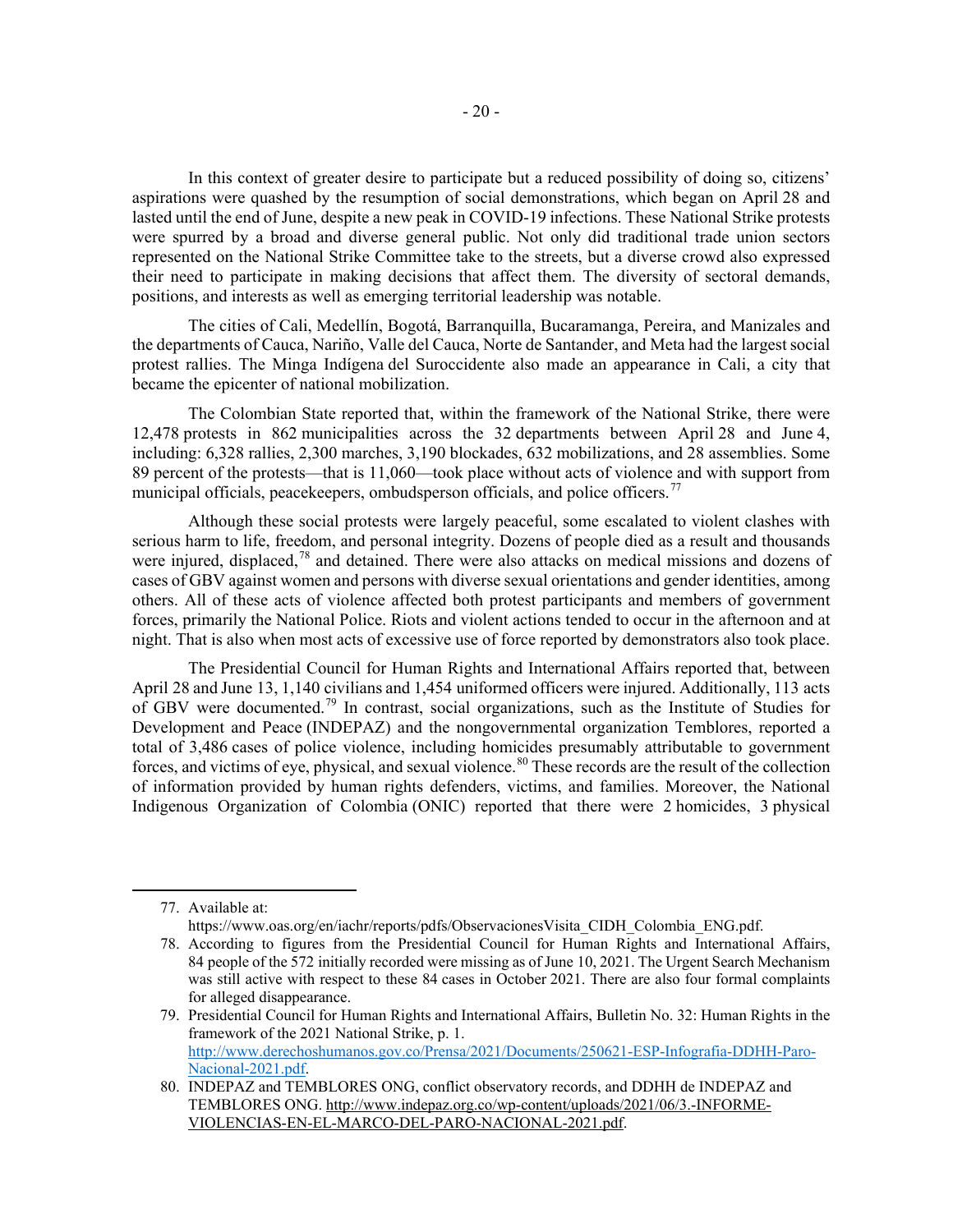assaults, 159 incidents of harassment, and 21 victims of attacks in connection with the National Strike.<sup>[81](#page-20-0)</sup>

Roadblocks were set up in some cities for over a month that at times violated the right to life by preventing ambulances and medical supplies from passing through. These actions limited the population's access to vital services. There were also attacks on medical missions, injuries to health care staff, and other violations, such as to the right to work and the free movement of citizens. In the midst of all this, the National Government decided to empower the Military Forces<sup>[82](#page-20-1)</sup> to restore order and road safety.<sup>[83](#page-20-2)</sup>

Material damage was also caused to public and private property, and other citizen rights were violated as well. This included damage to the facilities of public entities and institutions in the cities of Popayán, Jamundí, and Tuluá, mass transportation systems and road and police infrastructure mainly in Cali, Bogotá, Medellín, and Popayán, media outlet headquarters in Bogotá, and, generally, automated teller machines, banks, and retailers with the looting of chain stores and supermarkets. Cultural property, especially statues and monuments, was also impacted.

Although the public's call was widespread, segments of the population did not agree with the protests and organized to demonstrate against them in the form of a "Silent March," which took place in Cali, Medellín, and Bogotá. These demonstrations demanded guarantees for the right to life and work and the removal of roadblocks. Although the demonstrations against the National Strike were peaceful for the most part, some disturbing acts of violence occurred whereby civilians used firearms to shoot at demonstrators, revealing the country's deep polarization.

Fake news and misinformation increased in this context, prompting public opinion to construct narratives about the National Strike as the scene of peaceful marches or as pointless acts of vandalism. These messages were spread mainly through social networks, which deepened the perception of chaos and a humanitarian crisis instead of de-escalating the conflict and engaging in dialogue.

At that juncture, approximately 650 civil society organizations and the Joint Peace Committee of the Congress of the Republic made a joint appeal to the Inter-American Commission on Human Rights (IACHR) for a working visit to be arranged so that the human rights situation in the context of the social demonstrations could be observed. Further to bilateral discussions between the Government of Colombia and the IACHR, on May 25, the Colombian government invited the Commission to conduct the visit from June 8 to 10.

During this visit, the IACHR held meetings with the authorities of the different branches of public power and control bodies at the national, departmental, district, and municipal levels. Meetings were also held with victims of human rights violations, human rights defenders, women's groups, Afro-descendent and indigenous peoples, journalists, social movement representatives, business associations, agents of government forces, and representatives of multilateral organizations and the

<span id="page-20-0"></span><sup>81.</sup> National Indigenous Organization of Colombia (ONIC). *Informe Ejecutivo sobre el contexto y las afectaciones a los derechos de los Pueblos Indígenas dentro del Paro y Minga Nacional en Colombia*. p. 12. [https://www.onic.org.co/comunicados-onic/4304-informe-ejecutivo-sobre-el-contexto-y-las](https://www.onic.org.co/comunicados-onic/4304-informe-ejecutivo-sobre-el-contexto-y-las-afectaciones-a-los-derechos-de-los-pueblos-indigenas-dentro-del-paro-y-minga-nacional-en-colombia)[afectaciones-a-los-derechos-de-los-pueblos-indigenas-dentro-del-paro-y-minga-nacional-en-colombia.](https://www.onic.org.co/comunicados-onic/4304-informe-ejecutivo-sobre-el-contexto-y-las-afectaciones-a-los-derechos-de-los-pueblos-indigenas-dentro-del-paro-y-minga-nacional-en-colombia)

<span id="page-20-1"></span><sup>82.</sup> Pursuant to the National Code of Citizen Coexistence and Security.

<span id="page-20-2"></span><sup>83.</sup> Colombian Ministry of the Interior, Decree 575 of May 28, 2021, whereby various governors and mayors were ordered to coordinate "military assistance" to "address and overcome the incidents that have led to grave disturbances to security and coexistence in the roadways of their jurisdictions." However, the decree was temporarily suspended by the State Council until it could be established that it does not pose a potential risk to the exercise of social protest.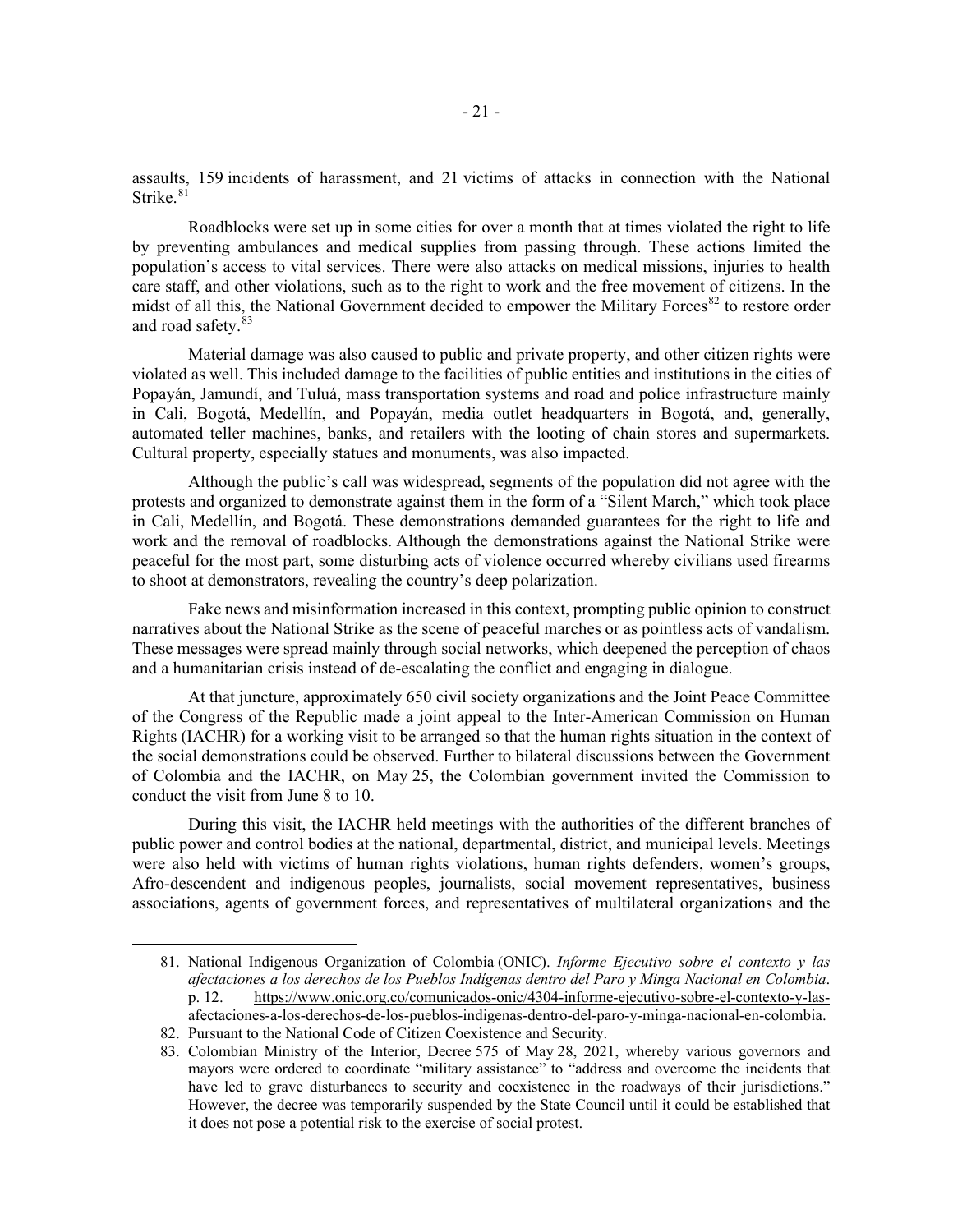diplomatic corps. It also received information from 302 individual and collective testimonies in which representativeness and diversity criteria were given priority.<sup>[84](#page-21-0)</sup>

At the request of the IACHR and with the consent of the National Government and the GS/OAS, the Mission collaborated with the visit. In that respect, it contributed to reading the national and territorial context, building a plural and balanced agenda, building relationships with institutional and civil society actors at the national and territorial level, taking testimony, and monitoring the June 9 National Strike on site in Bogotá, Cali, and Popayán.

Faced with citizens' insistent requests to hold a dialogue with the State and to initiate or resume agendas that will lead to agreed solutions, local authorities reached agreements to facilitate humanitarian corridors in the territories, accompanied in many cases by the MAPP/OAS.<sup>[85](#page-21-1)</sup> The Catholic Church and civil society had a key role to play in this regard, showing their openness to dialogue together with local governments. The OAC, as a collective, reiterated the call for non-violence, provided spaces for rapprochement and dialogue, and appointed delegates to sit on the National Strike Committee. Similarly, community women expressed the need for democracy to guarantee youth the right to say what they think and encouraged everyone to work in a culture of dialogue and respect for differences as a means of overcoming polarization.

Multiple dialogue roundtables, both formal and ad hoc, were set up at rally points. The National Government made a great display in the territories of its participation in these processes, taking a listening attitude in search of a solution to citizens' demands through specific agreements. Initially, the positive government call for dialogue was sufficiently inclusive, particularly for invisible sectors such as women and youth.

The youth and student sector, in its civic aspiration to be a key actor in the democratic exercise, managed to open a space for direct dialogue with national and territorial government representatives to tackle demands and solutions linked to social unrest. In that respect, the ICBF and the Presidential Council for Youth headed listening processes in various territories over the course of several weeks as part of the "Colombia Pact with Youth," with the participation of over 15,145 young people in a total of 502 roundtables, <sup>[86](#page-21-2)</sup> many of them accompanied by the MAPP/OAS.

Despite the National Government's efforts to recognize youth and their transformative potential, problems arose in the listening spaces with the design of a clear and effective methodology that would involve broad and diverse youth representation. Even though these spaces started spontaneously, they gradually consolidated and gave rise to significant expectations in the youth sector, which will need to be addressed in the near future.

That is why it is crucial to continue to maintain this dialogue with youth and channel these listening spaces toward structures with greater impact for youth proposals as well as to capitalize on and promote the upcoming election of Municipal and Departmental Youth Councils in order to develop the civic capacities of youth and encourage greater participation and democracy-building by this segment of the population.

<span id="page-21-0"></span>The Mission notes that demonstrations with civil society's various demand agendas and territorial unrest will be continuing scenarios. Under the circumstances, it is essential to guarantee the

<sup>84.</sup> By the end of the visit, the IACHR had received a total of 2,908 requests to provide testimony, managing to collect at least 302 individual and collective testimonies while prioritizing representativeness and diversity. This involved listening to over 500 people. Available at: [https://www.oas.org/en/iachr/jsForm/?File=/en/iachr/media\\_center/preleases/2021/167.asp.](https://www.oas.org/en/iachr/jsForm/?File=/en/iachr/media_center/preleases/2021/167.asp)

<sup>85.</sup> In the departments of Arauca, Cauca, Valle del Cauca, and Nariño.

<span id="page-21-2"></span><span id="page-21-1"></span><sup>86.</sup> As reported by the ICBF to the MAPP/OAS as of August 13, 2021.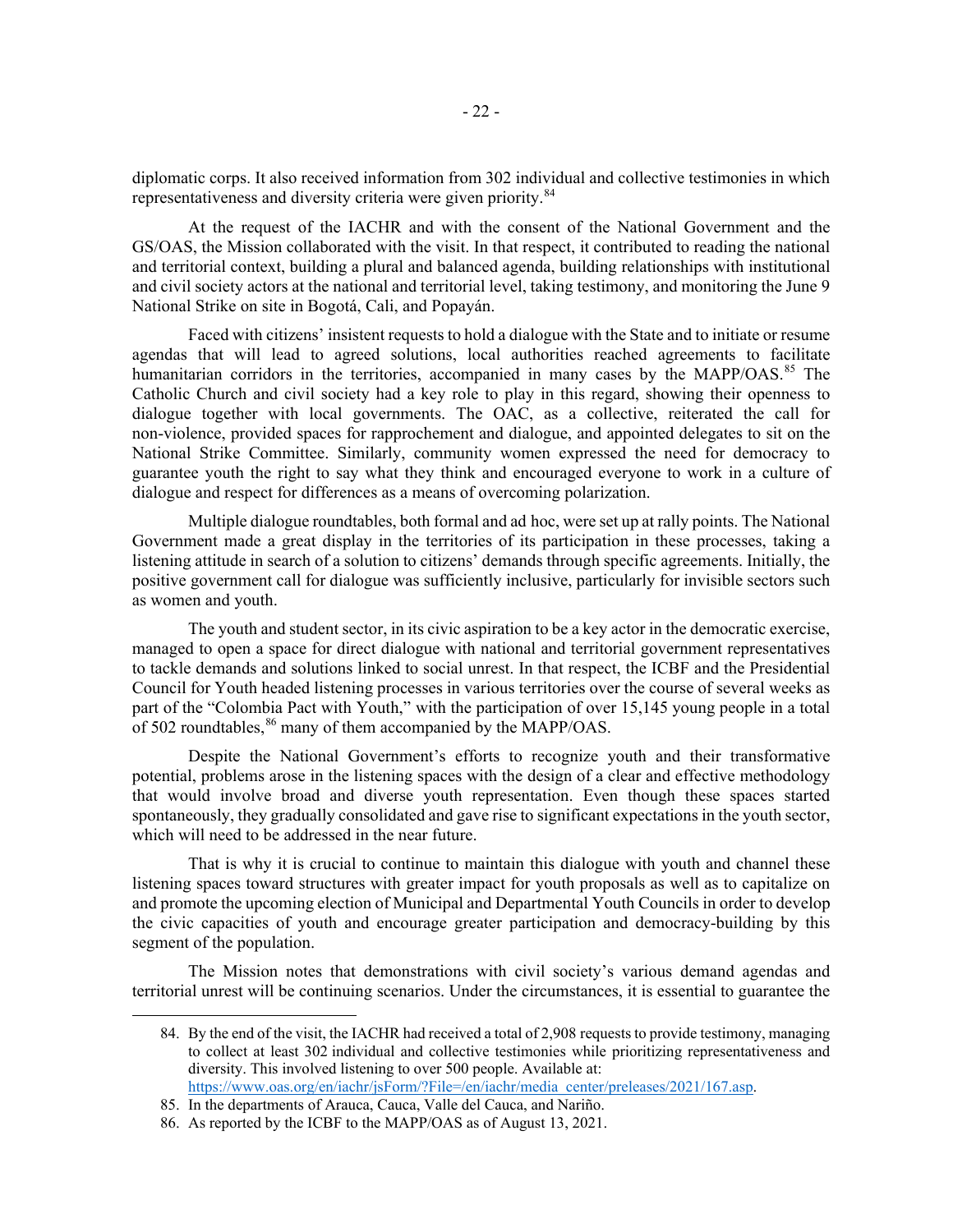right to peaceful protest, protecting life and human rights, and to promote broad, diverse, and inclusive dialogue that makes real participation by Colombian society possible and allows for direct communication with institutions, a preventive approach to social conflicts, and a stronger culture of democratic dialogue.

It is also necessary to continue processes that strengthen and enhance capacities for a collaborative and responsible approach to the social unrest, both in institutions and in civil society, as a way of advancing in capacity building for genuine dialogue and consensus building toward sustainable agreements.

#### **5.1 Social mobilization investigations and prosecutions**

With regard to the investigation and prosecution of the acts of violence perpetrated during social mobilizations, the FGN prioritized cases by defining lines of investigation and designating teams of prosecutors specializing in human rights. As a result, charges were brought against 251 individuals allegedly responsible for various crimes committed as part of the National Strike and 100 orders for preventive detention (*medidas de aseguramiento*) were imposed. This leaves a balance of 1,068 crime reports for injuries to 1,167 police officers and 570 cases of civilian injuries in respect of which 486 investigations were launched for alleged abuse of authority and personal injury.<sup>[87](#page-22-0)</sup>

The Office of the Procurator General (PGN) initiated 268 disciplinary proceedings against officials of government forces for their involvement in the protests, with special attention on homicides, attempted homicides, injuries, sexual violence, and complaints of disappearances. Furthermore, the Police General Inspectorate launched 139 disciplinary investigations at the national level for conduct related to alleged excess in the legitimate use of force, and the Military Criminal Justice Court launched 44 investigations into homicides, personal injuries, and abuse of authority that occurred during the demonstrations.[88](#page-22-1) The PGN also created special agencies through a commission of court procurators who intervene in criminal proceedings on an ongoing basis before the Ordinary Jurisdiction and the Military Criminal Justice Court to guarantee due process, expeditious proceedings, and the rights of victims.

Despite the above, there are challenges in conducting investigations and effectively prosecuting cases in this context. On the one hand, there are issues in obtaining physical evidence and evidentiary material for clarification of the facts and the individualization of those responsible for multiple acts, such as violence against civilians, public servants, and public entities, homicides and attempted homicides, and sexual violence.

On the other hand, it is challenging to ensure due process for those arrested during the National Strike through adequate technical defense and support from the Public Prosecutor's Office, bearing in mind that the speed with which hearings were held to formalize the arrests, charges, and preventive detention orders made it difficult for those arrested to contact defenders to mount a defense.

<span id="page-22-0"></span><sup>87.</sup> Office of the Attorney General, "Consolidado de acciones judiciales realizadas y hechos conocidos por la entidad, en el marco del Puesto de Mando Unificado Judicial (PMU)," <https://twitter.com/FiscaliaCol/status/1404773347930542087/photo/1> (Accessed on June 15, 2021).

<span id="page-22-1"></span><sup>88.</sup> Ministry of National Defense, Republic of Colombia, *Garantías a la manifestación pacífica y control de acciones violentas. Periodo 28 de abril a 4 de junio de 2021*, [https://www.policia.gov.co/sites/default/files/informe\\_sector\\_defensa\\_-](https://www.policia.gov.co/sites/default/files/informe_sector_defensa_-_garantias_a_la_manifestacion_pacifica_y_control_de_acciones_violentas_-_28_de_abril_a_4_de_junio_de_2021_20210609_vf.pdf) [\\_garantias\\_a\\_la\\_manifestacion\\_pacifica\\_y\\_control\\_de\\_acciones\\_violentas\\_-](https://www.policia.gov.co/sites/default/files/informe_sector_defensa_-_garantias_a_la_manifestacion_pacifica_y_control_de_acciones_violentas_-_28_de_abril_a_4_de_junio_de_2021_20210609_vf.pdf)

 $\overline{28}$  de abril a 4 de junio de  $2021\overline{20210609}$  vf.pdf.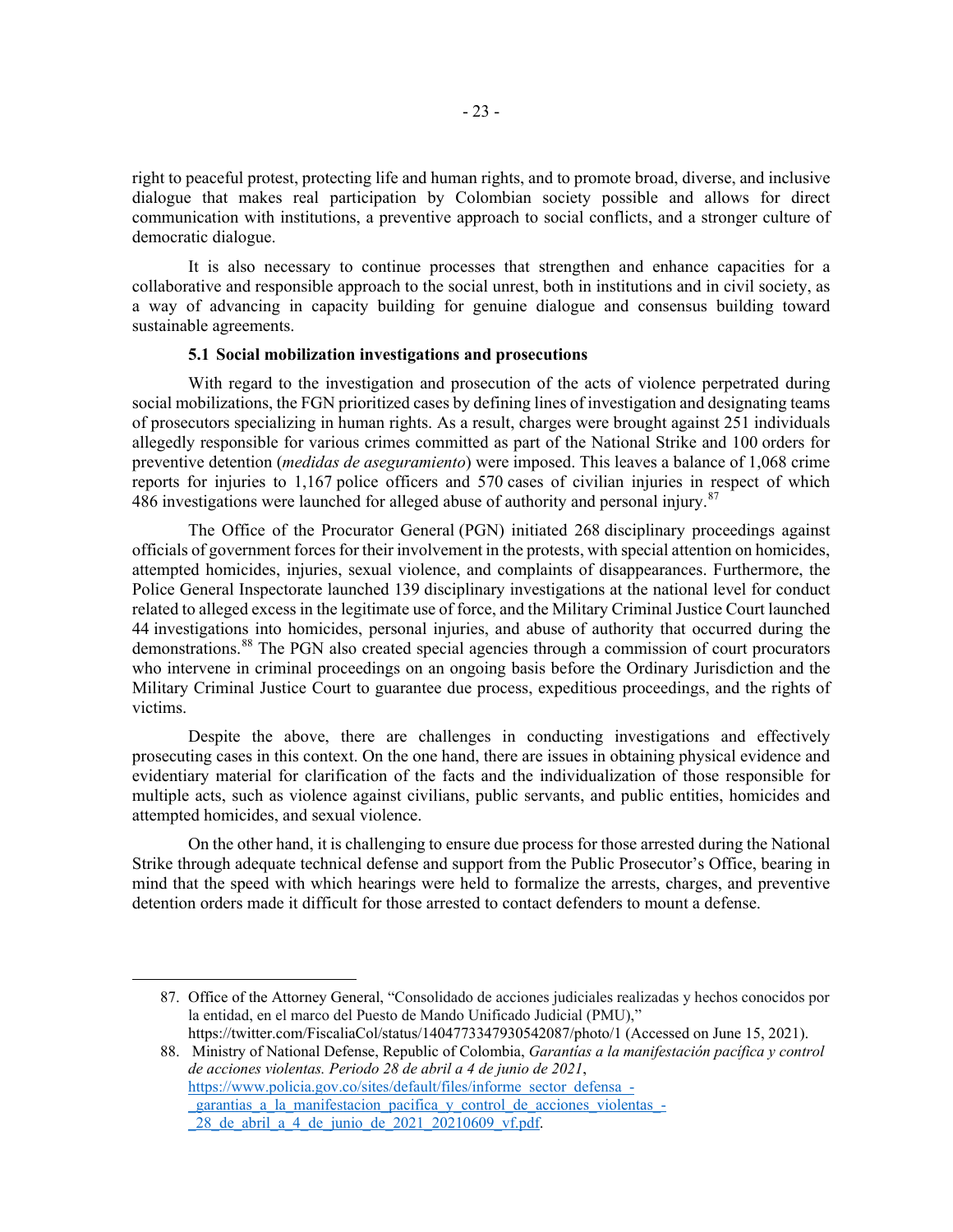## **6. IMPACT OF STRATEGIES AND POLICIES FOR REGIONAL TRANSFORMATION**

#### **6.1 Regional Development Programs (PDETs)**

As a result of the impact of the public health emergency caused by COVID-19 on PDET participatory implementation processes, the Territorial Renewal Agency (ART) adjusted its communication channels with Impetus Group (GM) delegates and the community in general, developed training on citizen engagement and communications, facilitating the transmission of messages between delegations and the communities they represent, and held in-person community validation activities on the institutional proposal for prioritizing initiatives contained in the Single Roadmap (HRU).

The ART also made progress in establishing Special Consultation Mechanisms (MEC) for the incorporation of an ethnic and cultural approach as a guarantee of effective participation in PDETs by ethnic peoples and communities.<sup>[89](#page-23-0)</sup> Operating these mechanisms is a challenge in terms of management capacity with a differential ethnic approach and institutional coordination to achieve consensus with the more than 100 ethnic authorities in PDET territories.

The completion and delivery of PDET works<sup>[90](#page-23-1)</sup> and the implementation of other types of social or productive initiatives are advances in the installation of goods, public services, and rights that have a positive effect on communities' social appropriation and the perception of trust, progress, and implementation of PDETs and, thus, the Final Agreement. Strategies for building closer ties with communities enabled the Presidential Council for Stabilization and Consolidation and the ART to strengthen the positioning of these programs and their legitimacy in most subregions.

Municipal Land Offices and Project Management Units, recently created in most PDET municipalities, coupled with the institutional restructuring carried out in some of them, are an opportunity to instill local technical capacities for participatory development, accountability, management, and financing of projects arising from PDET initiatives given priority through the HRU and local development plans.<sup>[91](#page-23-2)</sup>

<span id="page-23-0"></span>PDET financing mechanisms were strengthened through the activation of the advance under the General Royalties System, international cooperation contributions, and significant private-sector resources through the Works by Taxes mechanism.[92](#page-23-3) Similarly, mayors' and governors' offices,

<sup>89.</sup> Three "Technical–Operational Guidelines for Participation by Indigenous Peoples and Black and Afro-Colombian Communities During the Implementation and Monitoring of the PDET Ethnic Component" were developed, bringing to 11 the number of guidelines produced since 2019, as many as there are subregions, namely: Sierra Nevada–Perijá (2019); Putumayo, Sur de Córdoba, Montes de María, Chocó, Pacífico and Frontera Nariñense, Sur de Tolima, and Arauca (2020); and Bajo Cauca and Nordeste Antioqueño, Urabá Antioqueño and Alto Patía, and Norte del Cauca (2021).

<span id="page-23-1"></span><sup>90.</sup> The ART reports that 1,320 works have been completed and delivered as of July 31, 2021. While some of these are significant works, such as roads, agricultural product collection and processing centers, rural schools, health centers, and community infrastructure, among others, communities frequently voice their discontent as to how *transformative* or not the delivered works are and express their expectations regarding *major infrastructure* works.

<span id="page-23-2"></span><sup>91.</sup> Of the 32,808 PDET initiatives to be developed over the 15 years of implementation of the Final Agreement, 11,913 (36.31 percent) have been incorporated into local and departmental development plans that will be valid during the period from 2020 to 2023. Consulted at: [https://www.renovacionterritorio.gov.co/descargar.php?idFile=33303.](https://www.renovacionterritorio.gov.co/descargar.php?idFile=33303)

<span id="page-23-3"></span><sup>92.</sup> According to the ART, Col\$9.37 billion has been mobilized for PDET implementation under the current government: OCAD-Peace, Col\$4.7 billion (50.21 percent); National General Budget Peacemaker,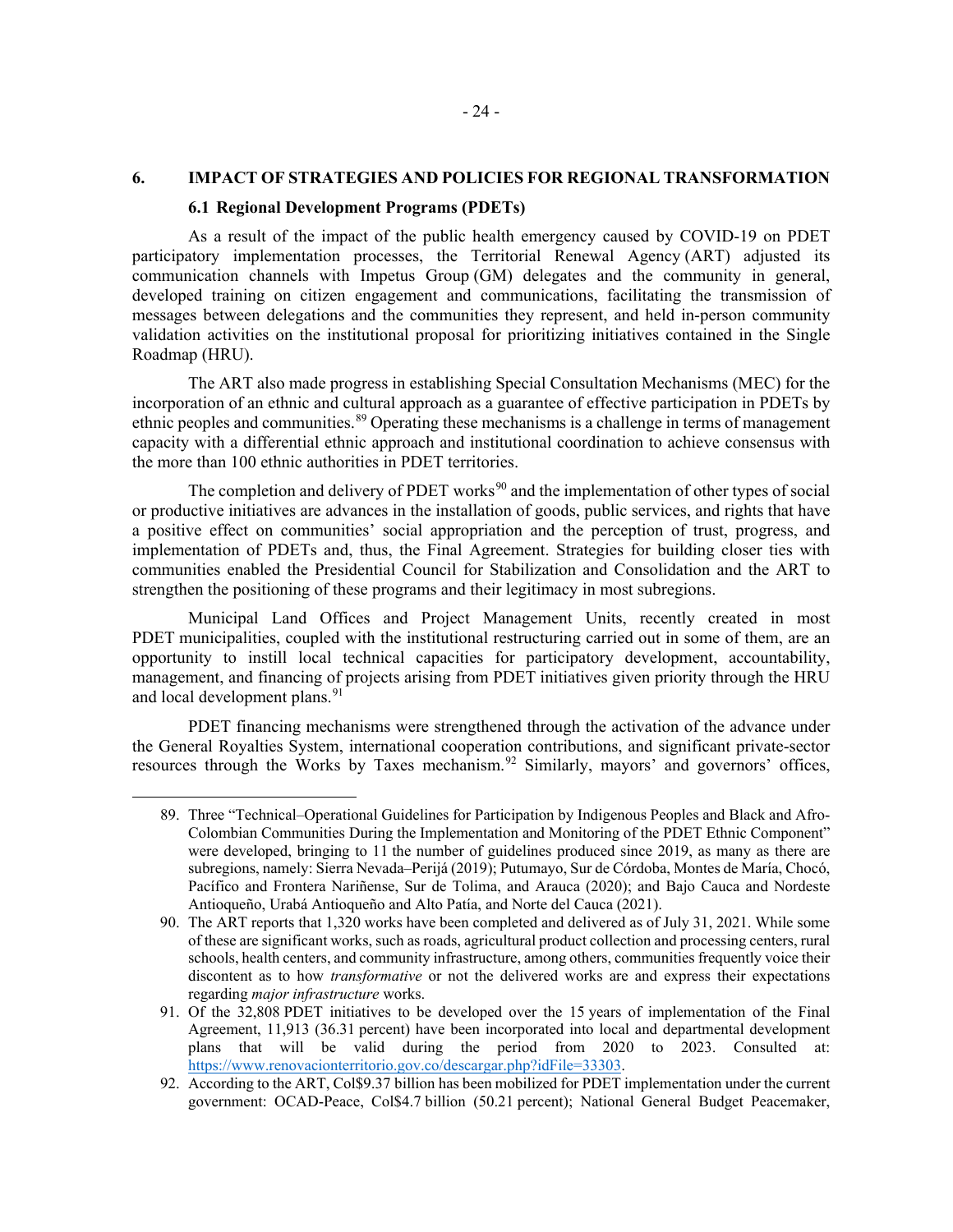international cooperation agencies, the private sector, and the ART, with the participation of public and private structuring agents, advanced in the formulation of 7,942 projects and initiatives. However, given the high volume of rejections of structured projects received by territorial entities, the most common reasons for the rejections must be identified so that corrective action can be taken.

According to official figures from the National Land Agency  $(ANT)$ ,  $93$  the National Land Fund—the main tool for democratization and access to land for rural communities without or with insufficient land—has 1,402,068 hectares of a total of 3 million set as a target in point 1.1.1 of the Final Agreement. The ANT reports that 244,762 hectares have been awarded through the Fund to ethnic communities, benefiting 8,410 families, in addition to 247,021 hectares benefiting 10,032 families and 2,259 hectares for 1,173 peasant families and public law entities, of which 691 (58.90 percent) are women with titles granted in their name or shared with their partners.

The formalization of 2,233,867 hectares,  $94$  of a total of 7 million set as the target,  $95$  is also reported. This formalization is applied in favor of rural communities that physically owned the plots but did not have this relationship regularized through a registered legal title. These actions are allowing for progress in appropriate access to and use of the land in compliance with environmental sustainability, soil utilization, land-use planning, and community participation criteria.

Despite significant progress, formalizing plots in favor of territorial entities continues to be a challenge, especially for rural schools and health centers. Formalizing them enables investment in construction, improvements, and/or equipment as well as the incorporation of these locations into the inventories of the Ministry of National Education and the Ministry of Health and Social Protection, guaranteeing the sustainability of public property and the rights exercised therein. The financial and security difficulties encountered in the social and environmental planning of rural property have led to a perception that there is little impact in land access and formalization for peasant and ethnic communities. In addition, environmental resources essential for the sustainability of communities in territories hardest hit by armed conflict and crime have been deteriorating rapidly.

As indicated in the Thirtieth Semiannual Report, challenges persist in confidently communicating to the communities and local authorities the execution timelines for program implementation and the stakeholders involved, the citizen participation and oversight scenarios, and the effectiveness in recognizing state actions and works as part of PDETs. Involving ethnic authorities and communities in the development and implementation of initiatives increases the perception of participation and facilitates the strengthening of GMs and MECs as well as communities' social

Col\$2.8 billion (30.18 percent); ART – Colombia in Peace Fund, Col\$838,632,000 (8.95 percent); Works by Taxes, Col\$613,253,000 (6.54 percent); and international cooperation, Col\$385,630,000 (4.11 percent).

<span id="page-24-0"></span><sup>93.</sup> As of September 30, 2021.

<span id="page-24-1"></span><sup>94.</sup> Based on figures provided by the ANT, 1,164,042.82 hectares (52.10 percent) have 54,833 issued and registered titles, benefiting 54,625 peasant families, and 1,069,824.25 hectares (47.89 percent) have 113 titles, benefiting ethnic communities.

<span id="page-24-2"></span><sup>95.</sup> Under the current government, 730,000 hectares have been formalized in favor of 39,927 families, or 10.42 percent. According to the same entity, through the Fund, 496,230 hectares have been formalized in favor of ethnic communities and 175,119 hectares in favor of the peasant population. Of the latter, 75,339 hectares benefited 15,248 rural women (56.24 percent).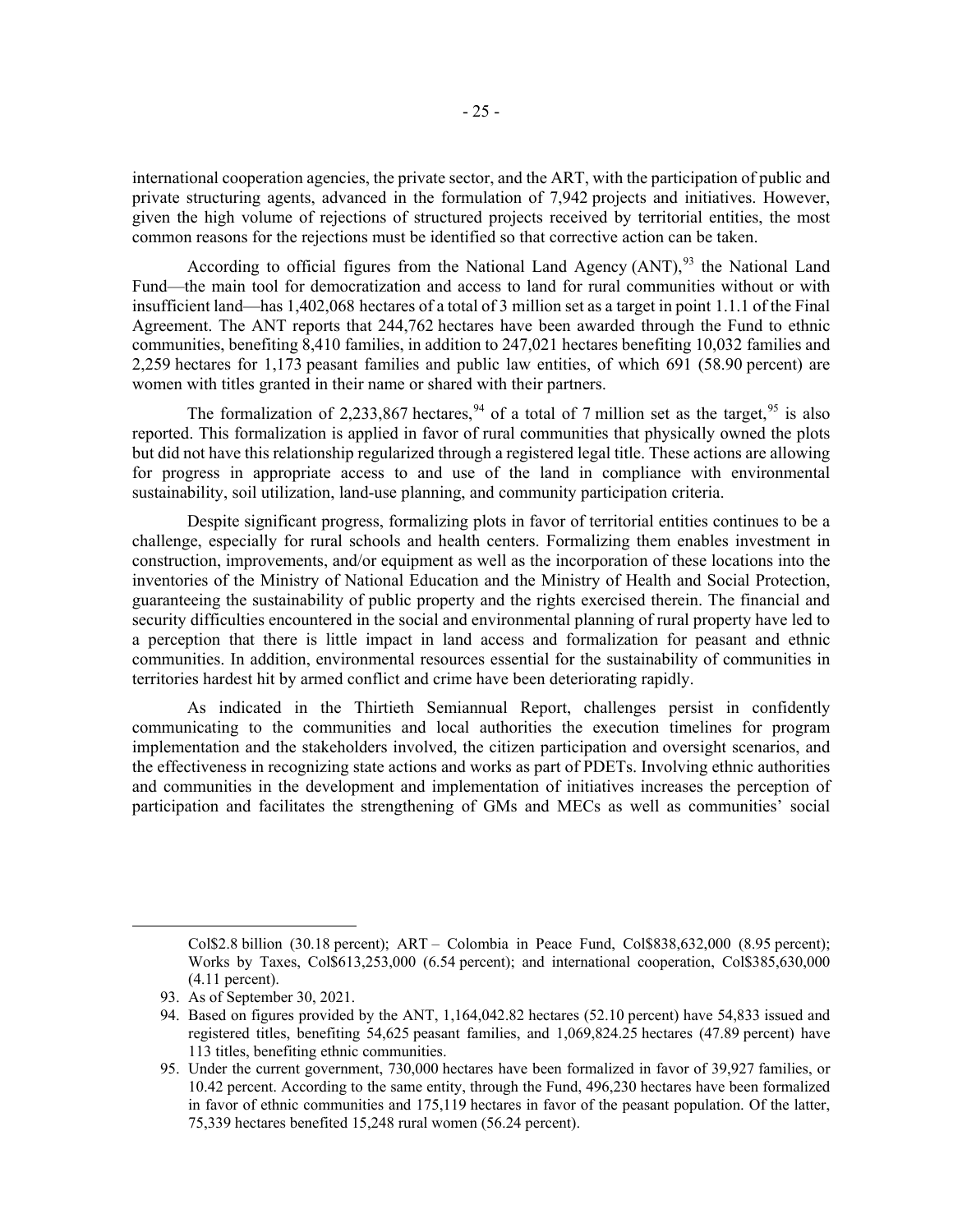appropriation of PDETs, reaffirming their role as active and responsible participants in the governance of their territories.<sup>[96](#page-25-0)</sup>

The progress and coordination experience of PDETs and the implementation of 13 of the 16 national sectoral plans contained in the Final Agreement facilitate the coordinated execution of other commitments established in point 1 on the Integral Rural Reform, especially those related to institutional coverage of goods and services in non-PDET municipalities. In this respect, steps must be taken to approve the three remaining plans, especially the Rural Property Mass Formalization Plan and the National Environmental Zoning Plan, which, together with the agrarian jurisdiction, continue to be vital strategic elements for overcoming the structural causes of armed conflict and the achievement of PDET objectives.<sup>[97](#page-25-1)</sup>

The effective participation in the PDET that ethnic and peasant communities demand is an opportunity to strengthen the exercise of citizenship and democracy in rural Colombia and transform the social unrest in territories hardest hit by armed conflict, especially relative to the activation of the 16 Special Transitory Electoral Districts for Peace in the Congress of the Republic, one for each PDET subregion.

#### **6.2 Illicit crop reduction strategies**

Colombia reported a 7-percent decrease in the area sown with coca leaf crops in  $2020$ .<sup>[98](#page-25-2)</sup> Nevertheless, the presence of illegal armed groups, their interest in controlling the drug trafficking chain, and the revival of the coca and derivatives market are maintaining the illicit crop dynamics, primarily in Antioquia, Caquetá, Guaviare, Nariño, Norte de Santander, Putumayo, and Valle del Cauca.

There are two other particular dynamics in connection with the presence of illicit crops. In Chocó, the area sown with coca crops in municipalities like Carmen del Darién, Medio Baudó, Riosucio, and Unguía is being expanded, despite the fact that this department is among those with the lowest illicit crop density. In Catatumbo (Norte de Santander), where coca crops are most widely sown, the reseeding of illicit crops is being facilitated by the emergence of a new variety of coca leaf called "*la pinocha*" [pine needle] due to its resistance to pesticides and herbicides used in crop eradication.<sup>[99](#page-25-3)</sup>

After four years of implementation of the National Comprehensive Program for the Substitution of Illicit Crops (PNIS), 44,185 hectares of coca leaves have been voluntarily substituted in 14 departments and  $\frac{1}{6}$  municipalities.<sup>[100](#page-25-4)</sup> The program's participatory bodies have resumed

[https://www.jep.gov.co/Marco%20Normativo/Normativa\\_v2/01%20ACUERDOS/N01.pdf.](https://www.jep.gov.co/Marco%20Normativo/Normativa_v2/01%20ACUERDOS/N01.pdf)

<span id="page-25-0"></span><sup>96.</sup> This would also allow communities to recognize efforts made by the institutions to plan, comply with the standards, and acquire and manage financial resources, efforts that are not currently praised by the communities.

<span id="page-25-1"></span><sup>97.</sup> Ensure the wellbeing of and good living conditions for rural populations, giving effect to their political, economic, social, and cultural rights. Point 1.2.1 Objectives of Rural Development Programs in the Final Agreement. Consulted at:

<span id="page-25-2"></span><sup>98.</sup> It decreased from 154,476 hectares in 2019 to 143,000 hectares the following year. *Monitoreo de territorios afectados por cultivos ilícitos 2020* (Bogotá: UNODC-SIMCI, 2021). Available at: [https://biesimci.org/fileadmin/2020/documentos/censo/censo\\_2020.pdf.](https://biesimci.org/fileadmin/2020/documentos/censo/censo_2020.pdf)

<span id="page-25-3"></span><sup>99.</sup> This, together with other factors, such as the border area location, the reshuffling of illegal armed groups, and the dispute over illicit economies.

<span id="page-25-4"></span><sup>100.</sup> Presidential Council for Stabilization and Consolidation, "Informe Avanza la sustitución con legalidad – junio 2021," pp. 5 and 13.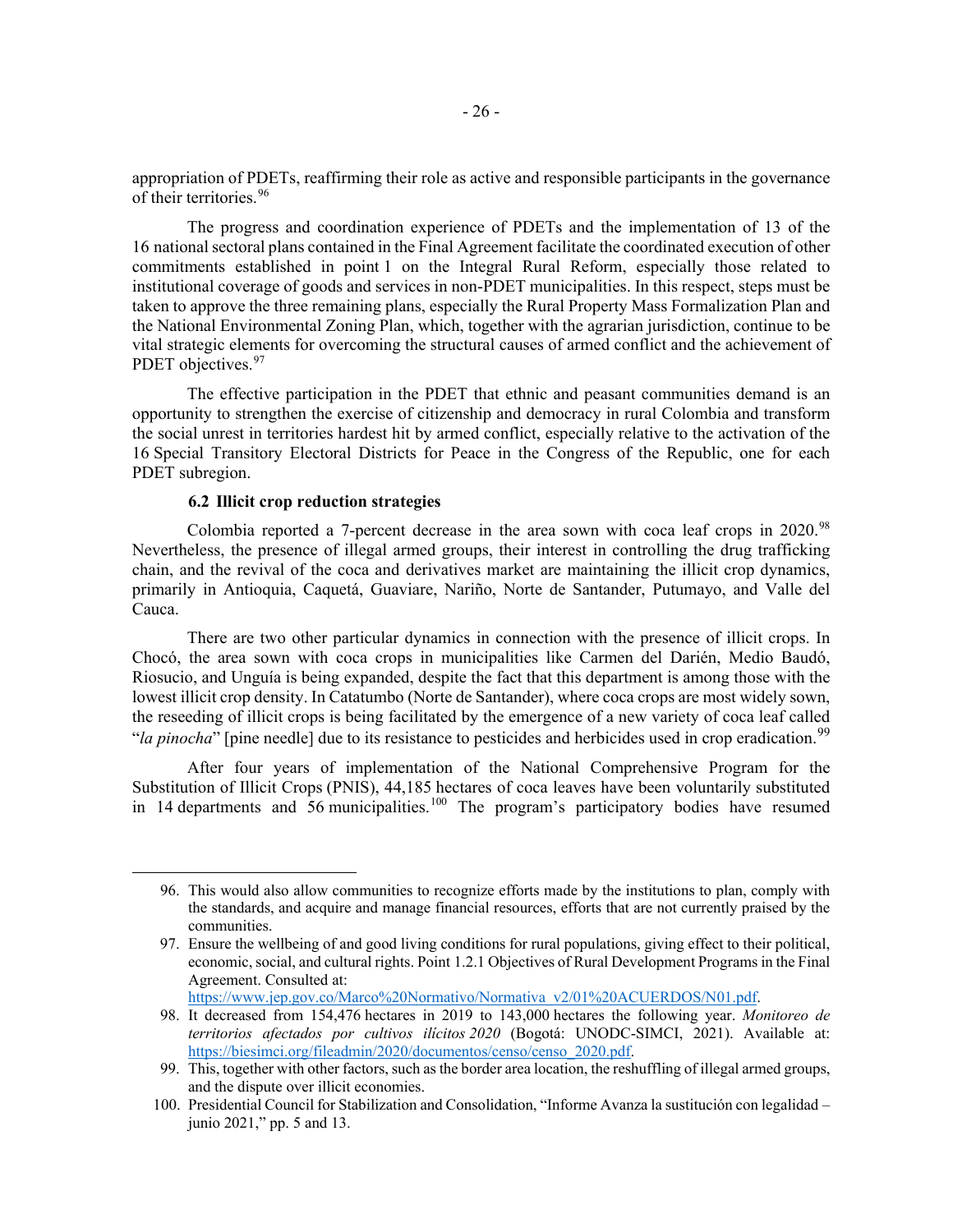in-person sessions<sup>[101](#page-26-0)</sup> in accordance with biosafety protocols, but village representatives view these as spaces for socialization, imposition, or accountability rather than coordination and participation. Moreover, the Bureau for the Substitution of Illicit Crops (DSCI) carried out actions with the PNIS beneficiary population located within the six national parks  $(PNN)^{102}$  $(PNN)^{102}$  $(PNN)^{102}$  to develop environmentally sustainable projects. One example of this was the signature of conservation agreements<sup>[103](#page-26-2)</sup> with 94 women beneficiaries of the program in protected areas of the municipality of El Retorno, Guaviare.

With regard to the Integral Plans for Substitution and Alternative Development (PISDA) in the eight PNIS municipalities not part of the PDET, <sup>[104](#page-26-3)</sup> the DSCI has deployed a strategy that links national, regional, and local actors with the aim of activating each of the development initiatives comprising this PNIS component. However, in Valle del Cauca, participatory PISDA spaces could not be developed in Bolívar, Dagua, and El Dovio due to the National Strike.

In Antioquia, Bolívar, Cauca, Córdoba, Meta, Norte de Santander,<sup>[105](#page-26-4)</sup> Putumayo, Valle del Cauca, and Vichada, the drafting of voluntary substitution proposals is making headway under the "Made to Order" model involving families that are not PNIS beneficiaries. In Nariño, joint work was carried out to design a model of this type based on the departmental "Root Agreements" strategy between the Office of the Governor, the DSCI, and the peasant and Afro-descendent communities of the municipalities of El Charco, Cumbitara, El Rosario, Leiva, Policarpa, and Samaniego.

With regard to the "Plan to Coordinate Security Actions for Leadership in Support of Voluntary Illicit Crop Substitution Models," the Council for Stabilization and Consolidation, in coordination with the DSCI, proceeded to develop support protocols<sup>[106](#page-26-5)</sup> for a coordinated institutional response to violations against voluntary substitution beneficiaries and leaders and to strengthen the prevention and protection capacities of DSCI territorial offices.

The implementation of voluntary substitution models, including the PNIS, continues to be a risk factor for the safety of communities, the leaders who promote them, and the beneficiary population, subjected to forced displacement, threats, and homicides in Antioquia, Cauca, Córdoba, Meta, Nariño, and Putumayo. The Mission noted three homicides among the PNIS beneficiary population in the municipalities of Tarazá and Cáceres in the Bajo Cauca region of Antioquia and in Tierralta, Córdoba, as well as restrictions imposed by illegal armed groups on the DSCI and technical assistance operators

<span id="page-26-0"></span><sup>101.</sup> Between January and June 2021, 131 spaces were organized for PNIS participatory bodies (7 Territorial Advisory Councils, 75 Municipal Participatory Planning Commissions, and 49 Municipal Evaluation and Monitoring Councils).

<span id="page-26-1"></span><sup>102.</sup> The aforementioned actions are concentrated in Paramillo, La Macarena, Tinigua, Farallones, Alto Fragua, and La Paya. Presidential Council for Stabilization and Consolidation, "Informe Avanza la sustitución con legalidad – junio 2021," p. 15.

<span id="page-26-2"></span><sup>103.</sup> Right-of-use contracts for 10 years to resolve land occupation and ownership conflicts. The objective is to benefit families that have no titles to their plots because they are located in these protected areas and are in the PNIS or that want to voluntarily eradicate their coca crops.

<span id="page-26-3"></span><sup>104.</sup> Rosas and Piamonte in Cauca; Ipiales in Nariño; Bolívar, Dagua, and El Dovio in Valle del Cauca; Cumaribo in Vichada; and Barrancominas in Guainía.

<span id="page-26-4"></span><sup>105.</sup> Especially the initiative of the Cúcuta Mayor's Office in Vereda El 25 in the rural area of the municipality and in the district (*corregimiento*) of Las Mercedes, in Sardinata, as an initiative of the Office of the Governor.

<span id="page-26-5"></span><sup>106.</sup> As part of the Inter-Agency Coordinating Panel and its Support and Monitoring Commission regarding the negative impacts on the population in voluntary illicit crop substitution models, the following protocols were developed: (i) immediate support for cases requiring such support; (ii) coordination for support in early warning situations; and (iii) a women and gender approach for the safety of PNIS women leaders.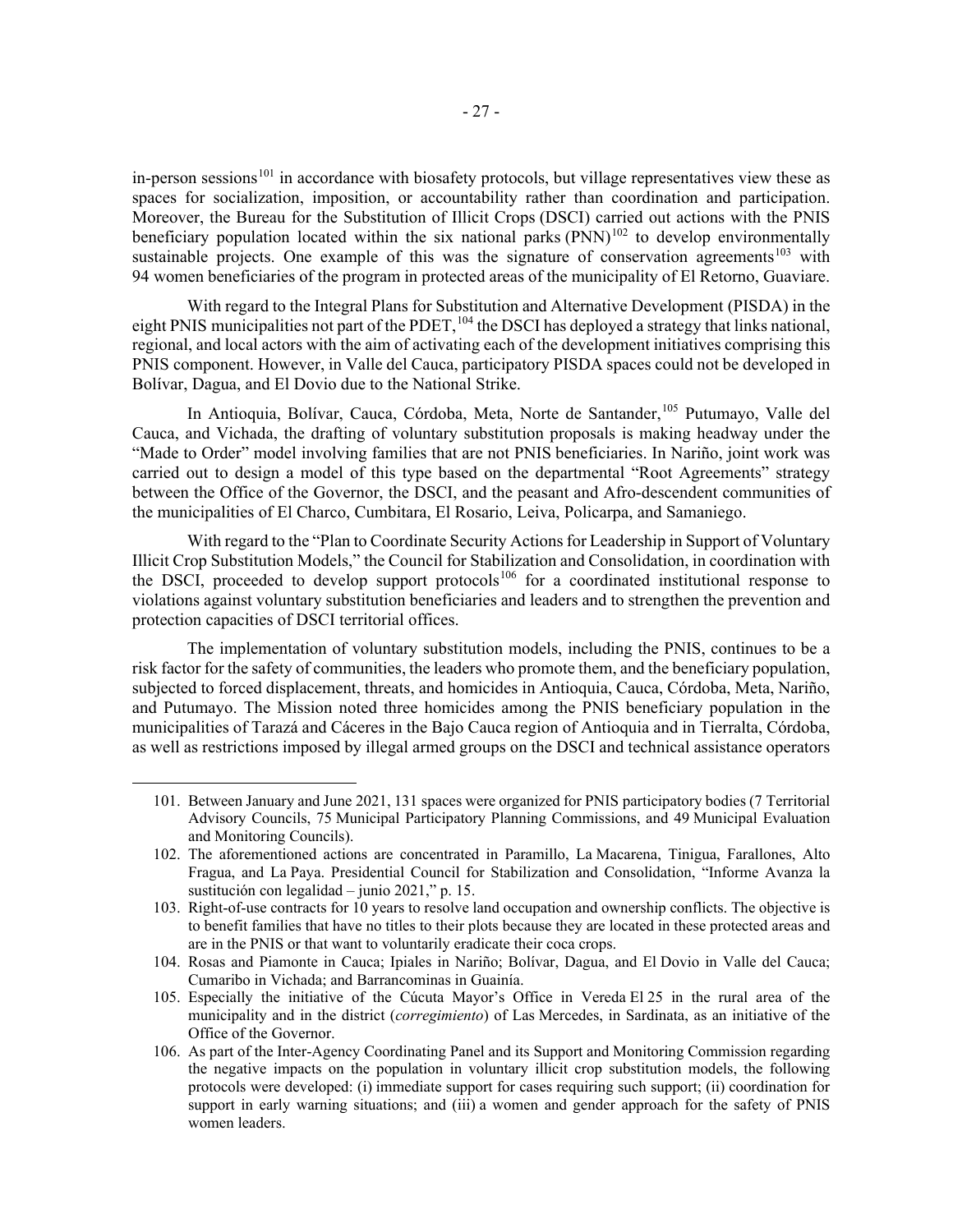for entering the municipalities of Anorí and Ituango in Antioquia, Puerto Concordia, Mesetas, and Uribe in Meta and in Putumayo.

The eradication strategy advanced by government forces is still the National Government's main tool for reducing illicit crops. In the first half of 2021, institutions reported the eradication of 37,800 hectares of coca leaf crops in 176 municipalities across 20 departments,  $107$  more than 61 percent of which are concentrated in Putumayo, Nariño, and Bolívar.

In Nariño, Norte de Santander, and Putumayo, social mobilizations took place as a result of communities' opposition to forced eradication and strategies for a transition to legal economies. In most cases, communities focused their efforts on halting forced eradication campaigns in situ. Social tensions escalated to the point of public order disturbances between the civilian population and government forces or Mobile Eradication Groups. For example, in the municipalities of Anorí, Cáceres, and El Bagre in Antioquia, altercations between communities and troops led to the suspension of forced eradication operations as a rapid response to de-escalate the conflict.<sup>[108](#page-27-1)</sup>

In Nariño, talks with national, departmental, and municipal governments as part of the National Strike focused on communities' demand for alternatives to the manual or chemical destruction of coca leaf crops.<sup>[109](#page-27-2)</sup> Moreover, ethnic communities are demanding consultations prior to the implementation of forced eradication strategies in their territories.<sup>[110](#page-27-3)</sup>

Illegal armed groups are financing the production of illicit crops, taking advantage of the complex economic situation arising from the public health emergency caused by COVID-19. In the Cordillera region of Nariño, the dissident or residual FARC-EP Comando Coordinador de Occidente group has offered the population up to Col\$30 million to keep planting coca leaf crops. The situation is similar with the ELN and the dissident or residual FARC-EP groups in the municipalities of Tibú and Sardinata in Norte de Santander. This strategy has involved greater social control of communities by illegal armed groups through their demands that the money granted be returned, increasing the risk for the population.

#### **6.3 Victims and Land Restitution Law[111](#page-27-4)**

<span id="page-27-0"></span>The isolation measures implemented to reduce the spread of COVID-19 made income generation difficult, affecting food security, especially among populations that are victims of armed

<sup>107.</sup> Observatory of Drugs in Colombia of the Ministry of Justice and Law, "Cifras erradicación de cultivos de hoja de coca año 2021" (ODC, 2021). Consulted at: [http://www.odc.gov.co/sidco/oferta/erradicacion.](http://www.odc.gov.co/sidco/oferta/erradicacion)

<span id="page-27-1"></span><sup>108.</sup> A similar dynamic took place in the municipalities of Puerto Asís and San Miguel (Putumayo), Montelíbano (Córdoba), Riosucio (Chocó), Sardinata (Norte de Santander), and Argelia and El Tambo (Cauca).

<span id="page-27-2"></span><sup>109.</sup> In the department of Putumayo and the regions of Catatumbo (Norte de Santander) and Río Guayabero in Meta and Guaviare, petitions shared this demand as one of the central points of dialogue with the National Government.

<span id="page-27-3"></span><sup>110.</sup> Through legal instruments such as the writ for protection (*tutela*) filed by the Human Rights Network of the Pacific Region of Nariño (REDPHANA) with the Superior Court of the Judicial District of Pasto, given the alleged violation of the right to prior consultation of indigenous and Afro-descendent communities of the Pacific region of Nariño, in the framework of the process to amend the Environmental Management Plan (PMA) of the Program for the Eradication of Illicit Crops through Aerial Spraying with Glyphosate Herbicide (PECIG). Dispute with ruling in favor of REDPHANA with the National Government order to hold and guarantee prior consultations with the ethnic population of that area.

<span id="page-27-4"></span><sup>111.</sup> Law 1448 of 2011 extended by Law 2078 of January 8, 2021.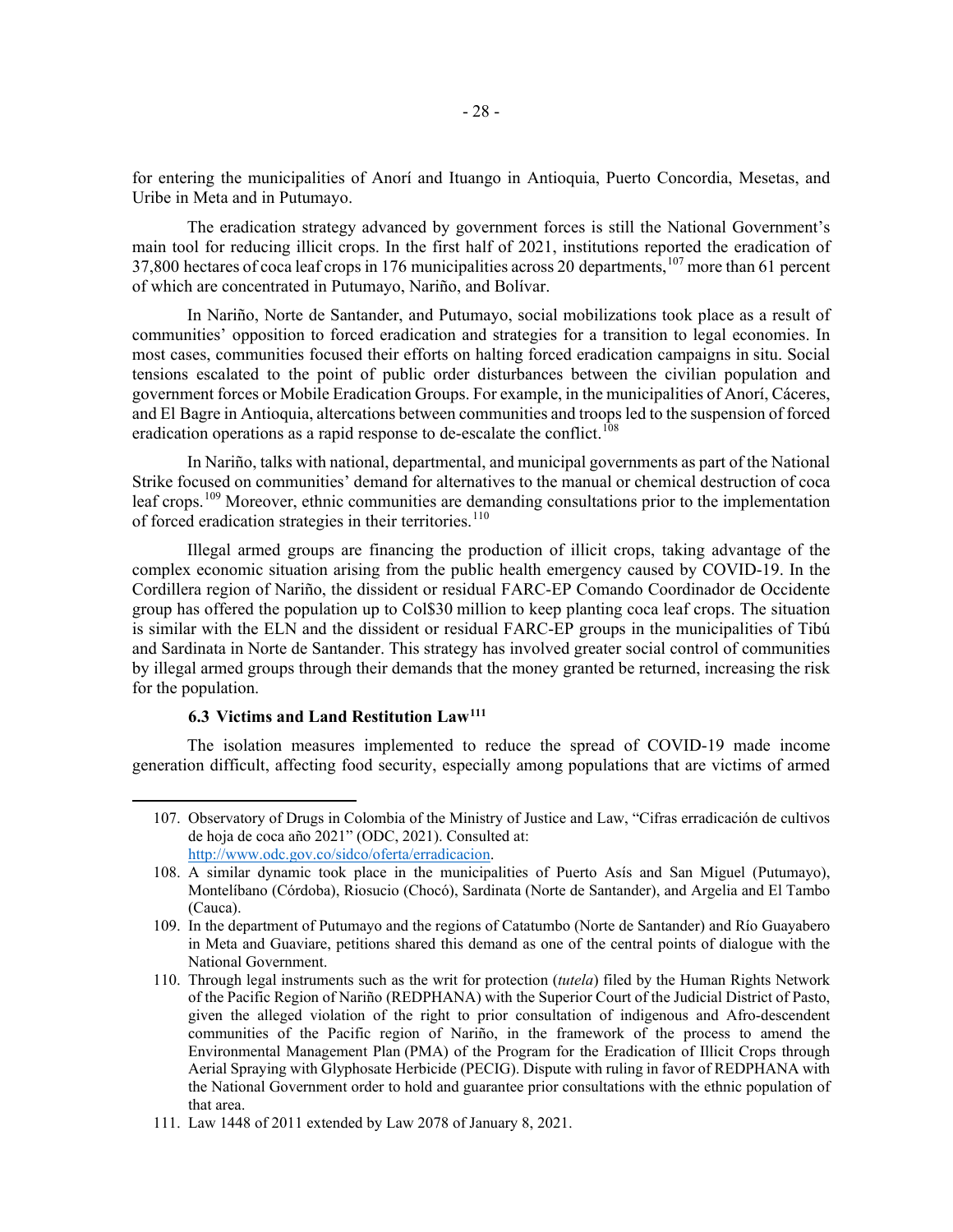conflict. For community leaders in particular, this restricted their scope of action and reduced knowledge of the dynamics in their territories and their effects on the local public agenda.

For OACs, community activism is a driving factor for social integration, personal autonomy, identity, and dignity and, consequently, citizenship building. Community leaders did not identify clear prioritization criteria for victims in the measures taken in connection with the public health emergency. Risks to and victimizations of community members continued as well during the pandemic. In 2020, there were reports<sup>[112](#page-28-0)</sup> of 154 threats,  $1/13$  44 homicides, and 29 incidents of persecution and stigmatization.<sup>[114](#page-28-2)</sup>

In the face of collective reparation, OACs reactivated the process, proceeding with the development of their Collective Reparation Plan by appointing a drafting committee and identifying potential reparation actions. However, the persistence of the armed conflict and the dynamics of crime are an obstacle to collective reparation and guarantees of non-repetition. In that respect, institutions must continue to provide a timely and appropriate response to reduce these conditions and provide prompt support with a view to building a relationship of trust with citizens.

As for land restitution, 46 new areas located in 42 municipalities were microtargeted.<sup>[115](#page-28-3)</sup> One reason behind this achievement was the coordination with PDETs, giving territories that could not be reached during the initial 10-year term the necessary backing for security conditions and guarantees for their return. This increases trust in institutions and opens the administrative process to more claimants.

Despite the above, the exacerbation of the armed conflict and the dynamics of crime as well as new victimizations of the civilian population, including against land restitution applicants, are the main barrier to ethnic and peasant communities' access to rights derived from restitution, as is the case in the departments of Meta, Nariño, and Valle del Cauca and in the Catatumbo region. This is due to not only the suspension of administrative and judicial proceedings, which delays the process and final decision making, but also the impact on claimants' willingness to return to the plots that had been taken away from them or that they were forced to abandon.

Changes in security conditions in the territories initially considered suitable for restitution have shown that, despite their microtargeting and the start of the process, sometimes there is no guarantee of the stability required for an effective return, the usufruct of the restituted properties, and guarantees of non-repetition. This situation became evident in Mesetas (Meta), where in late May families and institutions reported the disappearance of two applicants, a Land Restitution Unit collaborator, and a driver, who were involved in the administrative due diligence process for the plot sought in restitution. More than a month later, their bodies were found along the boundary of the municipalities of Uribe and Mesetas.

Claimants in various territories state that they prefer compensation out of fear of returning, and some judicial offices have reported an increase in judicial decisions in this regard, which is a financial challenge in light of the need for more resources for monetary compensation or a larger number of properties suitable for equivalent restitution. [116](#page-28-4)

<span id="page-28-0"></span><sup>112</sup> Figures compiled during the first half of 2021 based on MAPP/OAS data on attacks on and violations against community members.

<span id="page-28-1"></span><sup>113</sup> 9 collective and 145 individual.

<span id="page-28-2"></span><sup>114</sup> 20 persecutions and 9 stigmatizations.

<span id="page-28-3"></span><sup>115</sup> Determination of which geographic area is suitable for initiating the restitution process.

<span id="page-28-4"></span><sup>116</sup> Restitution mechanism whereby the restituted person is given a plot with an appraisal equivalent to the one claimed in restitution.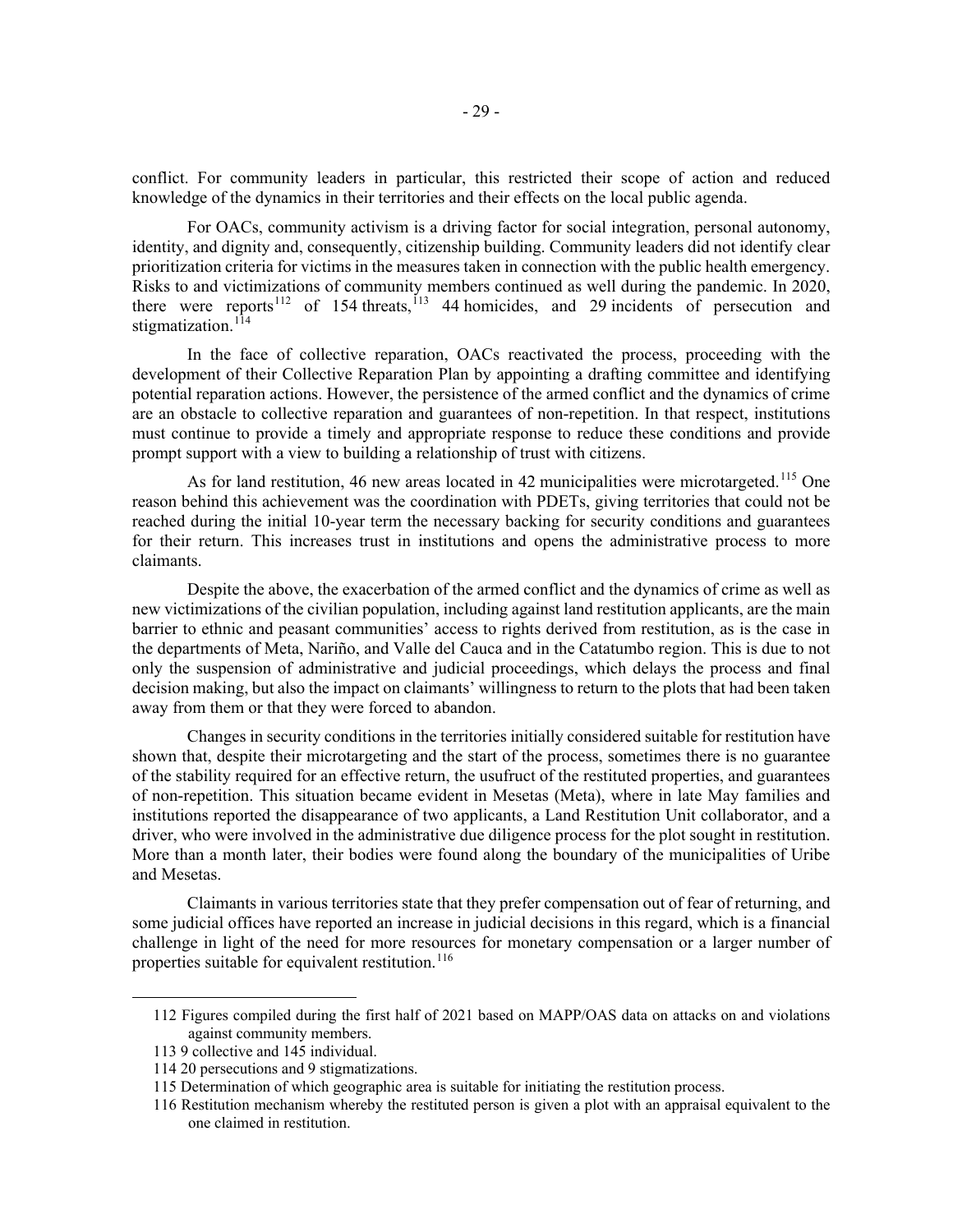With regard to the ethnic route for the restitution of territorial rights, although judicial offices have been prompt in dealing with the requests for precautionary measures that have been filed, these have been insufficient to mitigate the impact of the public health emergency caused by COVID-19 and the presence and actions of illegal armed groups, particularly in the indigenous and Afro-descendent communities of the departments of Chocó, Valle del Cauca, and Nariño and the Catatumbo region, areas in which violations and risks in connection with territorial disputes with these groups persist.

In the northern parts of Urabá, Bajo Cauca Antioqueño, Norte de Santander, and Nariño, there is a high negative impact on security that has hampered land restitution processes. This has restricted field trips and consequently limited progress in receiving and processing land restitution applications, while making new microtargeting to expand the coverage of the restitution process impossible. The land restitution process is also affected by suspected mine areas in the departments of Antioquia, Chocó, Cauca, Guaviare, Norte de Santander, Putumayo, Nariño, and Valle del Cauca.

In addition to the above, the promotion of restitution of territorial rights continues to be a challenge not only because of the small number of final decisions made, but also due to the low rate of implementation of such decisions. Of the 19 ethnic judgments resolved,  $117$  none have been fully implemented, a situation that has become worse during the pandemic since entities have experienced financial or logistical difficulties in traveling to ethnic territories and carrying out activities to comply with the orders.

#### **6.4 Strategic Zones for Comprehensive Intervention (ZEII) or "Future Zones"**

The ZEII strategy moved forward with the interinstitutional coordination of actions to build and adapt health and education infrastructure and with the development of community strengthening campaigns in the municipalities of Bojayá, in Chocó, Tumaco, in Nariño, and San José del Guaviare, in Guaviare, as well as with the preparation of projects to be developed in these same areas in Arauca.

In the Pacific region of Nariño, the infrastructure work through the ZEII comprising the new binational corridor<sup>[118](#page-29-1)</sup> on the La Espriella–Río Mataje route was accelerated and delivered. This will boost trade between Colombia and Ecuador, moving the regional transformation forward and generating enhanced economic opportunities for these communities.

The strategy's Executive Committee designated new financial resources, estimated at Col\$194.5 million, for the implementation of Immediate Response Plans in each ZEII. These actions help to meet the health, education, connectivity, and other needs of these territories and contribute to the consolidation of the institutional offering and the guarantee of public protection measures.

In relation to water, biodiversity, and environmental protection actions, the National Government reported the recovery of approximately 14,535 hectares of national parks, which includes the Chiribiquete ZEII and nearby parks, <sup>[119](#page-29-2)</sup> as part of Operation Artemis. Nevertheless, such actions cause social tensions between communities, government forces, and environmental authorities in Caquetá, Meta, and Guaviare. The main challenge in recovering forest reserve areas is deforestation

<span id="page-29-0"></span><sup>117.</sup> There were 21 in total at the time of submission of this report.

<span id="page-29-1"></span><sup>118.</sup> The Binational Bridge, the largest infrastructure project in the region's history, was unveiled in the presence of various National Government institutions and with the attendance of the Government of the Republic of Ecuador. Jobs were also created for the region's inhabitants through the National Roads Institute as the entity responsible for the project's execution.

<span id="page-29-2"></span><sup>119.</sup> In the Serranía de Chiribiquete, Tinigua, Cordillera de Los Picachos, and Serranía de La Macarena national parks and the Amazon Forest Reserve Zone.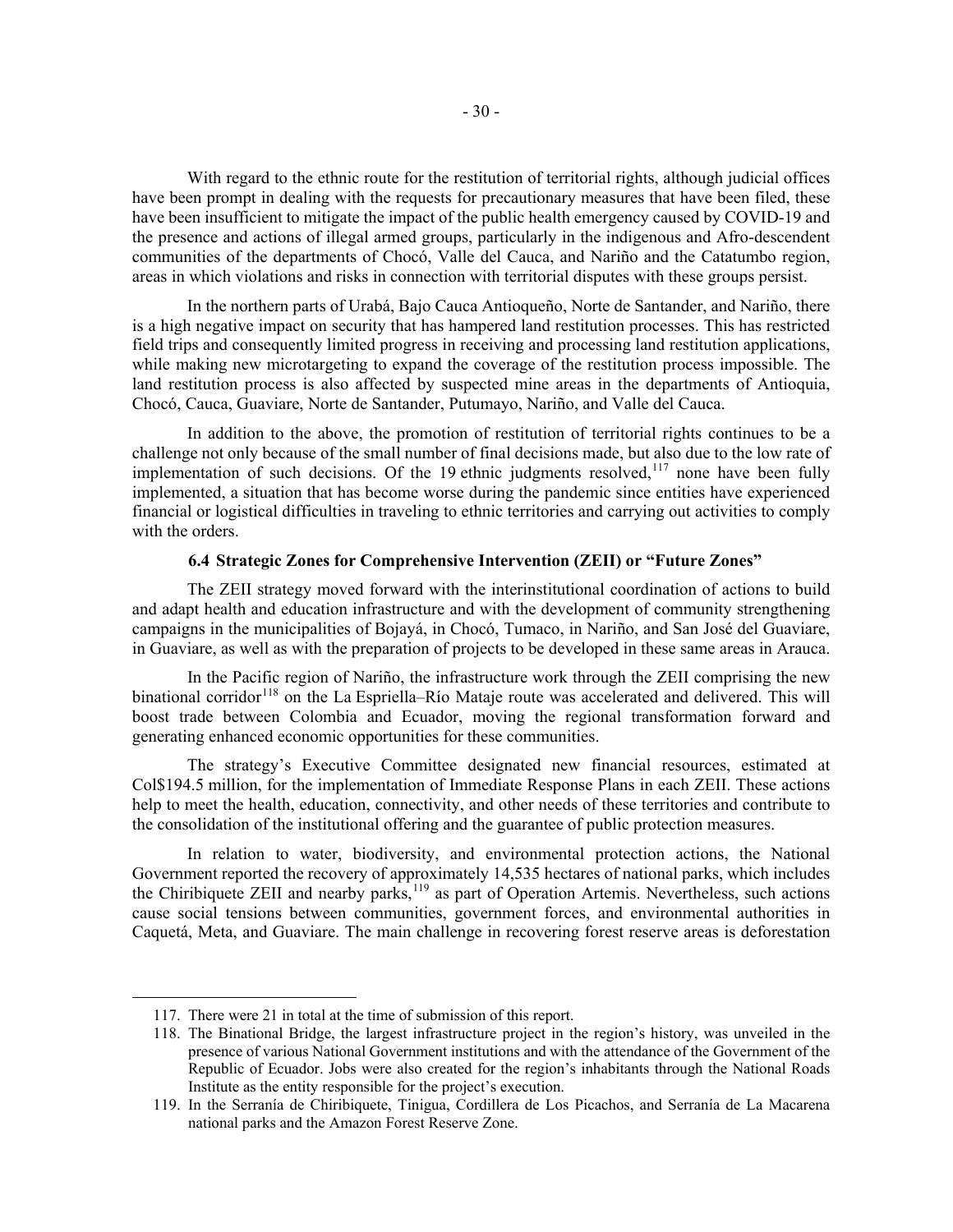due to extensive livestock farming, illicit crop growing, and the construction of illegal roads within national parks.

Government forces have launched operations in the Bajo Cauca region and in Chocó to offset the damage to water sources caused by the illicit exploitation of mining deposits.<sup>[120](#page-30-0)</sup> However, challenges persist with river pollution caused by the dumping of residues from illegal mining, a situation that continues to impact the socioeconomic activities of riverside communities.

Local and Rural Justice Models were developed in 42 PDET territories<sup>[121](#page-30-1)</sup> to coordinate and enhance access to justice and the justice response at the territorial level. The hope is that they will be expanded to 845 municipalities across the country. The Ministry of Justice and Law also implemented actions to restart equity conciliation (*conciliación en equidad*) in 16 municipalities, 14 of which are given priority under the strategy.<sup>[122](#page-30-2)</sup> This process involved the execution of the first two of four phases, namely conflict assessment and conciliator awareness, coordination, and appointment.

The allocation of technical and financial resources under the PDET acceleration component produced initial results, such as the creation of Municipal Land Offices, the formalization of public law entities where goods and services are presented, the update of land-use planning tools, the establishment of the multipurpose cadaster, and other initiatives included in pillar 1 on the Integral Rural Reform.

Some challenges remain in implementing the strategies in the territories, such as the need to strengthen community participation mechanisms, overcome the perception of militarization, mitigate acts of violence committed by illegal armed groups, $123$  and increase the presence of Technical Investigation Corps and Criminal Investigation Section personnel to enhance investigation and prosecution<sup>[124](#page-30-4)</sup> as part of actions aimed at dismantling criminal organizations.

# **7. WOMEN'S LEADERSHIP IN THE GENDER AND PEACE AGENDA**

National, departmental, and municipal governments have promoted actions to structure and revive the Public Policies on Women and Gender in some of the areas of greatest conflict in the country.[125](#page-30-5) The PDET also supported this revival in some regions, especially through initiatives associated with Women's Homes, Women's Advisory Councils, and strategies to prevent, address, and punish GBV.

<span id="page-30-0"></span><sup>120.</sup> According to Ministry of Defense data, the main actions for offsetting the illicit exploitation of mining deposits in the Bajo Cauca region were interventions in 187 illegal mines, the arrest of 129 people, and the seizure of 44 pieces of yellow machinery used for this illicit activity. Similarly, in Chocó, these operations involved interventions in 47 illegal mines, the arrest of 19 people, and the seizure of 29 pieces of yellow machinery.

<span id="page-30-1"></span><sup>121.</sup> October 2021.

<span id="page-30-2"></span><sup>122.</sup> El Charco, La Tola, Olaya Herrera, Santa Bárbara, Mosquera, and Roberto Payán (Nariño), Convención, El Carmen, Hacarí, and San Calixto (Norte de Santander), Calamar, El Retorno (Guaviare), and Puerto Concordia and Vista Hermosa (Meta).

<span id="page-30-3"></span><sup>123.</sup> In Arauca, these violent actions have mainly taken the form of attacks on members of government forces and the department's oil infrastructure.

<span id="page-30-4"></span><sup>124.</sup> In Future Zones, the current security conditions, combined with the impacts caused by the pandemic, have limited the movements of judicial investigation personnel and justice operators in general even further.

<span id="page-30-5"></span><sup>125.</sup> In the departments of Caquetá, Cesar, and La Guajira and the municipalities of San Andrés de Cuerquia and El Bagre (Antioquia), San José de Fragua (Caquetá), Manaure and La Paz (Cesar), and Fonseca and San Juan del Cesar (La Guajira).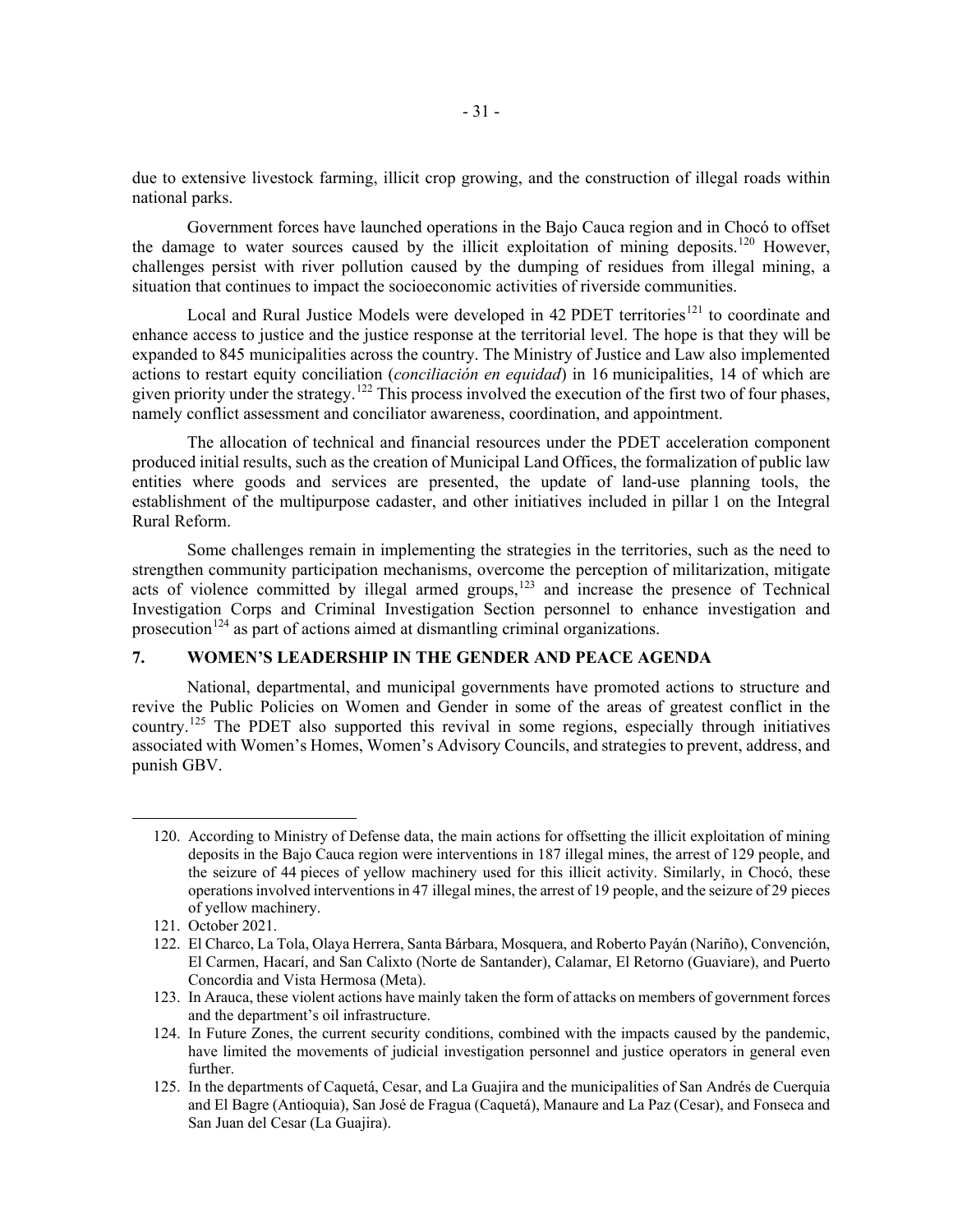The Special Body on Women of the CSIVI,  $^{126}$  $^{126}$  $^{126}$  as a mechanism for participation, is one of the world's most recognized achievements in transitional justice, and its renewal has revived the debate on the progress and challenges of the gender and peace agenda. After a year-long postponement due to the impacts of the public health emergency caused by COVID-19, the process moved forward with meetings to elect the new women that would represent this body.<sup>[127](#page-31-1)</sup> These meetings could take place despite the various difficulties encountered as a result of the pandemic, the National Strike, and the complex security conditions in the territories. Derly Pastrana, a well-known Huila leader nominated as part of the renewal of this body, was killed in the context of such security conditions.

As stated in section 2.2.4, the dynamics of armed conflict and crime, as well as the direct socioeconomic effects of the pandemic on women,<sup>[128](#page-31-2)</sup> have increased the extraordinary gender risk<sup>[129](#page-31-3)</sup> for women in performing a leadership role. This means that, in some territories in the Catatumbo, Bajo Cauca Antioqueño, and Magdalena Medio regions and the departments of Putumayo, Cauca, and Chocó, women leaders and rights defenders are at the mercy of social control by illegal armed groups, becoming victims of persecution in their forms of mobilization and organization and of political violence. In addition, the predominance of virtual communications in state actions leads women leaders to perceive the institutional response to comprehensive security guarantees to be ineffective, slow, and detached from their own reality.

The suspension of the integration of the gender focus into the  $CNGS<sup>130</sup>$  $CNGS<sup>130</sup>$  $CNGS<sup>130</sup>$  and into the SISEP<sup>[131](#page-31-5)</sup> affects the design and implementation of public policies to mitigate the effects of violence against women in the fulfillment of their leadership responsibilities. In that respect, actions should be taken to integrate them and, in turn, accelerate the implementation of the Comprehensive Program of Guarantees for Women Leaders (PIG-Mujeres) in Antioquia, Norte de Santander, Cauca, and Chocó. National and local governments are also encouraged to step up their efforts to eliminate GBV, including violence against women in politics.

# **8. COMPREHENSIVE TRUTH, JUSTICE, REPARATION, AND NON-REPETITION SYSTEM (SIVJRNR)**

# **8.1.Disappeared Persons Search Unit (UBPD)**

The UBPD, organizations, ethnic peoples, and state entities prioritized areas in which to intervene in the short and medium terms according to the established lines of extrajudicial

<span id="page-31-0"></span><sup>126.</sup> Commission to Follow Up on, Promote, and Verify the Implementation of the Final Agreement between FARC-EP Groups and the Colombian Government.

<span id="page-31-1"></span><sup>127.</sup> This body began its work in 2017 with seven women leaders representing women's organizations in Colombia, adding an eighth for black, Afro-Colombian, Raizal, and Palenquero women. It established a regulation that today allows for the election of eight main members and eight alternates and the participation of one woman former combatant as a permanent guest.

<span id="page-31-2"></span><sup>128.</sup> The increase in unemployment and poverty among women, which weakens their leadership role and participation in various organizations.

<span id="page-31-3"></span><sup>129.</sup> Pursuant to Decree 098/2013 and its amendments, the presumption of extraordinary gender risk must be applied in cases of threats against women leaders and human rights defenders. This presumption therefore means that, where women turn to the authorities to request protection, the competent authority must assume that the requester does indeed face an extraordinary risk to her life, safety, and personal integrity and that such risk would result in acts of gender-based violence.

<span id="page-31-4"></span><sup>130.</sup> National Commission on Security Guarantees (CNGS).

<span id="page-31-5"></span><sup>131.</sup> Integral System for Security in the Exercise of Politics (SISEP).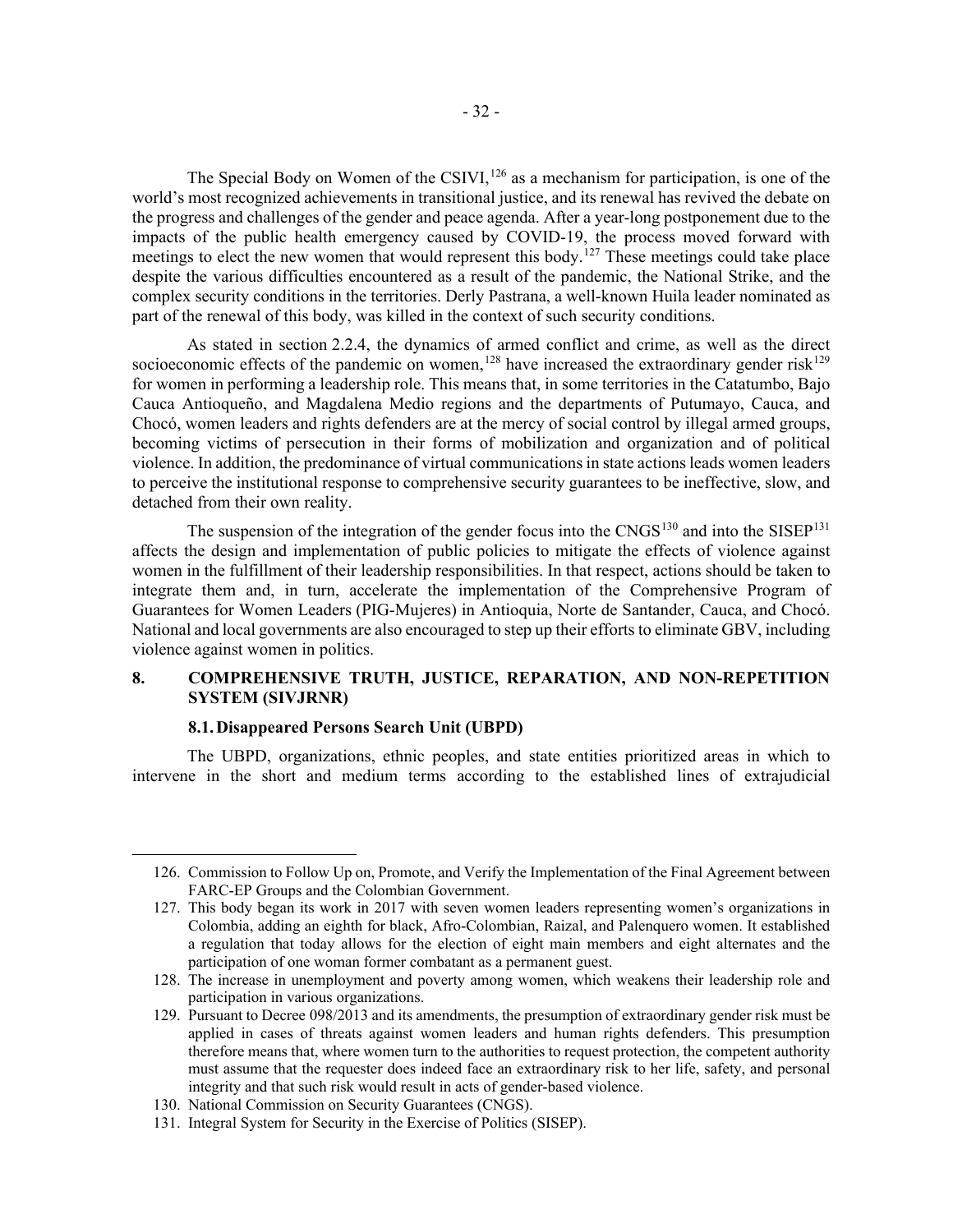investigation,<sup>[132](#page-32-0)</sup> managing to consolidate 16 Regional Search Plans.<sup>[133](#page-32-1)</sup> These plans are designed to by dynamic, interconnected processes that draw on data and accounts to locate disappeared persons. Owing to their collective and mass approach, breakthroughs in one case contribute to others.

The contributions of search organizations, through the submission of reports, search requests, or case documents, help to shed light on other events. The provision of information by the former FARC-EP Secretariat in JEP Case 01 "Taking of hostages and severe deprivation of liberty" is in addition to the contributions from people who played a direct or indirect part in the hostilities. The sheer estimated number of disappeared persons requires an immense, resolute, swift, and proportionate contribution of information to reduce the uncertainty for their families.

The mandate of the UBPD is to fulfill the debt to the thousands of families that for decades have been searching for disappeared persons in connection with the armed conflict. Through the Unit, the Colombian State brings these victimizations to light and gives them humanitarian and extrajudicial priority, considering the needs and expectations of the searching families and making the victims the central focus, as set forth in the Final Agreement. Through coordinated actions with the JEP, precautionary measures have been advised in places where the search for disappeared persons is to be undertaken,<sup>[134](#page-32-2)</sup> urging the SIVJRNR to make joint contributions for peace in favor of victims' rights.

The UBPD developed actions for territorial rollout and dissemination in the territories through community radio stations, timeline creation, information gathering, mandate visibility campaigns, awareness in schools, and training for civil society, the judicial sector, and government forces, among others. This work is also aimed at establishing trust in communities in order to access cases and is complemented by the coordination of competent institutions.

The Unit is tasked with positioning the recognition of disappeared persons locally and nationally and conducting searches, something that involves society as a whole. In this context, it spearheaded the signature of eight Regional Pacts,<sup>[135](#page-32-3)</sup> an expression of the local, national, and international political will on the matter, calling for a coordinated institutional response and reaffirming the importance of intervention by the search organizations as a contribution to guaranteed participation and victims' rights to truth and reparation. The Mission supports these spaces and actively promotes the inclusion of searches in local and national public agendas.

Society as a whole and the State must coordinate efforts in searching for disappeared persons, guarantee information mechanisms, expedite responses that alleviate the uncertainty for those searching, and advocate for putting a stop to the disappearances under guarantees of non-repetition, particularly in a context impacted by the COVID-19 pandemic and social mobilizations, <sup>[136](#page-32-4)</sup> where risk scenarios persist for social leaders. What must be determined to this end is how many persons have disappeared and where they are located.

<span id="page-32-0"></span><sup>132.</sup> Forced disappearance, kidnapping, participation in hostilities, recruitment, and push for the identification of unidentified bodies.

<span id="page-32-1"></span><sup>133.</sup> Centro-Oriente del Meta, Magdalena Medio Caldense, Caquetá, Bajo Putumayo, Sur del Huila, Alto and Medio Atrato, Pacífico Sur, Suroccidente del Casanare, Oriente and Centro del Cauca, Sarare, Catatumbo, San Juanito, Pacifico Vallecaucano, Centro del Cesar, and Missing Military Personnel.

<span id="page-32-2"></span><sup>134.</sup> In Magdalena Medio Caldense, Centro-Oriente del Meta, Morrosquillo, and Pacífico Vallecaucano.

<span id="page-32-3"></span><sup>135.</sup> As of June 3, 2021: Meta, Magdalena, Antioquia, Puerto Berrio, Bogotá-Cundinamarca, Caquetá, Buenaventura-Valle del Cauca, and Norte de Santander.

<span id="page-32-4"></span><sup>136.</sup> During the social mobilizations that took place in the first half of 2021, the disappearance of persons was demonstrated, which prompted the request for action to this entity. Although there is no possibility of these new cases being worked on since the events pre-date the signing of the Final Agreement, the UBPD has encouraged an active role in society's call for an end to the disappearances.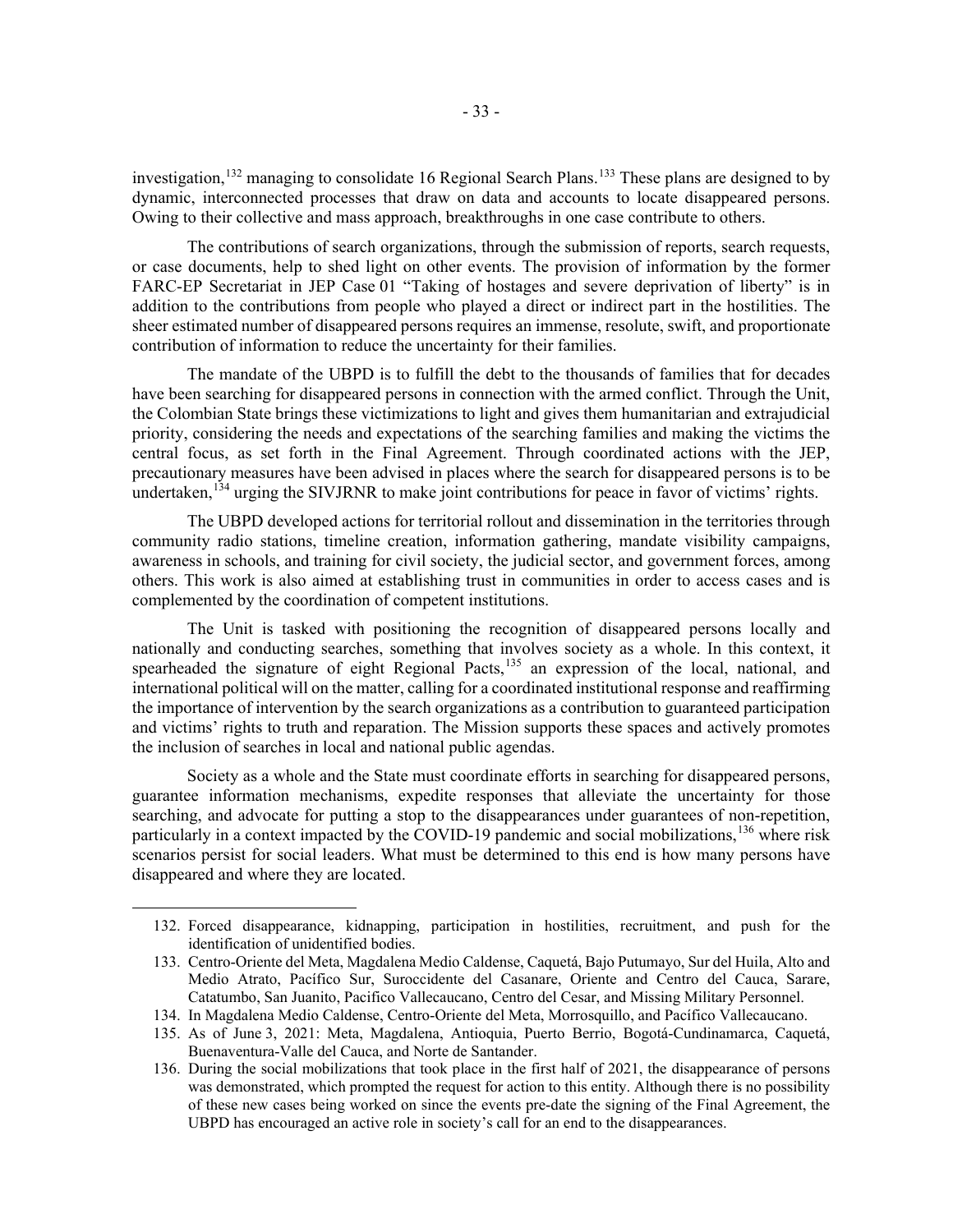## **8.2.Commission for Truth, Coexistence, and Non-Repetition (CEV)**

As part of transitional justice, knowing what happened not only contributes to the reparation to victims, but also raises awareness, based on memory, of the importance of coexistence and non-repetition, thus fostering the reconciliation process. With that in mind, the CEV took action in its third year to listen to the different actors in an inclusive manner, aiming to reveal the findings to Colombian society through a Final Report.<sup>[137](#page-33-0)</sup> This report faces various challenges, however, such as maintaining its relevance for multiple sectors and actors, not worsening the country's polarization but instead eliciting a willingness to understand and appropriate it, reaching the entire national territory, being an active part of the country's history and its collective construction, bringing dignity to the victims and recognizing them as political subjects, and helping to consolidate social dialogue as a central tool in peacebuilding.

In addition, the recommendations made by the CEV in the Final Report will have to be widely disseminated among the Colombian public so that their implementation can be monitored and incorporated into the public agenda to account for the effective institutional, cultural, political, and social transformation sought in transitional justice.

The progress made by the CEV includes building closer ties with and listening to segments of Colombian society, such as the business sector, that are not always identified as key players in describing what happened and contributing to non-repetition. During the mandate's development, the Commission conducted a total of 13,449 interviews and listened to 24,887 individuals in various individual and collective settings across the country<sup>[138](#page-33-1)</sup> and abroad and promoted more than 30 acknowledgments of (public and private) responsibility.<sup>[139](#page-33-2)</sup>

The CEV carried out territorial and national actions to help combat the normalization of violence and widespread indifference through various listening spaces in Meta, Nariño, Cauca, and Guaviare, acknowledgments in Cauca and Valle del Cauca, and dialogue on non-repetition with victims, the parties responsible, and witnesses from all sectors.

The GS/OAS renews the commitment to peace through the construction of truth and recognizes the Commission's crucial contribution through the Legacy, which is why it will support the appropriation and monitoring of the Final Report and its recommendations and will continue to uphold victims' right to be heard by the entity, access that was limited as a result of the public health emergency. It therefore welcomes the extension of its mandate until August 27, 2022.<sup>[140](#page-33-3)</sup> Lastly, State institutions are encouraged to support the SIVJRNR through the Commission and its Legacy, as the sustainability of the proposal in terms of its appropriation requires a collective effort to find out the truth as a condition for transformation.

<span id="page-33-0"></span><sup>137.</sup> The report is supported by transmedia and the Network of Partners. Its purpose is to divulge what happened during the conflict, encouraging reflection and identifying not only the factors behind the conflict's continuation, but also the conditions that must lead to social transformations toward peace.

<span id="page-33-1"></span><sup>138.</sup> For example, the CEV–Guaviare fostered dialogue for non-repetition in La Trocha Ganadera and developed audiovisual material to raise awareness of the events that took place during the armed conflict. More than 600 testimonies were compiled from the territory.

<span id="page-33-2"></span><sup>139.</sup> As of August 20, 2021.

<span id="page-33-3"></span><sup>140.</sup> On October 1, 2021, the Constitutional Court unanimously decided to extend the CEV's mandate for another nine months: seven for the Final Report and the consolidation of the Legacy and two additional ones for the socialization of the Final Report across the country.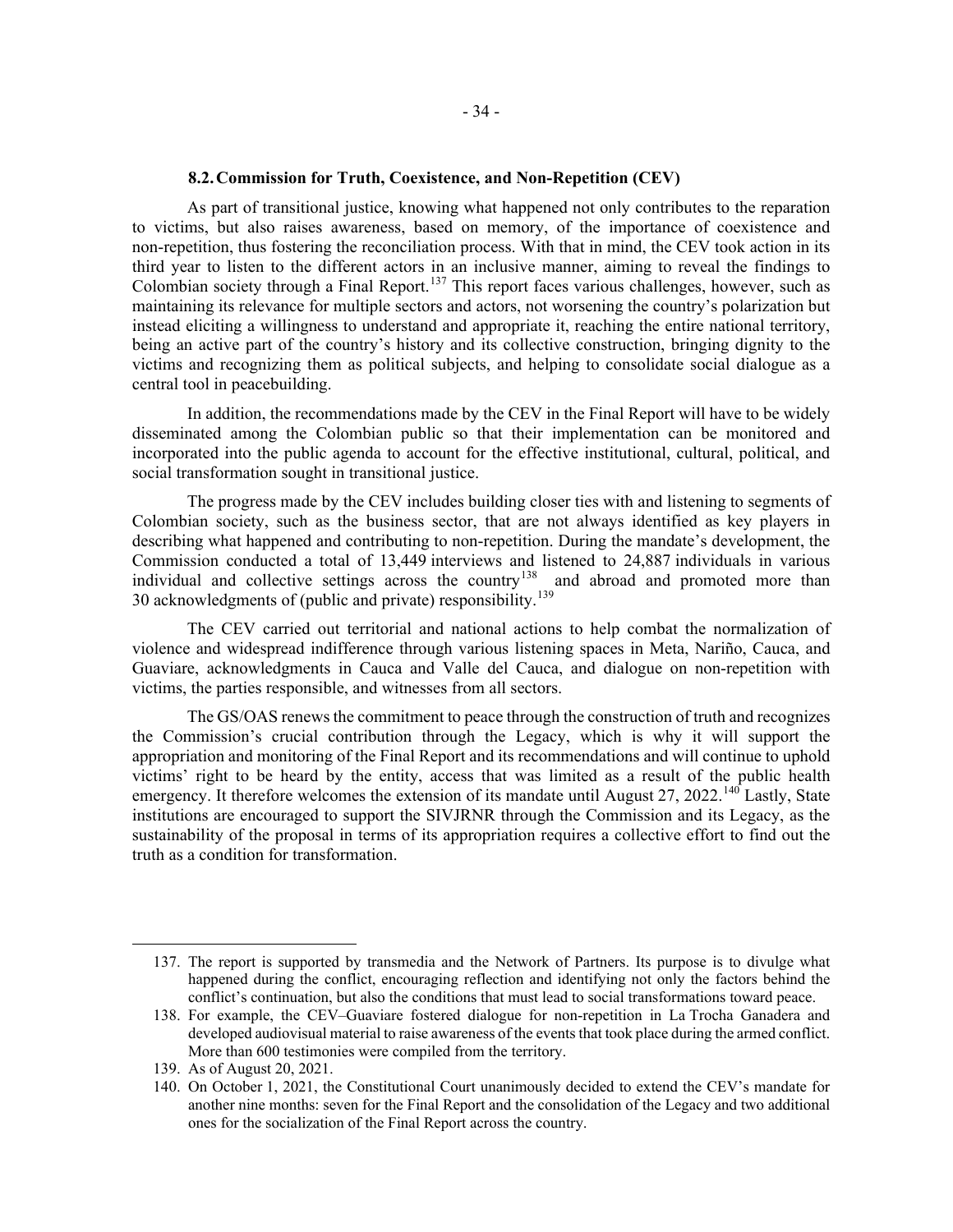## **8.3.Special Jurisdiction for Peace (JEP)**

To guarantee the effective participation of victims and given the difficulties caused by the public health emergency, the JEP decided to definitively extend the report submission deadline for victim, ethnic, and human rights organizations until March 21, 2022. This decision is expected to encourage participation in macrocases that have been given priority, especially in those with a low validation rate to date, as in Case No. 07 "Recruitment and use of children in armed conflict."

As a measure, the jurisdiction decided to implement a plan identifying organizations that, despite willing to participate in the preparation of such reports, have been unable to do so. This would seek to guide and strengthen communities' capacities when submitting their reports.

It is also hoped that the presentation of new facts and their verification against reports submitted by civil society organizations, international agencies, and State institutions will prompt the opening of more macrocases and the launch of a process focused exclusively on sexual and gender-based violence where the use of sexual violence as a recurring practice in armed conflict and, in many cases, as a strategy to punish, terrorize, or destroy the civilian population is analyzed.

To support victim, ethnic, and human rights communities in filing reports, the MAPP/OAS has carried out approximately 17 initiatives for report building in Antioquia, Arauca, Bolívar, Cauca, Caquetá, Chocó, Córdoba, Guaviare, Nariño, Norte de Santander, and Putumayo. Such is the case of Mujeres del Plantón, which presented their case before the JEP Chamber for Recognition on July 8. In a similar vein, the "Communities on the Road to Justice" project was launched with support from the Government of Germany to provide technical and logistical assistance with the preparation and submission to the JEP of eight reports by indigenous communities and victim and women's organizations.

Despite the measures put in place, challenges remain in the organizational processes involved in report building, which requires significant financial support. Moreover, the security conditions discourage victims from participating in the process, especially in regions where residual or dissident FARC-EP armed groups have expanded their presence and see report building as a threat to their criminal activity, as is the case in Chocó, Cauca, and Meta, in the Pacific region of Nariño, and in the Catatumbo region.

With regard to Case 001 "Illegal detention of persons by FARC-EP groups," the Chamber for Recognition issued Order 19 of 2021, which establishes the criminal responsibility of the members of the Secretariat of the former FARC-EP guerrilla as direct perpetrators of war crimes and crimes against humanity as well as their command responsibility for failing to control the commission of crimes by their subordinates. With this decision, the Chamber offers those appearing before it the opportunity to accept responsibility for the actions attributed to them and allows victims to bring forth evidence regarding the case.

As part of the central focus on victims, it is important to step up strategies fostering their participation in judicial scenarios by setting up more side-by-side rooms<sup>[141](#page-34-0)</sup> for testimonies and other proceedings, particularly during recognition hearings. For sentencing, the Recognition Section will have to enlist victims and communities and build closer ties with them in order to avoid multiple interpretations of what the appropriate penalties should be.

<span id="page-34-0"></span>In May, the JEP launched a protocol for building relationships with black, Afro-descendent, and Raizal peoples, which is the Colombian State's first legally binding instrument for intercultural

<sup>141.</sup> These are adjacent rooms in which the victims involved in the matter sit, with the proceedings transmitted in real time or with a time lag.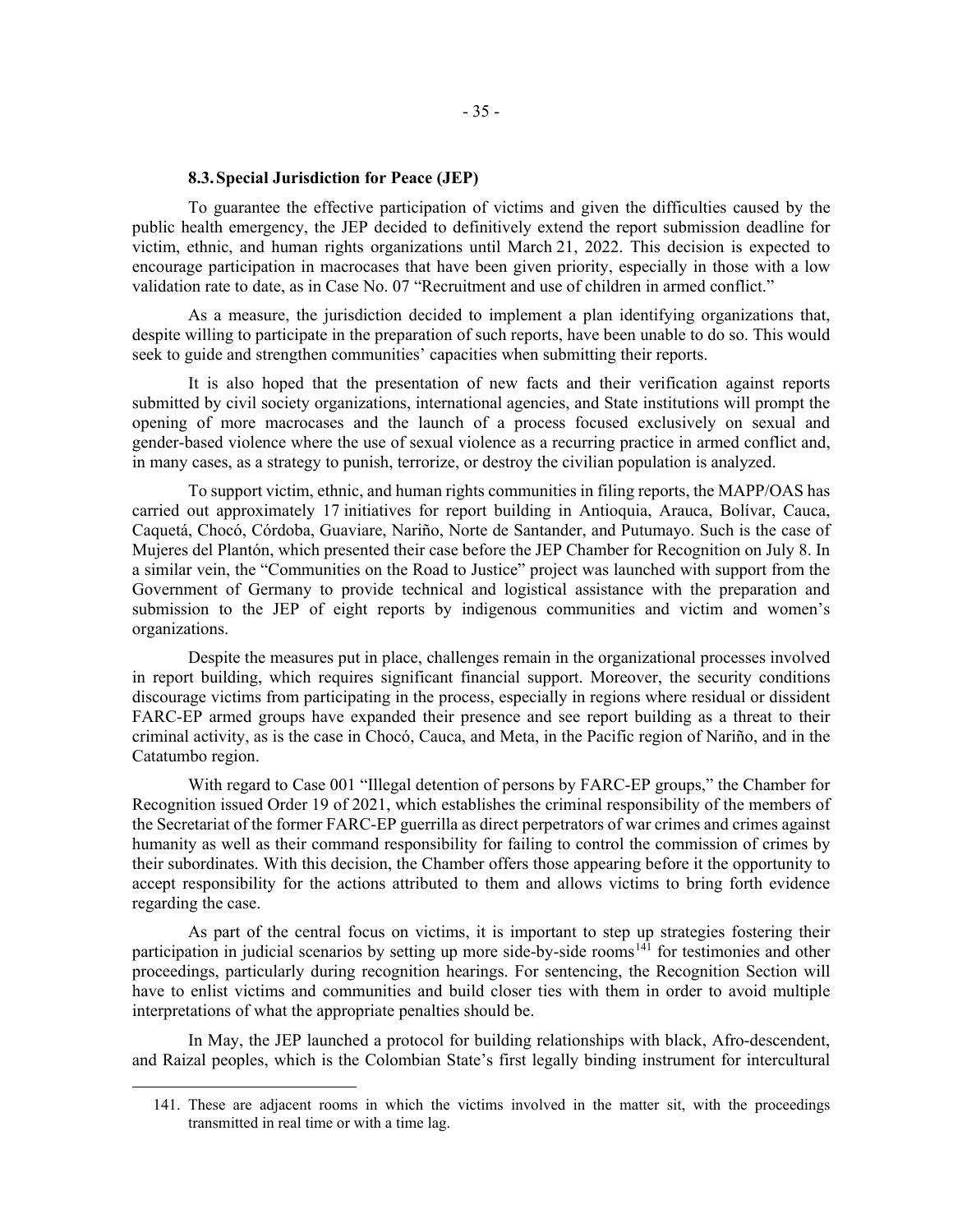dialogue and inter-justice coordination with these peoples. The Investigation and Accusation Unit also strengthened the ethnic differential focus through interjurisdictional coordination with the Wounan, Wayuu, Palenquero, and Afro peoples to produce an ethnically relevant judicial investigation manual with coordination components. Nevertheless, it is important for the Jurisdiction to consider opening a macro-case to investigate the negative impacts on ethnic peoples as a result of the armed conflict.

## **9. JUSTICE AND PEACE**

Since arriving in Colombia, the MAPP/OAS has guided and monitored the implementation of various transitional justice mechanisms seeking to guarantee victims' rights in the framework of peacebuilding. To date, the implementation of Law 975 of 2005 (Justice and Peace) continues to be a relevant component and, at the same time, a precedent for achieving the consolidation of a comprehensive transitional justice framework aiming to construct memory and truth, obtain justice and reparation, and guarantee participation and non-repetition.

Sixteen years after the adoption of the Justice and Peace Law, institutional support for the process has decreased, even though approximately 400,000 victims are still hoping for a judicial response under that law and a large number of applicants willing to reintegrate into society remain.

Through its measures, Law 1592 of  $2012^{142}$  $2012^{142}$  $2012^{142}$  provided for the prioritization of cases and the identification of macro criminal patterns for investigation and prosecution, which were expected to lead to greater effectiveness in clarifying the events that had occurred. The Ministry of Justice and Law, together with entities such as the FGN and the Superior Judicial Council, have made significant efforts to build judges' and prosecutors' capacities with the aim of removing bottlenecks in justice and peace proceedings. Despite this, jurisdictional tribunals, magistrates with a guarantee control function, and courts responsible for sentence enforcement are currently overwhelmed with cases without a sufficient capacity to handle them because each office has only two professionals.

There is an obligation for interinstitutional coordination<sup>[143](#page-35-1)</sup> that facilitates broad victim participation in voluntary testimony (*versión libre*) proceedings and court hearings, including comprehensive repatriation,<sup>[144](#page-35-2)</sup> which, despite being the climactic moment of participation, in practice provides victims with very little access and does not fulfill the purpose for which it was created. Moreover, the constant changes in prosecutors who leave to go to other prosecutors' offices are slowing down the judicial proceedings, the testimonies are thematically repetitive, and, in many cases, the investigative verification procedures are duplicated.

In this scenario, the special justice and peace judicial process would take about 32 more years<sup>[145](#page-35-3)</sup> before the last hearing to verify compliance with the ruling could be held. Ordinary justice as a possible solution to this problem is not a viable alternative because of the risk of impunity and because it would involve a learning curve in terms of international crimes. Any delays violate due process and directly affect victims and applicants, while victims do not see their comprehensive reparation

<span id="page-35-0"></span><sup>142.</sup> Introducing amendments to Law 975 of 2005 "through which provisions are issued for the reintegration of members of organized armed groups acting outside the law, who contribute effectively to the achievement of national peace, in addition to other provisions issued for humanitarian agreements" as well as other provisions.

<span id="page-35-1"></span><sup>143.</sup> Decree 3391 of 2006.

<span id="page-35-2"></span><sup>144.</sup> Part of the criminal process that, at the victim's request, is carried out after the oral hearing where the FGN or PGN seeks reparation for the harm caused to the victim of an offense.

<span id="page-35-3"></span><sup>145.</sup> Calculation performed by the MAPP/OAS based on hourly load (12 hours per official), number of cases to resolve, number of courts, and average court hearing time.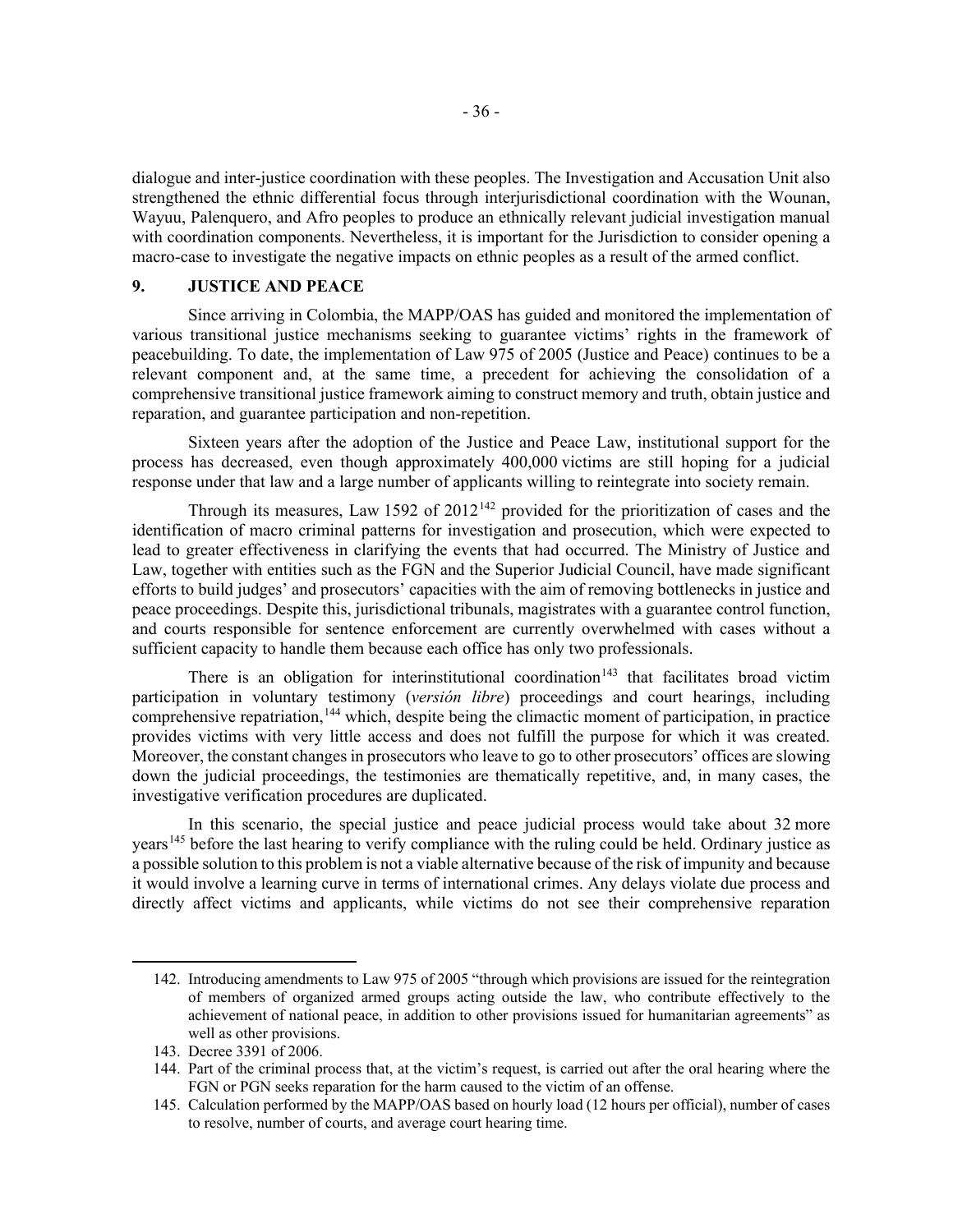expectations met and applicants become bogged down in judicial proceedings that have negatively impacted their life toward reintegration.<sup>[146](#page-36-0)</sup>

This is in addition to the difficult security context faced by demobilized former combatants from the United Self-Defense Forces of Colombia. According to institutional figures, over 4,600 have been killed<sup>[147](#page-36-1)</sup> as a result of violence since 2004. In some cases, there are indications that the killings are connected to voluntary testimonies, such as in the case of Danilo José Hernández "El Indio," who was killed in May 2021 in Valledupar, Cesar. Through the MAPP/OAS, the GS/OAS is helping to generate regional spaces to mitigate the procedural and physical risks, while at the same time giving victims a more central focus.

## **10. RECOMMENDATIONS**

#### **10.1 To the Ministry of National Defense**

*10.1.1.* Continue to take actions to prevent the emergence, reconfiguration, regrouping, expansion, and territorial consolidation of illegal armed groups with the aim of mitigating the impacts of their actions on the civilian population, with a special observance of human rights and international humanitarian law, which helps to guarantee safe conditions and strengthen peacebuilding in the territories.

*10.1.2.* Guarantee the security of territories that have not been microtargeted and the stability of those that have, building up state presence to ensure effective returns, community trust, and the sustainability of the land and territory restitution policy.

## **10.2. To the Office of the High Commissioner for Peace**

Continue actions to build sustainability in mine risk education, primarily in places that receive displaced populations or are affected by disputes between illegal armed groups in order to increase the adoption of safe behaviors in communities considering the gender, age, and ethnic focus.

#### **10.3. To the Ministry of the Interior**

*10.3.1.* Strengthen Communal Security Roundtables through the implementation of action and monitoring plans so that they are spaces for dialogue and consultation on security between community leaders and institutions.

*10.3.2.* Proceed with the issuance of the regulatory decree for Special Transitory Electoral Districts for Peace, which guarantees a transparent, broad, and inclusive electoral process.

*10.3.3.* In coordination with the Presidential Council for Youth and with ICBF support, strengthen the civic and political capacities of youth to guarantee their full participation in Territorial Youth Council elections, supporting the various candidates with a particular focus on gender and preparing the electorate in the different territories with an emphasis on rural regions.

## **10.4. To the Ministry of the Interior, the Presidential Council for Human Rights, the Ministry of Justice, and the Ministry of Defense**

<span id="page-36-0"></span>Move ahead with the consolidation of protection mechanisms that help offset the risk scenarios faced by indigenous authorities and their communities by formalizing the Collective Protection Decree

<sup>146</sup> There is evidence that many of the applicants who are free today had spent more time participating in judicial proceedings than they did enjoying the said freedom, something that prevents them from effectively joining labor formality.

<span id="page-36-1"></span><sup>147</sup> Ministry of Justice and Law. Interinstitutional Transitional Justice Information System. Available at: https://sej.minjusticia.gov.co/JusticiaTransicional/Paginas/SIIJT.aspx.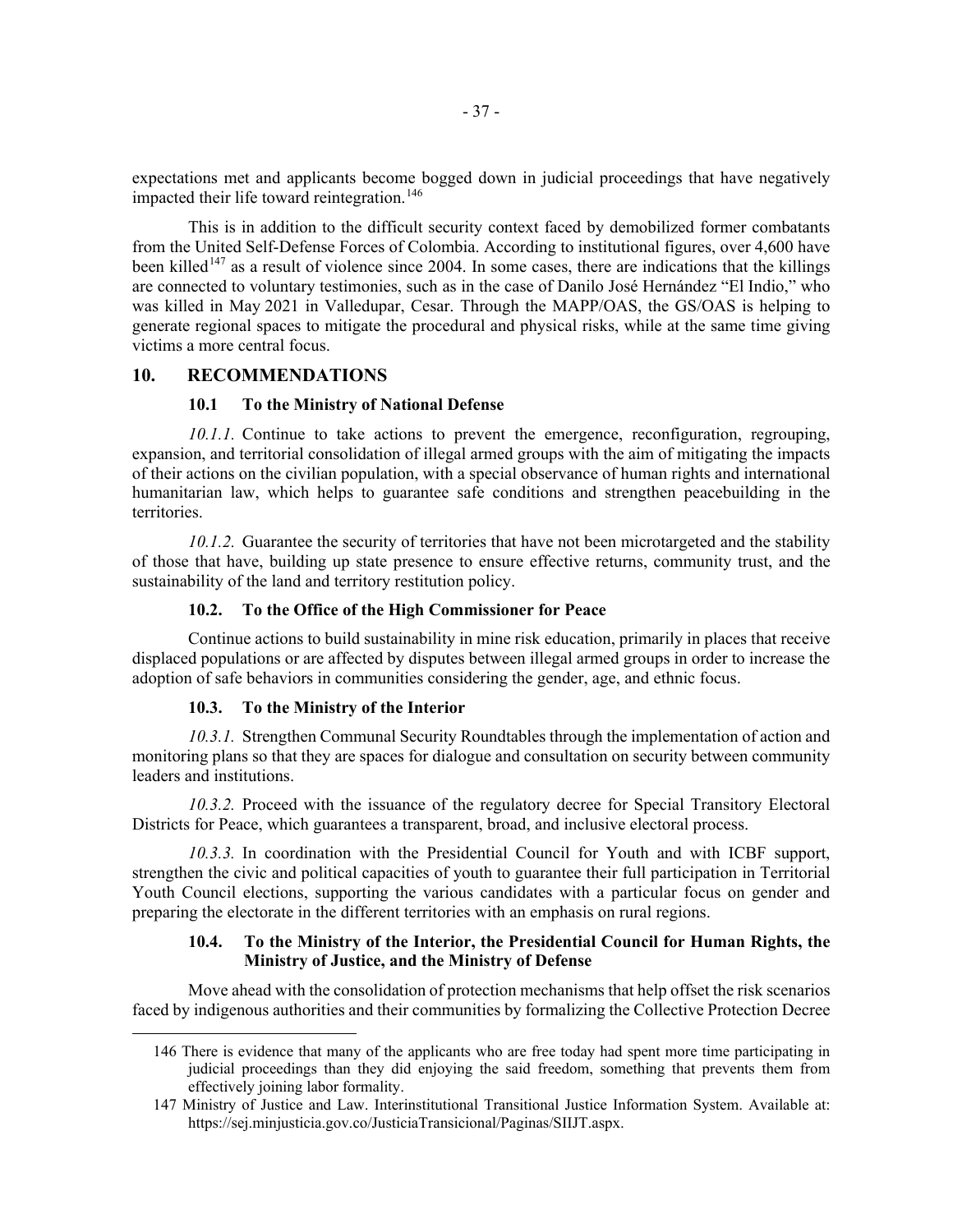for Indigenous Peoples developed with the National Commission on the Human Rights of Indigenous Peoples. In addition, with the support of the Delegate for Ethnic Affairs of the Office of the Ombudsperson, provide indigenous authorities with ongoing support to protect institutions and own processes.

#### **10.5. To the Ministry of Justice and Law**

Optimize the Interinstitutional Justice and Peace Committee to find a comprehensive solution in order to expedite the process as well as the legal and physical guarantee of the parties involved.

### **10.6. To the Ministry of Justice and Law, the Superior Judicial Council, and the Office of the Attorney General**

Assess the appropriateness, by territory, of setting up primarily virtual judicial services, bearing in mind the municipality's electrical and telecommunications capacity. Otherwise, continue and strengthen the provision of justice services in person, especially in prosecutor's offices and courts. Also, address and respond judicially to family and gender-based violence to improve the perception of impunity and build a better relationship of trust with victims.

## **10.7. To the Ministry of Justice and Law, the Superior Judicial Council, and the Office of the Attorney General**

Enhance interinstitutional coordination to strengthen justice at the local level with the aim of making more progress in the implementation of Strategic Plans for Comprehensive Intervention (PEII).

#### **10.8. To the Presidential Council for Stabilization and Consolidation**

Consider setting up more "halfway houses" for PPRs and their families facing an imminent risk to their safety and continue with air extractions supported by government forces.

# **10.9. To the Presidential Council for Human Rights and International Affairs and CIPRUNNA**

Strengthen the "Join for Me – Environments for Protecting Children and Adolescents" strategy by: (i) coordinating with ethnic authorities for the prevention and protection of indigenous and Afro-descendent children and adolescents; (ii) creating youth platforms and programs that increase their participation in prevention and protection decisions; and (iii) build trust in the institutions to encourage reporting of violation cases involving children, adolescents, and young people.

## **10.10. To the Presidential Council for Stabilization and Consolidation, the Presidential Council for Women's Equity, the Office of the High Commissioner for Peace, the Ministry of the Interior, the Office of the Attorney General, the Office of the Ombudsperson, and the Office of the Procurator General**

Step up efforts to move fully forward with: (i) PIG-Mujeres;<sup>[148](#page-37-0)</sup> (ii) the Dismantling Policy with a gender focus as part of the CNGS; (iii) Comprehensive Guarantees for the Exercise of Politics with a gender focus as part of the SISEP; and (iv) the design and implementation of PMI gender indicators, especially those related to security and non-repetition guarantees. The purpose of the above is to mitigate and offset the differential and disproportionate impacts of armed conflict on women and young and adolescent girls.

<span id="page-37-0"></span><sup>148.</sup> In Putumayo, Chocó, Cauca, Antioquia, and Norte de Santander.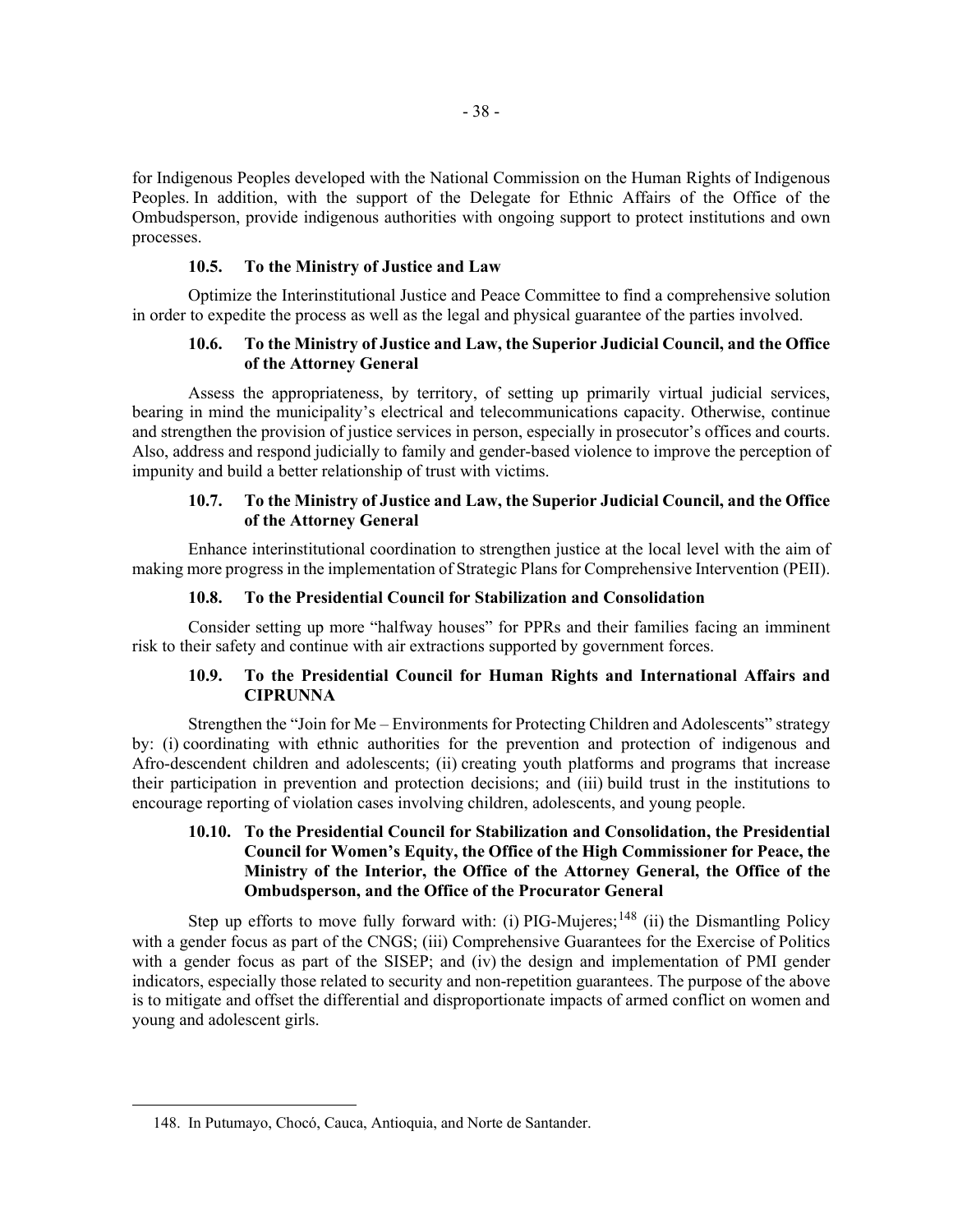## **10.11. To the Presidential Council for Stabilization and Consolidation and the Presidential Council for Women's Equity**

Provide greater guarantees for the exercise of the Special Body on Women of the CSIVI by designing and implementing an operational architecture and territorialized policy linking departmental and municipal authorities in respect of gender and peace governance, thus enabling the Body's action plan and its local representation. Moreover, apply the principle of equality so that this mechanism has the guarantees that have been granted to other victim and/or civil society participation arrangements in the context of peacebuilding.

#### **10.12. To the Territorial Renewal Agency**

*10.12.1.* In coordination with the Public Prosecutor's Office and the Ministry of the Interior, promote and strengthen the organizational capacities of rural communities, citizen participation, and PDET oversight, especially with GM delegates and Special Consultation Mechanisms as well as other active social leaders responsible for the governance of their territories. The foregoing will make it possible to process the participation claims surrounding PDET implementation and to reinforce the positioning of initiatives in the local policy, the appropriation, management, and social control of resources, and the sustainability of projects that give rise to the structural transformation and close the gaps for rural Colombia.

*10.12.2.* Through the Bureau for the Substitution of Illicit Crops, implement voluntary substitution models with an ethnic and territorial differential focus in areas not prioritized for the PNIS or where forced eradication has encountered obstacles to implementation with a view to reducing the threat of expansion of coca crops in environmentally protected areas, such as national parks, forest reserve zones, indigenous reserves, and black community territories.

## **10.13. To the Superior Judicial Council**

Allocate more financial and human resources to strengthen the capacity of justice and peace offices with a view to promoting and accelerating investigation and prosecution.

#### **10.14. To the Office of the Attorney General**

Open a special line of investigation for threats and attacks on indigenous authorities, as these cases seem to follow specific patterns that differ from the negative impacts on other population groups. It may be useful to study the factual assumptions and criminogenic factors identified in this report for the purpose of the aforementioned investigations.

### **10.15. To the Office of the Attorney General, the Superior Judicial Council, and the Office of the Procurator General**

*10.15.1.* Continue to promote investigation and prosecution in connection with social protests, ensuring that protest participants are not stigmatized and that due process takes place in the criminal punishment of the people arrested during the acts of violence perpetrated.

*10.15.2.* Intensify the investigation, prosecution, and timely punishment of: (i) homicides of public servants and civilians; (ii) sexual violence, as that occurring in the cities of Popayán and Bogotá; (iii) assaults by armed civilians on demonstrators and indigenous peoples in the southern part of the city of Cali; (iv) threats against 30 social leaders, strike spokespeople, and public servants; (v) violent attacks on humanitarian commissions; (vi) those responsible for the detention and assault of eight National Police members in Palmira; (vii) the destruction of the Palace of Justice of Tuluá; and (viii) the damage caused to merchants due to the looting and destruction of their businesses.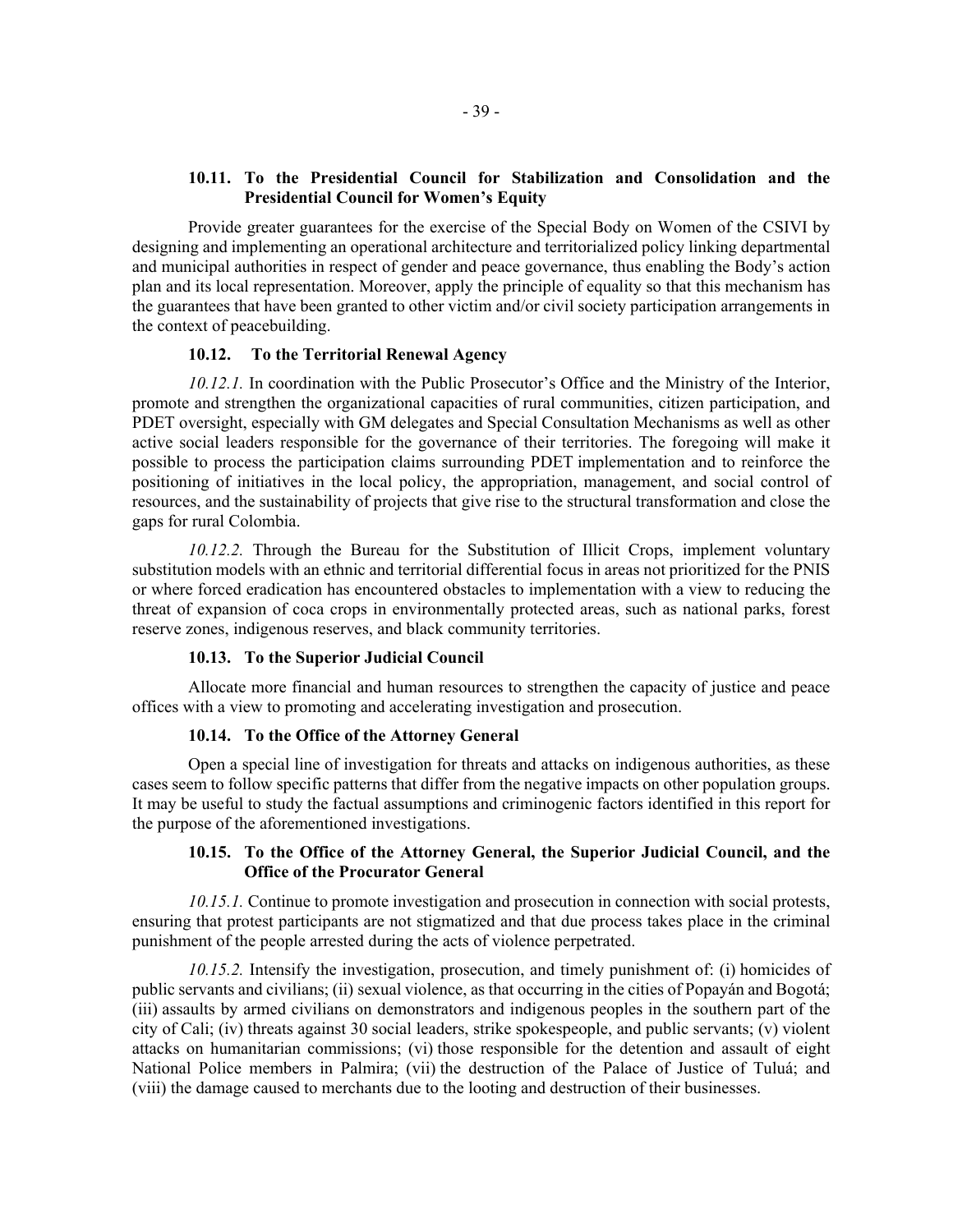## **10.16. To the Ministry of Foreign Affairs**

Continue to strengthen and coordinate actions aimed at serving the migrant population, especially women, children and adolescents, and binational indigenous communities in a state of vulnerability and promote their economic and social integration. Also, maintain contingency plans with neighboring countries and dialogue spaces in the region to address the humanitarian crises of migrants.

#### **10.17. To the Special Jurisdiction for Peace (JEP)**

*10.17.1.* Consult with institution, civil society organizations, and other agencies regarding the possibility of providing economic and technical support for the preparation and submission of reports by those organizations that have had difficulties doing so. In addition, guarantee their participation taking account of the current risks in the territories heavily influenced by illegal armed groups.

*10.17.2.* At the JEP Chamber for Recognition, explore the possibility of opening a new macrocase focused specifically on acts of sexual and gender-based violence as well as others to investigate violations against ethnic peoples committed during the armed conflict.

#### **10.18. To the Disappeared Persons Search Unit (UBPD)**

Strengthen awareness-raising strategies, especially among the former combatant population, to increase its contribution to locating disappeared persons.

## **10.19. To the Commission on Truth, Coexistence, and Non-Repetition**

*10.19.1.* Carry out preliminary work with the network of partners<sup>[149](#page-39-0)</sup> and the Working Groups for the Effective Participation of Victims to publicize the objective, content, and scope of the Final Report in order to consider its use in strategic spaces and to have it serve as a guide and tool for non-repetition.

*10.19.2.* Take actions that contribute to the appropriation of the Final Report and its legacy by the UBPD and the JEP for progress in the comprehensive guarantee of victims' rights.

<span id="page-39-0"></span><sup>149.</sup> International cooperation actors, academics, victims, former combatants, political actors, and government forces that have contributed to identifying the factors behind the conflict's continuation and the construction of truth.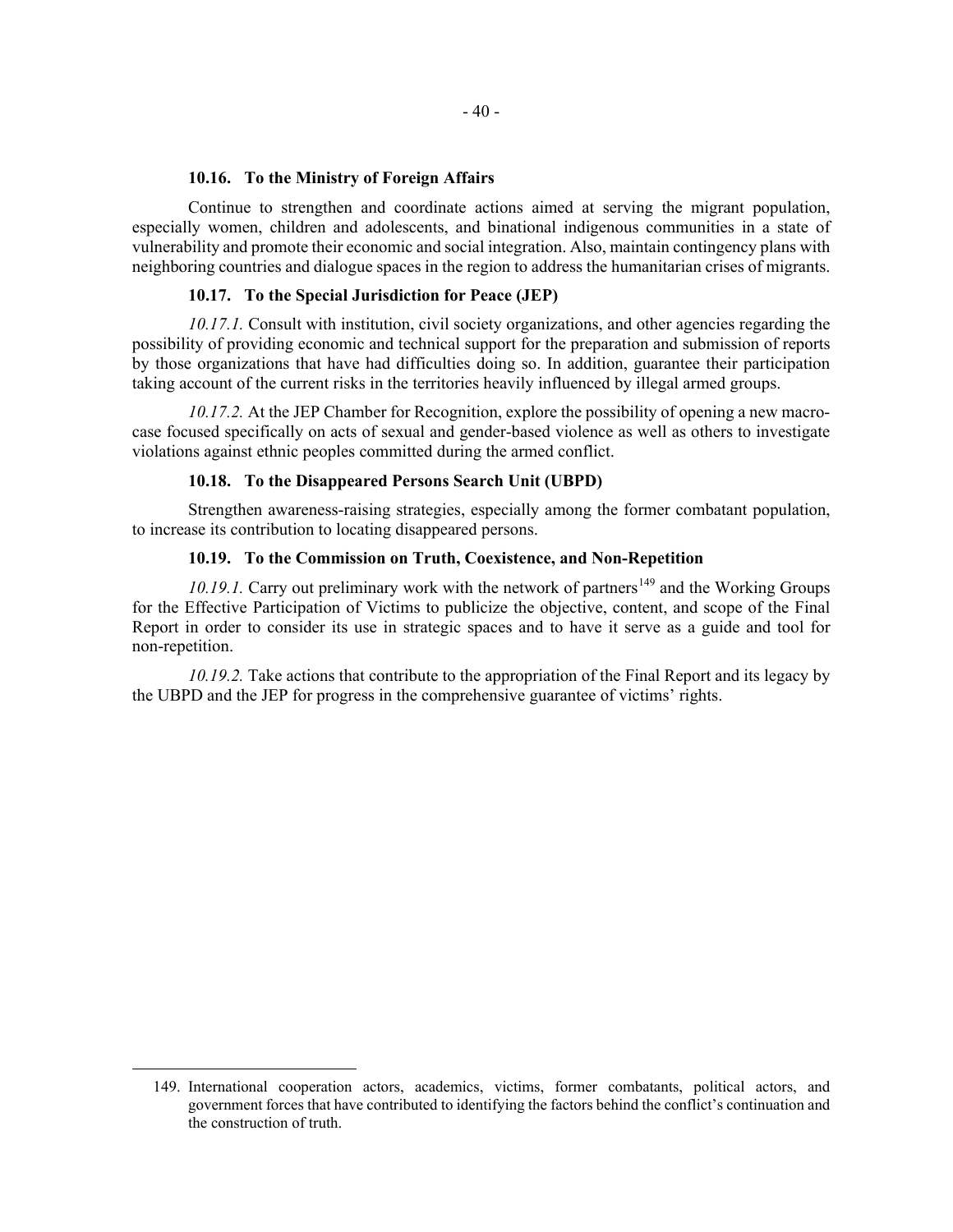## **LIST OF ACRONYMS AND ABBREVIATIONS USED IN THE REPORT**

ACIN - Association of Indigenous Municipal Councils of Norte del Cauca

AETCR - Former Territorial Spaces for Training and Reincorporation

AGC - Autodefensas Gaitanistas de Colombia

AICMA - Comprehensive Action against Antipersonnel Mines

APM - Antipersonnel mines

ART - Territorial Renewal Agency

CEDISCO - Center for Social Dialogue and Coexistence of the Office of the High Commissioner for Peace

CEP - Police Elite Corps

CEV - Commission on Truth, Coexistence, and Non-Repetition

CIPRAT - Interinstitutional Commission for Rapid Response to Early Warnings

CIPRUNNA - Intersectoral Commission to Prevent the Recruitment and Use of and Sexual Violence against Children and Adolescents by Illegal Armed Groups and Organized Crime Groups

CNGS - National Commission on Security Guarantees

CSIVI - Commission for Monitoring, Impetus, and Verification of Implementation

DSCI - Bureau for the Substitution of Illicit Crops

ELN - National Liberation Army

EPL - People's Liberation Army

ERM - Education on Risks of Antipersonnel Mines

ETPMV - Temporary Protected Status for Venezuelan Migrants

FARC - Revolutionary Armed Forces of Colombia

FARC-EP - Revolutionary Armed Forces of Colombia - People's Army

FGN - Office of the Attorney General

FOS - Frente Oliver Sinisterra

GAI - Illegal armed groups

GBV - Gender-based violence

GM - Impetus Group

HRU - Single Roadmap

IACHR - Inter-American Commission on Human Rights

ICBF - Colombian Family Welfare Institute

IED - Improved explosive devices

JAC - Community Action Council

JEI - Special Indigenous Jurisdiction